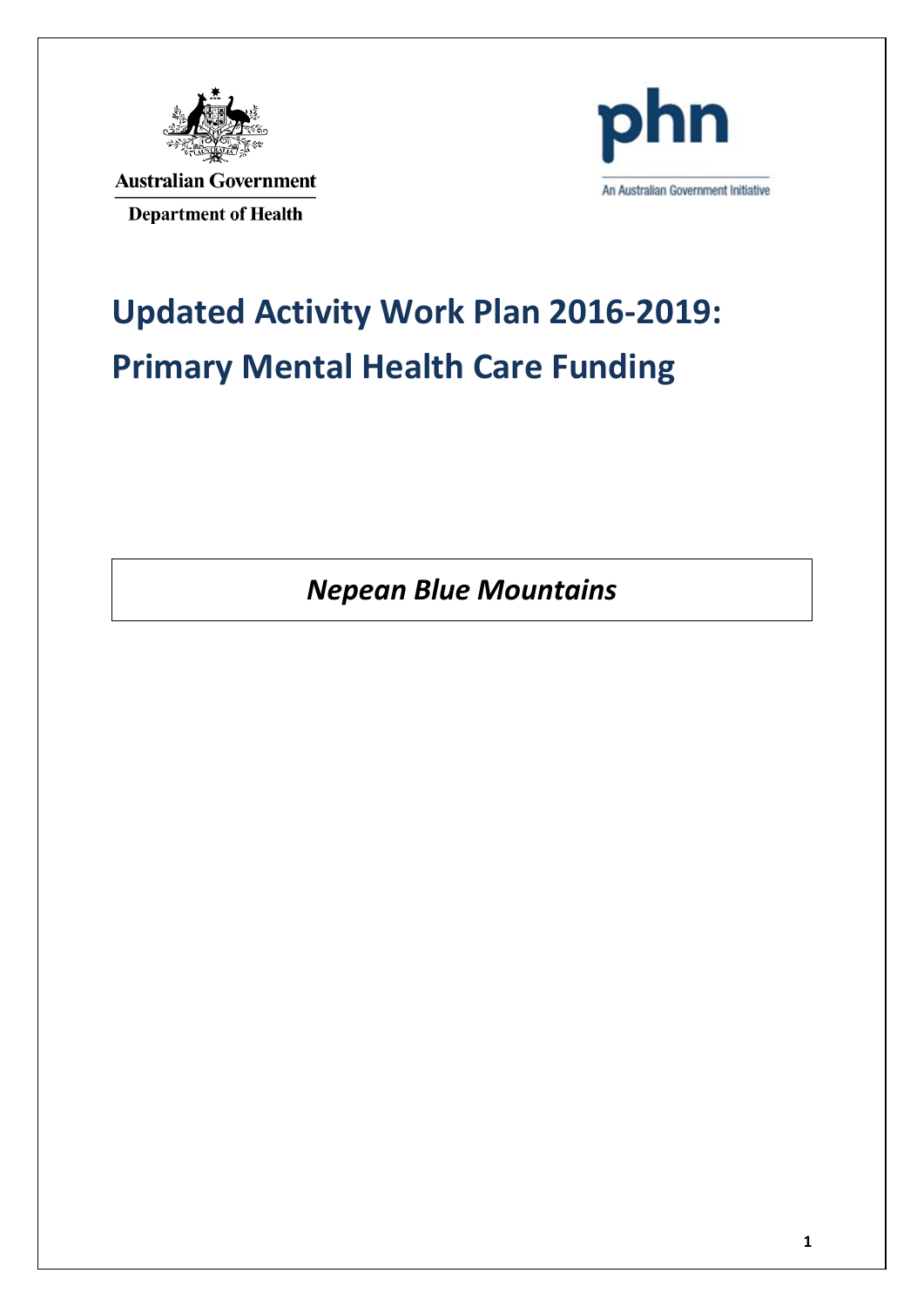# **Overview**

This Activity Work Plan is an update to the 2016-18 Activity Work Plan submitted to the Department in February 2017. However, activities can be proposed in the Plan beyond this period.

### **Mental Health Activity Work Plan 2016-2019**

The template for the Plan requires PHNs to outline activities against each and every one of the six priorities for mental health and suicide prevention. The Plan should also lay the foundation for regional planning and implementation of a broader stepped care model in the PHN region. This Plan recognises that 2016-17 is a transition year and full flexibility in programme design and delivery will not occur until 2018-19.

The Plan should:

- a) Provide an update on the planned mental health services to be commissioned from 1 July 2016, consistent with the grant funding guidelines.
- b) Outline the approach to be undertaken by the PHN in leading the development with regional stakeholders including LHNs of a longer term, more substantial *Regional Mental Health and Suicide Prevention plan* (which is aligned with the Australian Government Response to the Review of Mental Health Programmes and Services (available on the Department's website). This will include an outline of the approach to be undertaken by the PHN to seek agreement to the longer term *regional mental health and suicide prevention plan* from the relevant organisational signatories in the region, including LHNs.
- c) Outline the approach to be taken to integrating and linking programmes transitioning to PHNs (such as headspace, and the Mental Health Nurse Incentive Programme services) into broader primary care activities, and to supporting links between mental health and drug and alcohol service delivery.
- d) Have a particular focus on the approach to new or significantly reformed areas of activity  $$ particularly Aboriginal and Torres Strait Islander mental health, suicide prevention activity, and early activity in relation to supporting young people presenting with severe mental illness.

In addition, PHNs will be expected to provide advice in their Mental Health Activity Work Plan on how they are going to approach the following specific areas of activity in 2016-19 to support these areas of activity:

- Develop and implement clinical governance and quality assurance arrangements to guide the primary mental health care activity undertaken by the PHN, in a way which is consistent with section 1.3 of the *Primary Health Networks Grant Programme Guidelines* available on the PHN website at *[http://www.health.gov.au/internet/main/publishing.nsf/Content/PHN-](http://www.health.gov.au/internet/main/publishing.nsf/Content/PHN-Program_Guidelines)[Program\\_Guidelines,](http://www.health.gov.au/internet/main/publishing.nsf/Content/PHN-Program_Guidelines)* and which is consistent with the National Standards for Mental Health Services and National Practice Standards for the Mental Health Workforce.
- Ensure appropriate data collection and reporting systems are in place for all commissioned services to inform service planning and facilitate ongoing performance monitoring and evaluation at the regional and national level, utilising existing infrastructure where possible and appropriate.
- Develop and implement systems to support sharing of consumer clinical information between service providers and consumers, with appropriate consent and building on the foundation provided by myHealth Record.
- Establish and maintain appropriate consumer feedback procedures, including complaint handling procedures, in relation to services commissioned under the activity.

Value for money in relation to the cost and outcomes of commissioned services needs to be considered within this planning process.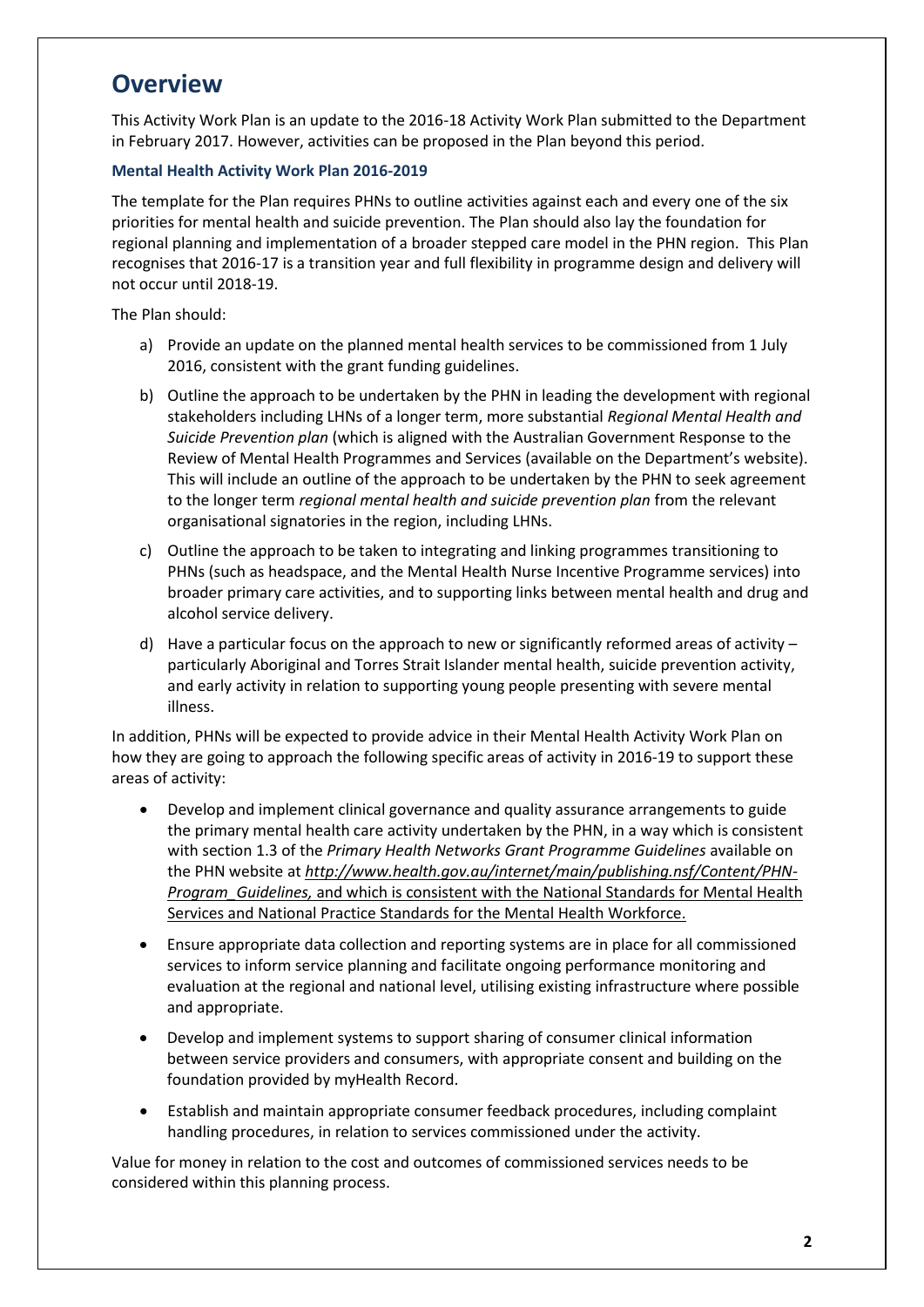# **1. (a) Strategic Vision**

The overall long term vision of NBMPHN is to play a crucial part in delivering joined up consumer centred mental health services across the acute, primary care and community sector in a stepped care model.

During 2018-19 NBMPHN will continue its mental health reform tasks to support the implementation of a regional stepped care model in line with its needs assessment.

In 2016-17 systems were put in place to ensure ongoing targeted engagement with stakeholders is embedded in any work undertaken in the six mental health priority areas by NBMPHN. This included the establishment of several advisory bodies: the Mental Health Advisory Committee which has a cross representative each on the NBMPHN Clinical Council and on the NBMPHN GP Advisory Committee; the Joint NBM PHN/LHD Aboriginal Advisory Committee for Drug &Alcohol and Mental Health with Aboriginal community representatives and Aboriginal health worker representatives from all four LGAs within the region; the Mental Health Consumer and Carer Advisory Committee which has three cross representatives on the Mental Health Advisory Committee and the Regional Suicide Prevention Working Group which also includes a consumer representative. These advisory bodies continue to meet regularly to provide input into the reform tasks. In addition broader consultation with key stakeholder has been undertaken in 2017-18 in particularly for the redesign of psychological therapy services for hard to reach/underserviced groups and services for people with severe mental illness.

The stepped care model has been further developed during 2017-18. Initially, currently commissioned services will continue and will be augmented by new services under the low intensity, suicide prevention, Aboriginal specific, and severe mental illness priorities. A staged rollout of the stepped care model will be implemented with the intention to fully transition to the new regional stepped care model during 2018-19.

The stepped care model will be underpinned by the re-designed intake system which will play a pivotal part in providing coherent referral pathways for mental health and suicide prevention services in the primary care sector.

During 2018-19 NBMPHN will continue to engage with stakeholders in particular the LHD to create an overarching strategic longer term regional mental health and suicide prevention plan. This plan will address the vision of joined up consumer centred mental health care across the acute, primary care and community sector. Governance arrangements for the development of the plan have been put in place in 2017-18. NBMPHN health planners and mental health staff have also undertaken training in the use of the National Mental Health Planning Framework tool which will support the planning tasks.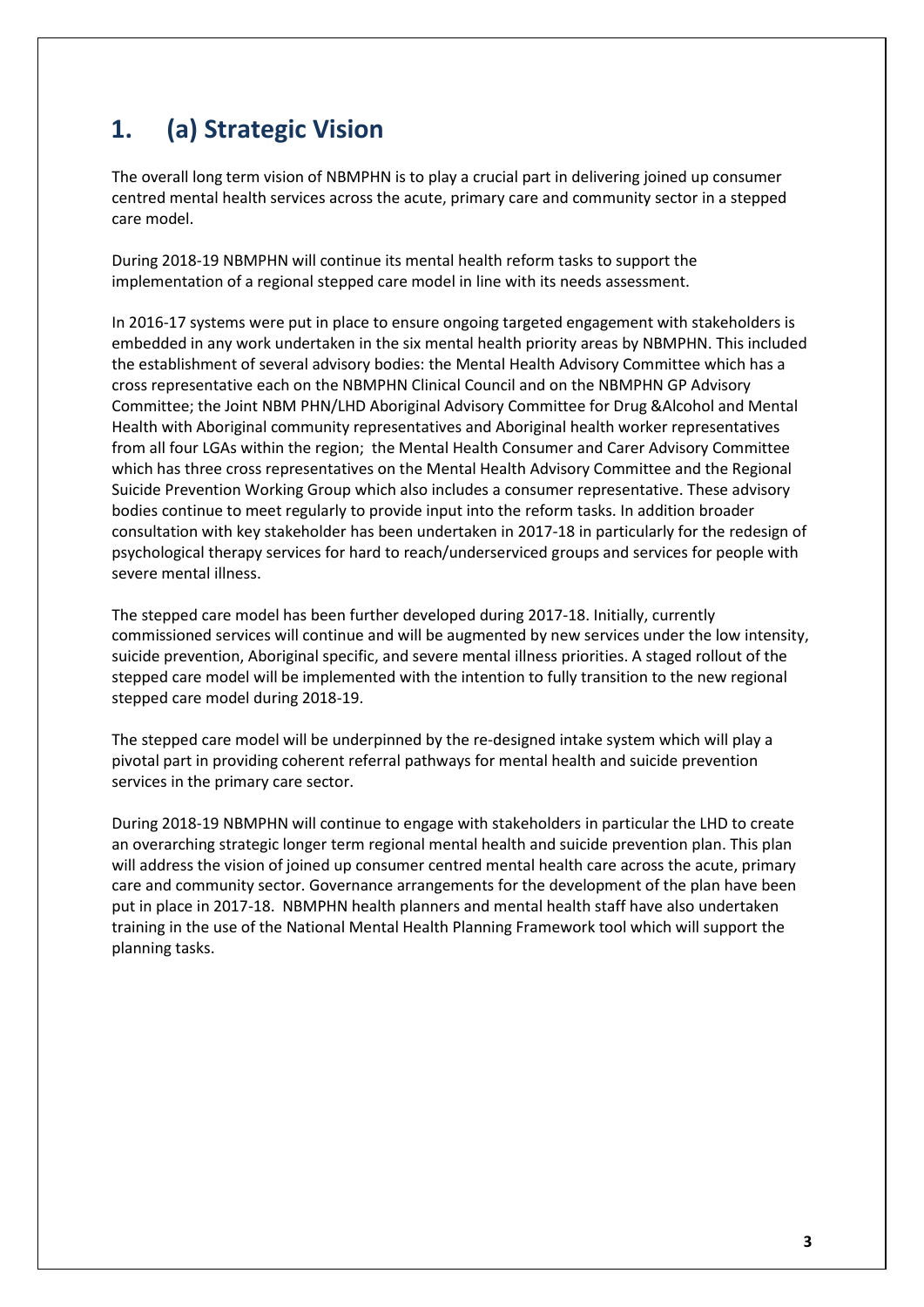# **1. (b) Planned activities funded under the Primary Mental Health Care Schedule – Template 1**

| <b>Proposed Activities</b>                               |                                                                                                                                                                                                                                                                                                                                                                                                                                                                                                     |
|----------------------------------------------------------|-----------------------------------------------------------------------------------------------------------------------------------------------------------------------------------------------------------------------------------------------------------------------------------------------------------------------------------------------------------------------------------------------------------------------------------------------------------------------------------------------------|
| Priority Area 1: Low intensity mental health<br>services |                                                                                                                                                                                                                                                                                                                                                                                                                                                                                                     |
| Activity(ies) / Reference (e.g. Activity 1.1, 1.2, etc)  | 1.1 Commission low intensity mental health services                                                                                                                                                                                                                                                                                                                                                                                                                                                 |
| Existing, Modified, or New Activity                      | 1.1 is a modified activity from 2017-18.                                                                                                                                                                                                                                                                                                                                                                                                                                                            |
| <b>Description of Activity</b>                           | 1.1 Commission low intensity mental health services<br>Aim: The commissioned low intensity program will increase the availability of local referral pathways<br>to low intensity, evidence based psychological services either delivered online or by coaches face to<br>face/telephone and moderated and/or supervised by qualified mental health clinicians.                                                                                                                                      |
|                                                          | The intention is to provide a coaching service as part of the central intake system for the NBMPHN<br>commissioned mental health programs. Coaches will support people with emerging or mild mental<br>illness who do not require psychological therapy intervention. Coaches will provide brief interventions<br>and follow up to assist consumers in developing a self management plan. This will include directing<br>them to relevant online early intervention/low intensity therapy services. |
|                                                          | A further component of the low intensity program will be the development and delivery of a short<br>term evidence based psycho-education group program to increase mental health literacy and self-care<br>behaviour. The intention of the program is to include suitable peer workers as group co-facilitators or<br>develop the capacity of people with lived experience to co-facilitate such groups in conjunction with a<br>health professional experienced in group work.                     |
|                                                          | Needs assessment priority: a need for access to local low intensity services has been identified in the<br>needs assessment and by stakeholders, including the need to increase mental health literacy in the<br>population.                                                                                                                                                                                                                                                                        |
|                                                          | Expected results: this activity will provide new local referral pathways for low intensity psychological<br>support and increase the choice and service mix within a stepped care model to better target and<br>support consumer needs.                                                                                                                                                                                                                                                             |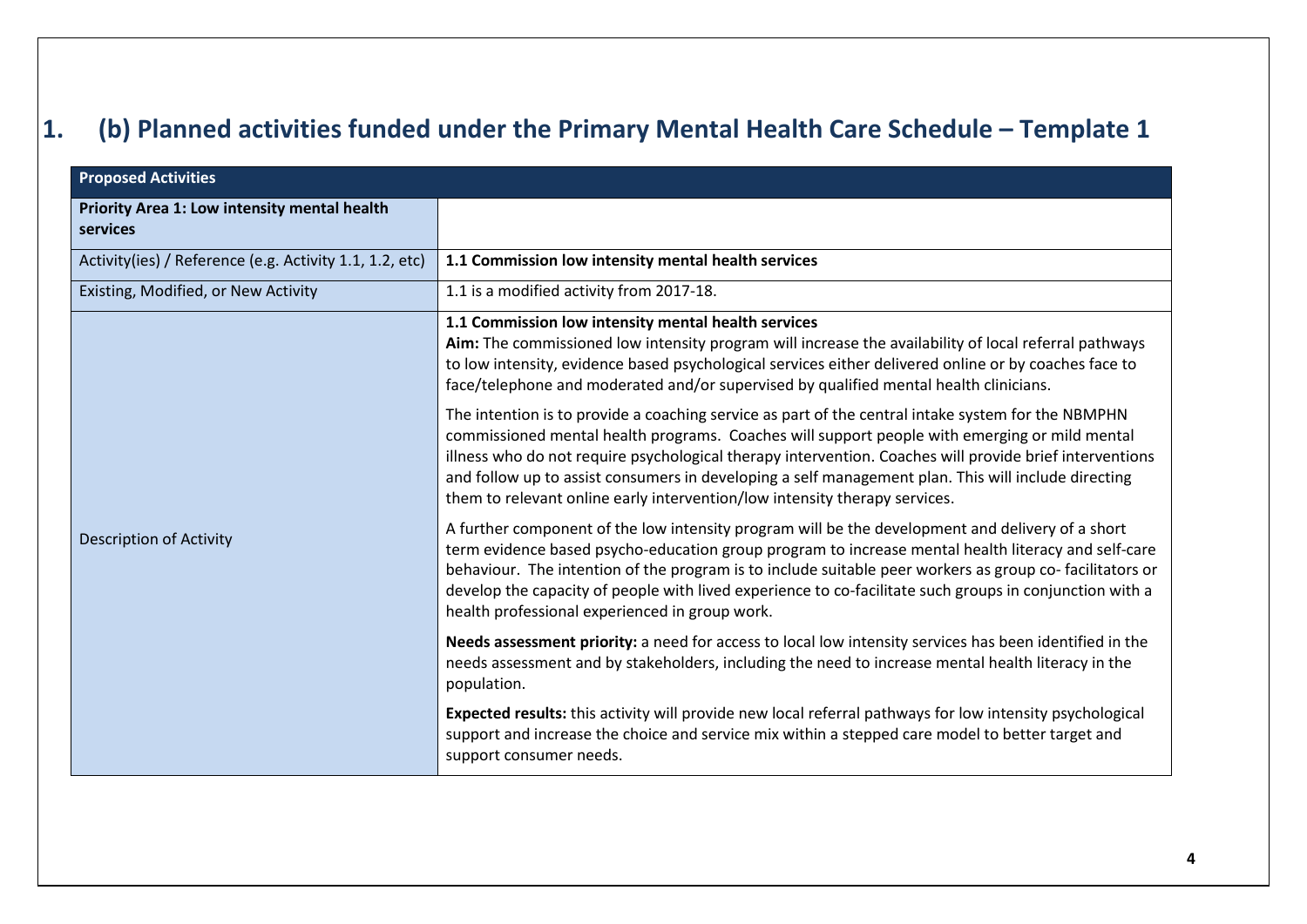| Target population cohort           | Target population: people with emerging and/or mild to moderate mental illness (as a first line<br>service) and in some instances for people with moderate to severe mental illness as an additional or<br>step down service.                                                                                                                                                                                                                                                                                                                              |
|------------------------------------|------------------------------------------------------------------------------------------------------------------------------------------------------------------------------------------------------------------------------------------------------------------------------------------------------------------------------------------------------------------------------------------------------------------------------------------------------------------------------------------------------------------------------------------------------------|
|                                    | Targeted stakeholder consultations including with GPs, allied mental health providers,<br>consumers/carers and LHD (through the newly established Mental Health Advisory Committee and<br>Mental Health Consumer and Carer Advisory Committee) have occurred at specified planned meetings<br>during 2017-18.                                                                                                                                                                                                                                              |
| Consultation                       | Consultations were also carried out in July and August 2017 with key stakeholders (GPs, AHPs and<br>consumers) as part of the re-design of the psychological therapy services (priority 3). While<br>stakeholders supported low intensity services the request was to use existing online (self-guided and<br>or clinician assisted) programs in the first instance. NBMPHN will continue its consultations with<br>stakeholders (via its committees) during 2018-19 to support the introduction of the intended local<br>coaching and group work program. |
| Collaboration                      | The Mental Health Advisory Committee (which includes representation from GPs, AHPs, Psychiatrist,<br>LHD Mental Health, consumers) and the Mental Health Carer and Consumer Advisory Committee will<br>assist in the co-design and procurement process for the local low intensity program.                                                                                                                                                                                                                                                                |
| Duration                           | Planning for this activity has been undertaken during 2017-18. Procurement will commence through an<br>RFP process by June 2018. Actual service delivery is anticipated to commence by December 2018 and<br>continue to 30 June 2019 (with the expectations to be ongoing beyond current PHN mental health<br>funding cycle).                                                                                                                                                                                                                              |
| Coverage                           | The coaching service will cover the entire NBMPHN region. The group program will have a staged roll<br>out starting in one or two of the four LGAs (Penrith and either Blue Mountains or Hawkesbury LGA)<br>within the region during the reporting period.                                                                                                                                                                                                                                                                                                 |
| Commissioning method (if relevant) | The intention is to commission the service as part of the central intake system. The coaching and group<br>program service will be commissioned on its own initially until and if the current in-house central<br>intake system is commissioned to an external provider.                                                                                                                                                                                                                                                                                   |
| Approach to market                 | The approach to market will be an open RFP process.                                                                                                                                                                                                                                                                                                                                                                                                                                                                                                        |
| Decommissioning                    | N/A                                                                                                                                                                                                                                                                                                                                                                                                                                                                                                                                                        |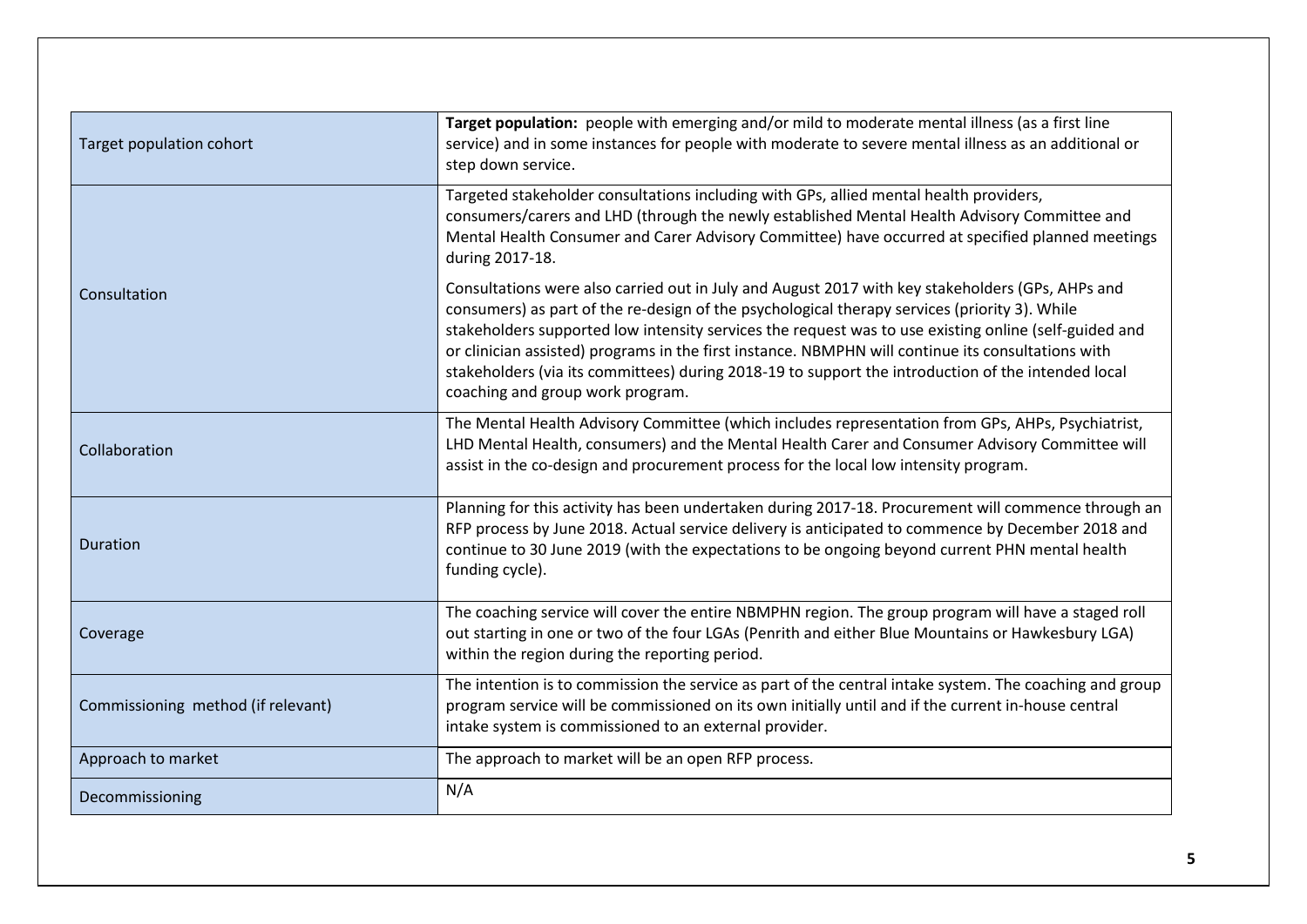|                       | Priority Area 1 - Mandatory performance indicators:                                                                                                                                                                                                                                                                                                                                                                                                                  |
|-----------------------|----------------------------------------------------------------------------------------------------------------------------------------------------------------------------------------------------------------------------------------------------------------------------------------------------------------------------------------------------------------------------------------------------------------------------------------------------------------------|
| Performance Indicator | Proportion of regional population receiving PHN-commissioned mental health services - Low<br>intensity services.<br>Average cost per PHN-commissioned mental health service - Low intensity services.<br>Clinical outcomes for people receiving PHN-commissioned low intensity mental health<br>services.<br>Evidence of formalised partnerships with other regional service providers to support<br>$\bullet$<br>integrated regional planning and service delivery. |

| Priority Area 2: Child and youth mental health<br>services |                                                                                                                                                                                                                                                                                                                |
|------------------------------------------------------------|----------------------------------------------------------------------------------------------------------------------------------------------------------------------------------------------------------------------------------------------------------------------------------------------------------------|
|                                                            | 2.1 headspace Penrith                                                                                                                                                                                                                                                                                          |
|                                                            | 2.2 headspace Penrith Youth Early Psychosis Program (hYEPP)                                                                                                                                                                                                                                                    |
| Activity(ies) / Reference (e.g. Activity 1.1, 1.2, etc)    | 2.3 Early intervention mental health services for young people at risk of or with a non-psychotic<br>severe mental illness                                                                                                                                                                                     |
|                                                            | 2.4 headspace Satellite Lithgow (pending funding)                                                                                                                                                                                                                                                              |
|                                                            | Please note: activities specific to children aged 0-11 years are reported under the following:<br>Priority 3.3 Psychological therapy services for children                                                                                                                                                     |
| Existing, Modified, or New Activity                        | 2.1 is an existing activity.<br>2.2 is an existing activity.                                                                                                                                                                                                                                                   |
|                                                            | 2.3 is a modified activity.<br>2.4 is an existing activity (pending funding)                                                                                                                                                                                                                                   |
| <b>Description of Activity</b>                             | 2.1 headspace Penrith<br>Aim: headspace Penrith provides evidence based early intervention mental health and alcohol & other                                                                                                                                                                                   |
|                                                            | drugs services for young people 12-25 years of age. These services are augmented by primary care<br>services addressing physical and sexual health as well as providing support for general wellbeing<br>through education, employment and training services, support for those experiencing bullying or other |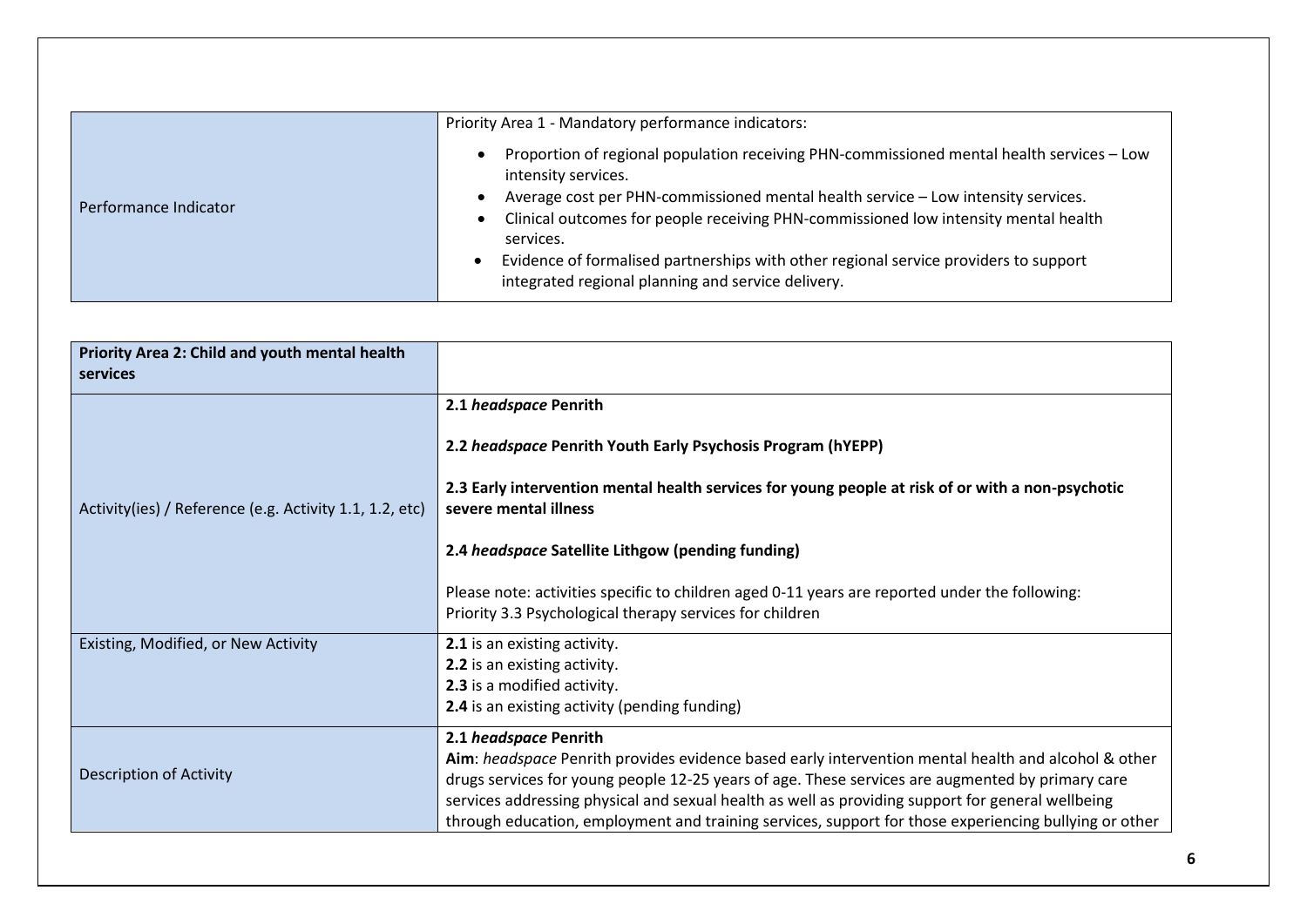issues at school or work and through social activities. Referrals can occur from any source, including self-referrals.

**Needs Assessment Priority:** young people at risk of, with emerging mental illness or with a mild to moderate mental illness. This activity aligns with the requirement to continue to fund existing headspace services within the PHN region until June 2018 and will continue to be funded during 2018- 19 as it meets the need of young people.

**Expected Results:** A high quality commissioned service is delivered to meet the mental health, AOD and other needs of young people in the region.

### **2.2** *headspace* **Penrith Youth Early Psychosis Program (hYEPP)**

**Aims:** The *headspace* Youth Early Psychosis Program (hYEPP), provides youth friendly extended hour specialist treatment and care intervention for young people aged 12-25 years at risk of developing or with first episode psychosis. Families and friends are included in the treatment process. The program has two streams: hYEPP 1 for young people at ultra-high risk of developing psychosis and hYEPP 2 for young people with first episode psychosis. The program works on recovery based principles.

The program is integrated into headspace Penrith and currently forms a spoke of the hub and spoke service provided by the lead agency (Parramatta Mission) in three western Sydney headspace services (Parramatta spoke), (Mount Druitt hub) and (Penrith spoke). The service offers a specialist, clinical mobile assessment and treatment team (which will continue to be shared across the three sites) and a continuing care team, based at *headspace* Penrith to ensure young people receive planned, tailored and evidence based treatment and mental health support within a primary care setting and/or at home or other suitable and mutually agreed place. Referrals can occur from any source, including selfreferrals. Referrals are usually made through the headspace centre.

Young people qualifying for hYEPP 1 (ultra-high risk) receive treatment for up to six months. They may be referred to hYEPP 2 during that period if they meet the criteria or are referred to the standard *headspace* services at the end of six months or any other suitable service to support the recovery journey.

Young people qualifying for hYEPP 2 (with first episode psychosis) will receive an initial two years of specialist care which may be extended if necessary.

**Needs Assessment Priority:** Young people with and /or at risk of developing psychosis or presenting with first episode psychosis. This activity aligns with the requirement to continue to fund the existing Youth Early Psychosis Program within the PHN region during 2018-19.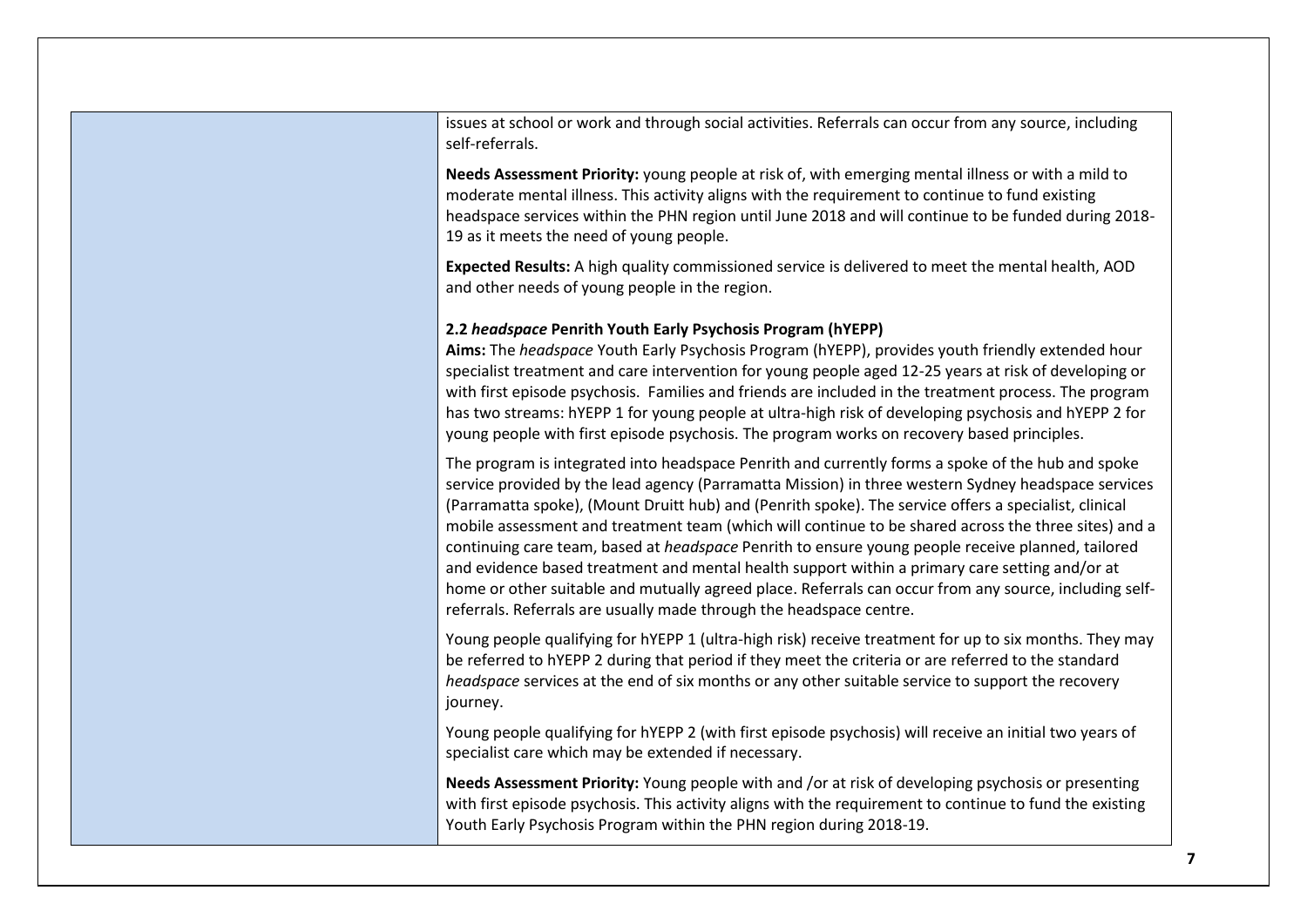|                          | Expected Results: Appropriate clinical services will be provided in a timely fashion for this high needs<br>group.                                                                                                                                                                                                                                                                                                                                                                                                                                                                |
|--------------------------|-----------------------------------------------------------------------------------------------------------------------------------------------------------------------------------------------------------------------------------------------------------------------------------------------------------------------------------------------------------------------------------------------------------------------------------------------------------------------------------------------------------------------------------------------------------------------------------|
|                          | 2.3 Early intervention mental health services for young people at risk of or with a non-psychotic<br>severe mental illness<br>Aim: This activity will provide clinical services for young people with severe mental illness not suitable<br>for the headspace Youth Early Psychosis program. The nature of the service has been co-designed with<br>key stakeholders in particular with the LHD Child and Youth Mental Health Service during the second<br>part of 2017-18 to ensure suitable referral pathways can be developed which avoid duplication of<br>service provision. |
|                          | Needs Assessment Priority: Hospitalisation for self harm in young people is above the NSW average,<br>particularly in the Penrith and Lithgow LGAs. There is a need for services in primary care for young<br>people with and /or at risk of severe non-psychotic mental illness.                                                                                                                                                                                                                                                                                                 |
|                          | Expected Results: Enhanced and expanded access to quality evidence based clinical mental health<br>services for young people living with severe (non-psychotic) mental illness.                                                                                                                                                                                                                                                                                                                                                                                                   |
|                          | 2.4 headspace Satellite Lithgow<br>On 1 February 2018, the Hon. Greg Hunt MP, Minister for Health announced funding for a headspace<br>Satellite in Lithgow.                                                                                                                                                                                                                                                                                                                                                                                                                      |
|                          | Aim: headspace Satellite Lithgow provides evidence based early intervention mental health and<br>alcohol & other drugs services for young people 12-25 years of age. The satellite service is supported<br>by headspace Bathurst. Referrals can occur from any source, including self-referrals.                                                                                                                                                                                                                                                                                  |
|                          | Needs Assessment Priority: Young people at risk of, with emerging mental illness or with a mild to<br>moderate mental illness and/or at risk of suicide. This activity aligns with the requirement to establish<br>a satellite service with the expectation that service delivery will commence in late 2018.                                                                                                                                                                                                                                                                     |
|                          | Expected Results: A high quality commissioned service is delivered to meet the mental health, AOD<br>and other needs of young people within the Lithgow local government area.                                                                                                                                                                                                                                                                                                                                                                                                    |
|                          | 2.1 headspace Penrith                                                                                                                                                                                                                                                                                                                                                                                                                                                                                                                                                             |
| Target population cohort | Target population: Youth aged 12-25 years.                                                                                                                                                                                                                                                                                                                                                                                                                                                                                                                                        |
|                          | 2.2 headspace Penrith Youth Early Psychosis Program (hYEPP)<br>Target population: Youth aged 12-25 years.                                                                                                                                                                                                                                                                                                                                                                                                                                                                         |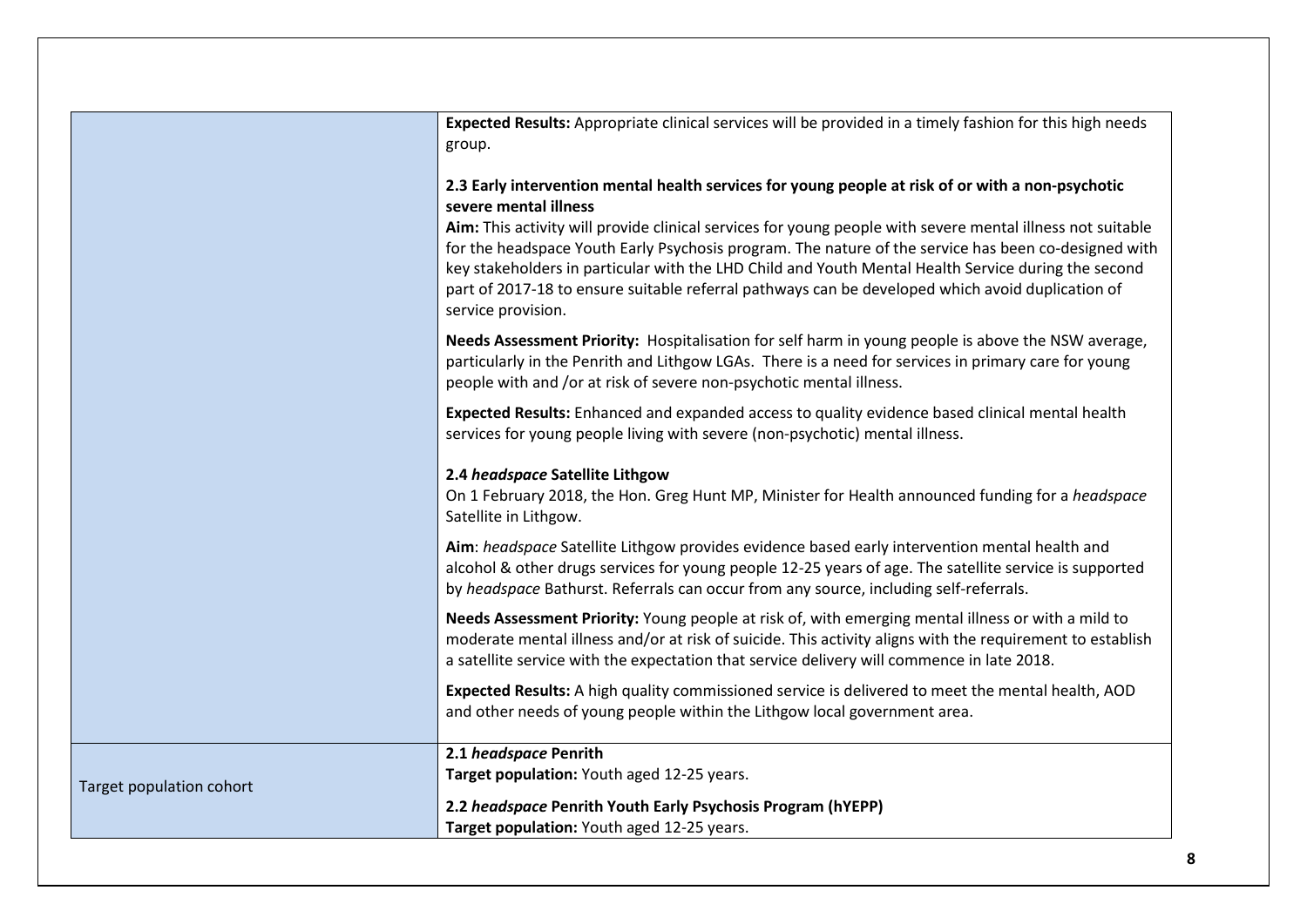|               | 2.3 Early intervention mental health services for young people at risk of or with a non-psychotic                                                                                                                                                                                                                                                                                                                                                                                |
|---------------|----------------------------------------------------------------------------------------------------------------------------------------------------------------------------------------------------------------------------------------------------------------------------------------------------------------------------------------------------------------------------------------------------------------------------------------------------------------------------------|
|               | severe mental illness<br>Target population: Youth aged 12-25 years.                                                                                                                                                                                                                                                                                                                                                                                                              |
|               |                                                                                                                                                                                                                                                                                                                                                                                                                                                                                  |
|               | 2.4 headspace Satellite Lithgow (pending funding)                                                                                                                                                                                                                                                                                                                                                                                                                                |
|               | Target population: Youth aged 12-25 years                                                                                                                                                                                                                                                                                                                                                                                                                                        |
|               | 2.1 headspace Penrith                                                                                                                                                                                                                                                                                                                                                                                                                                                            |
|               | Consultation with the lead agency will continue throughout the funding period.                                                                                                                                                                                                                                                                                                                                                                                                   |
|               | 2.2 headspace Penrith Youth Early Psychosis Program (hYEPP)                                                                                                                                                                                                                                                                                                                                                                                                                      |
| Consultation  | Consultation with the lead agency and Western Sydney PHN (as the funder of the hub and another<br>spoke) will continue throughout the funding period. Consultation will also continue with Orygen<br>(National Centre for Excellence in Youth Mental Health) particularly in regard to the ongoing hYEPP<br>fidelity assessments during 2018-19. NBMPHN will also continue to participate in hYEPP specific<br>meetings organised by Orygen.                                     |
|               | 2.3 Mental health services for young people at risk of or with a non-psychotic severe mental illness<br>NBMPHN will continue to consult with its key stakeholders including headspace Penrith, consumers<br>and carers, LHD, local youth services, Mental Health Advisory Committee to discuss and co-design<br>possible services for young people at risk of or with severe non-psychotic mental illness and to support<br>the set up and expansion of the anticipated service. |
|               | 2.4 headspace Satellite Lithgow                                                                                                                                                                                                                                                                                                                                                                                                                                                  |
|               | Consultation with the lead agency and Western NSW PHN (as the funder of headspace Bathurst) and<br>headspace National will continue throughout the funding period.                                                                                                                                                                                                                                                                                                               |
|               | 2.1 headspace Penrith                                                                                                                                                                                                                                                                                                                                                                                                                                                            |
| Collaboration | NBMPHN works closely with Parramatta Mission, the lead agency of headspace Penrith to ensure                                                                                                                                                                                                                                                                                                                                                                                     |
|               | ongoing support for young people in the region through the headspace centre program. While<br>NBMPHN used to be an active member of the headspace Penrith Consortium, as the new funder, it has                                                                                                                                                                                                                                                                                  |
|               | stepped back from that role during 2016-17. NBMPHN will initiate discussions in 2018 to address                                                                                                                                                                                                                                                                                                                                                                                  |
|               | possible integration and broadening of youth mental health services within the stepped care model                                                                                                                                                                                                                                                                                                                                                                                |
|               | beyond the mandated dedicated funding period (2017-18) for the headspace Penrith centre. Further,                                                                                                                                                                                                                                                                                                                                                                                |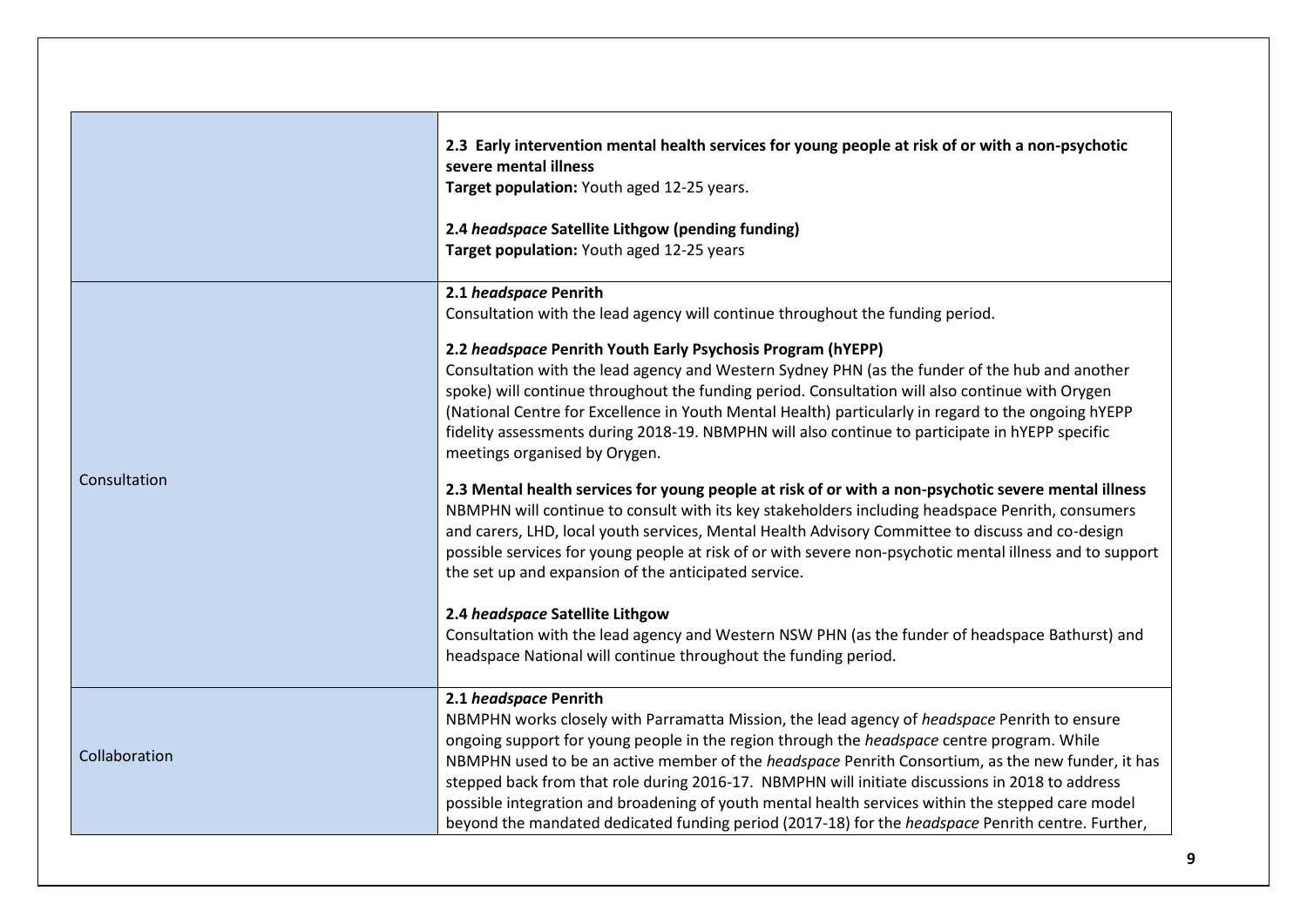| Duration | 2.2 headspace Penrith Youth Early Psychosis Program (hYEPP)<br>Service delivery: 1 July 2016 - 30 June 2019                                                                                           |
|----------|-------------------------------------------------------------------------------------------------------------------------------------------------------------------------------------------------------|
|          | Service delivery: 1 July 2016 - 30 June 2019                                                                                                                                                          |
|          | necessary to assist the lead agency in establishing a locally relevant Satellite service.<br>2.1 headspace Penrith                                                                                    |
|          | schools, local youth services, Lithgow Council and allied mental health providers will be consulted as                                                                                                |
|          | headspace Bathurst to support the set up and commencement of the Satellite service. Other important<br>key stakeholders such as LHD Child & Youth Mental Health Services, young consumers, local high |
|          | 2.4 headspace Satellite Lithgow<br>NBMPHN will continue working in close collaboration with Marathon Health, the lead agency and                                                                      |
|          | needed to expand the initial service to cover the whole of the region.                                                                                                                                |
|          | consumers and carers, LHD Child & Youth Mental Health Services, local youth services and mental<br>health advisory committees to establish the service. During 2018-19 consultation will continue as  |
|          | 2.3 Mental health services for young people at risk of or with a non-psychotic severe mental illness<br>During 2017-18 NBMPHN will collaborate with key stakeholders including headspace Penrith,     |
|          | Orygen and headspace National to support delivery of the program.                                                                                                                                     |
|          | hub (Mt Druitt) and other spoke (Parramatta) to enable Parramatta Mission to deliver a coherent<br>hYEPP hub and spoke model across the two regions. NBMPHN will continue its collaboration with      |
|          | NBMPHN will continue to collaborate with WentWest (Western Sydney PHN), the funder of the hYEPP                                                                                                       |
|          | NBMPHN will collaborate as necessary with Ernst and Young (the DoH appointed external evaluator of<br>all hYEPP clusters) to support the national evaluation.                                         |
|          | of service for both, young people already enrolled in hYEPP and young people newly joining hYEPP<br>through the Penrith spoke during 2018-19.                                                         |
|          | 2.2 headspace Penrith Youth Early Psychosis Program (hYEPP)<br>NBMPHN works in close collaboration with the lead agency, Parramatta Mission, to ensure continuity                                     |
|          | smooth running of headspace Penrith.                                                                                                                                                                  |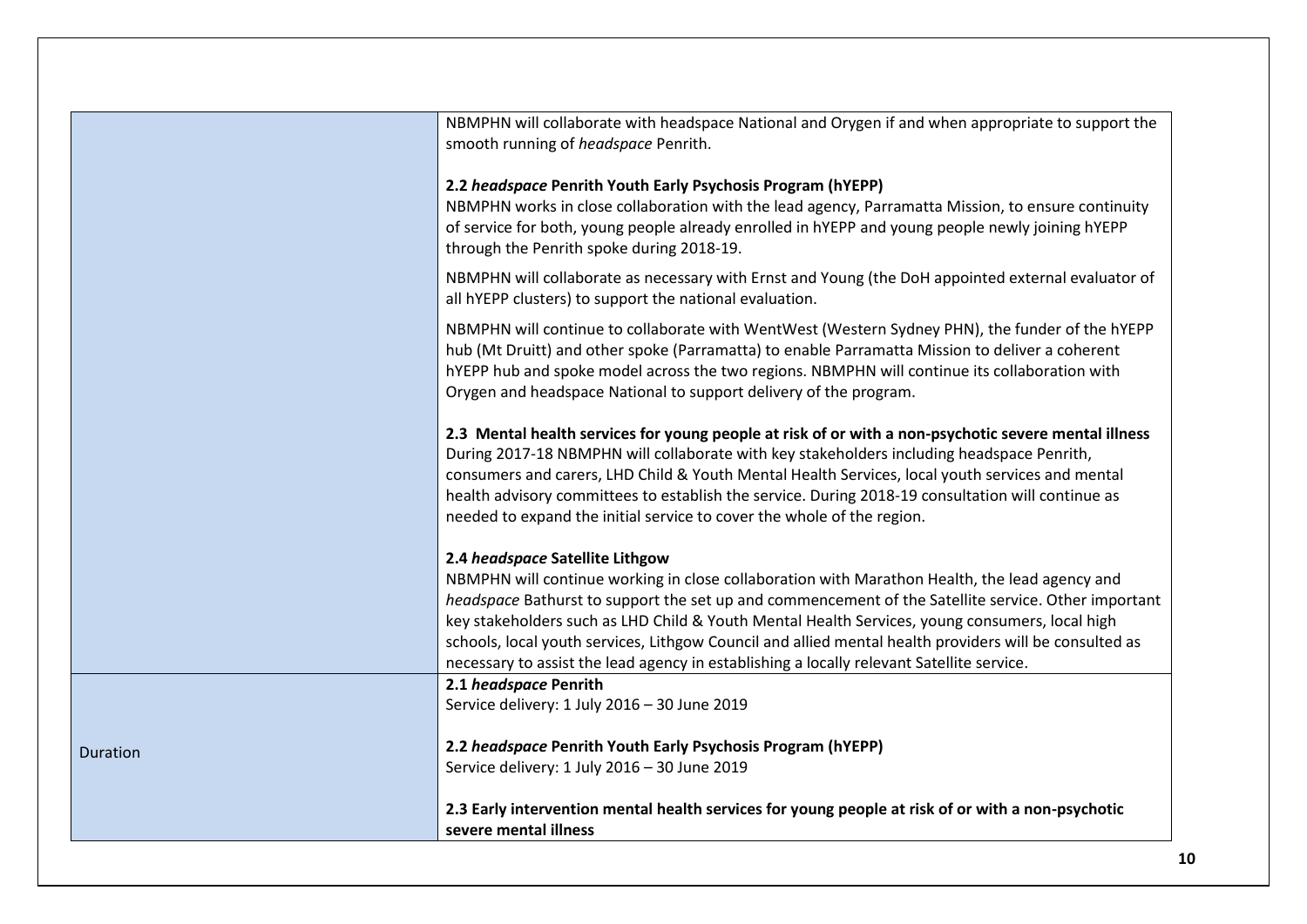|                                    | Planning and procurement: February - June 2018.                                                                                                                                                                                                                                                                                       |
|------------------------------------|---------------------------------------------------------------------------------------------------------------------------------------------------------------------------------------------------------------------------------------------------------------------------------------------------------------------------------------|
|                                    | Service delivery: Anticipated to be from July 2018 to 30 June 2019.                                                                                                                                                                                                                                                                   |
|                                    | 2.4 headspace Satellite Lithgow (pending funding)                                                                                                                                                                                                                                                                                     |
|                                    | Procurement period: anticipated March - April 2018                                                                                                                                                                                                                                                                                    |
|                                    | Establishment period: anticipated May - October 2018                                                                                                                                                                                                                                                                                  |
|                                    | Service delivery: anticipated November 2018 - 30 June 2019                                                                                                                                                                                                                                                                            |
|                                    | 2.1 headspace Penrith                                                                                                                                                                                                                                                                                                                 |
|                                    | The headspace centre is located in Penrith. In theory, the service is available to young people across<br>the PHN region if they are able to get to the <i>headspace</i> centre. In reality distance and transport issues<br>negatively impact access by young people from the mid to upper Blue Mountains and the Hawkesbury<br>LGA. |
|                                    | 2.2 headspace Penrith Youth Early Psychosis Program (hYEPP)                                                                                                                                                                                                                                                                           |
| Coverage                           | In theory the hYEPP is open to any youth qualifying for the program across the region, however in<br>reality the program will be more limited in its reach due to geographical constraints.                                                                                                                                           |
|                                    | 2.3 Early intervention mental health services for young people at risk of or with a non-psychotic<br>severe mental illness                                                                                                                                                                                                            |
|                                    | Anticipated to commence initially in the Hawkesbury LGA with intentions to expand across the entire<br>NBMPHN region.                                                                                                                                                                                                                 |
|                                    | 2.4 headspace Satellite Lithgow (pending funding)                                                                                                                                                                                                                                                                                     |
|                                    | The Satellite service will focus on servicing young people within the Lithgow LGA. However, true to the<br>headspace philosophy, no young person is turned away if they seek support even if they do not live<br>within the LGA.                                                                                                      |
| Commissioning method (if relevant) | 2.1 headspace Penrith                                                                                                                                                                                                                                                                                                                 |
|                                    | Fully commissioned service.                                                                                                                                                                                                                                                                                                           |
|                                    | 2.2 headspace Penrith Youth Early Psychosis Program (hYEPP)<br>Fully commissioned service.                                                                                                                                                                                                                                            |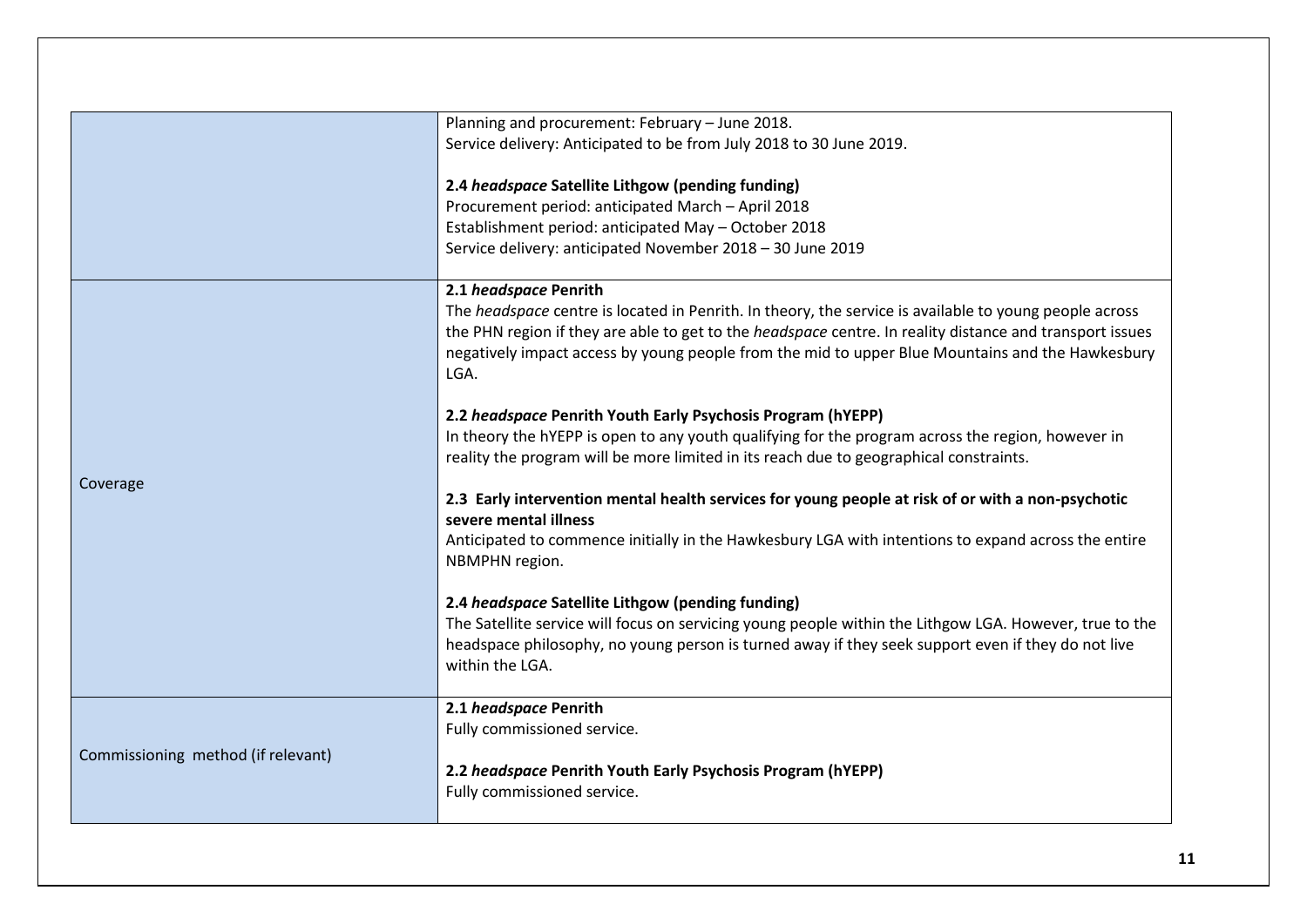|                       | 2.3 Early intervention mental health services for young people at risk of or with a non-psychotic<br>severe mental illness                                                                                                                                                                                                                                                 |
|-----------------------|----------------------------------------------------------------------------------------------------------------------------------------------------------------------------------------------------------------------------------------------------------------------------------------------------------------------------------------------------------------------------|
|                       | Commissioned service with the expectation that intake is part of the centralised intake system.                                                                                                                                                                                                                                                                            |
|                       | 2.4 headspace Satellite Lithgow (pending funding)                                                                                                                                                                                                                                                                                                                          |
|                       | Fully commissioned Satellite as part of headspace Bathurst.                                                                                                                                                                                                                                                                                                                |
|                       | 2.1 headspace Penrith                                                                                                                                                                                                                                                                                                                                                      |
|                       | Continue to directly engage Parramatta Mission, the existing lead agency.                                                                                                                                                                                                                                                                                                  |
|                       | 2.2 headspace Penrith Youth Early Psychosis Program (hYEPP)                                                                                                                                                                                                                                                                                                                |
| Approach to market    | Continue to directly engage Parramatta Mission, the existing lead agency, to provide service as<br>mandated by the Department of Health.                                                                                                                                                                                                                                   |
|                       | 2.3 Early intervention mental health services for young people at risk of or with a non-psychotic<br>severe mental illness                                                                                                                                                                                                                                                 |
|                       | Continue to directly engage the service provider selected during 2017-18.                                                                                                                                                                                                                                                                                                  |
|                       | 2.3 headspace Satellite Lithgow (pending funding)                                                                                                                                                                                                                                                                                                                          |
|                       | Continue to directly engage Marathon Health, the existing lead agency.                                                                                                                                                                                                                                                                                                     |
| Decommissioning       | N/A                                                                                                                                                                                                                                                                                                                                                                        |
| Performance Indicator | Priority Area 2 - Mandatory performance indicator:                                                                                                                                                                                                                                                                                                                         |
|                       | support region-specific, cross sectoral approaches to early intervention for children and young<br>$\bullet$<br>people with, or at risk of mental illness (including those with severe mental illness who are<br>being managed in primary care) and implementation of an equitable and integrated approach<br>to primary mental health services for this population group. |
|                       |                                                                                                                                                                                                                                                                                                                                                                            |

| <b>Priority Area 5: Community based suicide</b> |  |
|-------------------------------------------------|--|
| prevention activities                           |  |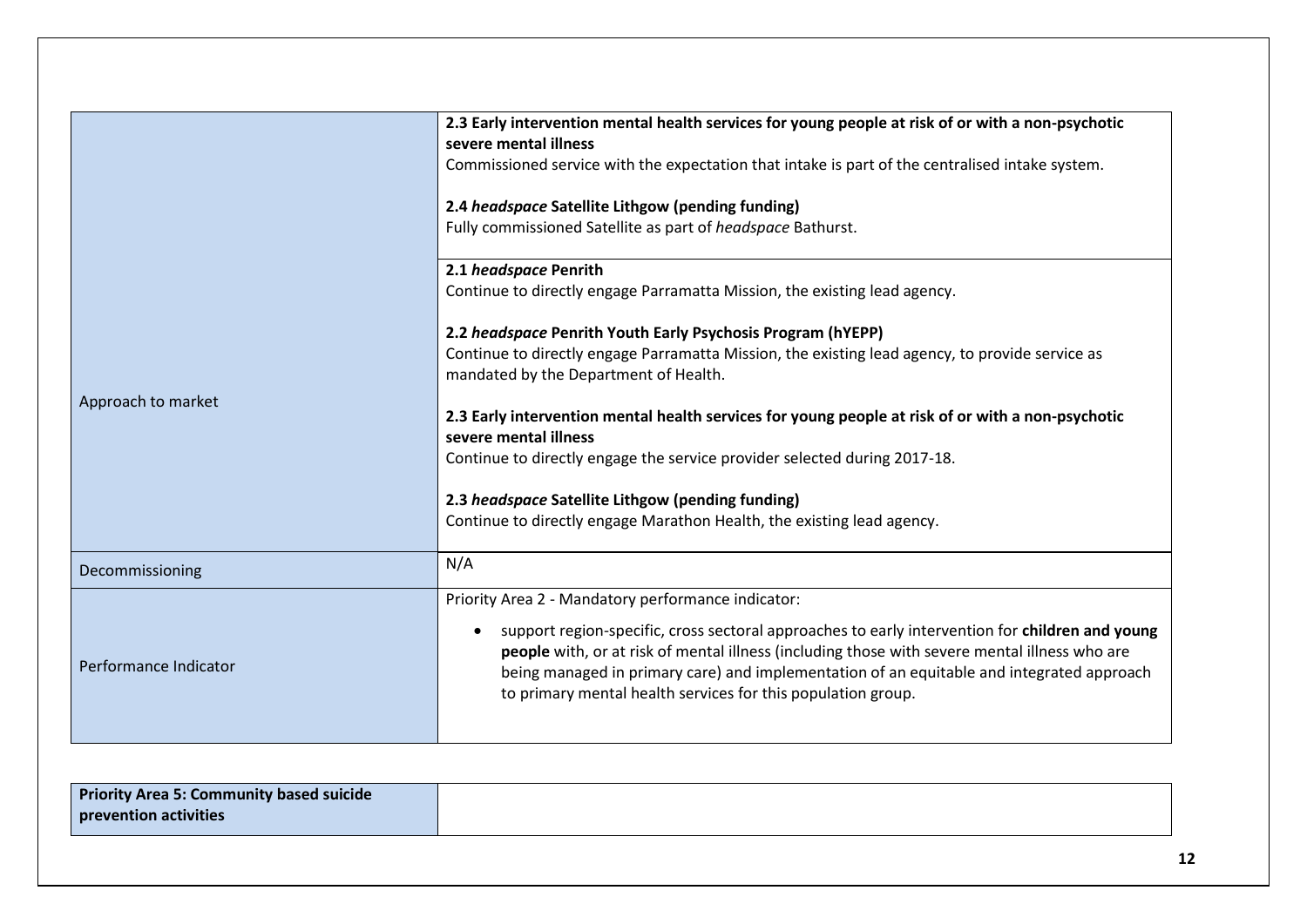|                                                         | 5.1 Establish regional assertive aftercare protocols to ensure linkage to primary health care where<br>appropriate                                                                                                                                                                                                                                                                                                                                                                                                                                                                                                                                                                                                                                                                                                                                                                                                                                                                                                                                                                    |
|---------------------------------------------------------|---------------------------------------------------------------------------------------------------------------------------------------------------------------------------------------------------------------------------------------------------------------------------------------------------------------------------------------------------------------------------------------------------------------------------------------------------------------------------------------------------------------------------------------------------------------------------------------------------------------------------------------------------------------------------------------------------------------------------------------------------------------------------------------------------------------------------------------------------------------------------------------------------------------------------------------------------------------------------------------------------------------------------------------------------------------------------------------|
|                                                         | 5.2 Establish dedicated referral pathways for people discharged from hospital after an attempt to<br>end their life who can benefit from short term psychological intervention                                                                                                                                                                                                                                                                                                                                                                                                                                                                                                                                                                                                                                                                                                                                                                                                                                                                                                        |
|                                                         | Please note: the funding provided for Aboriginal specific services in regards to suicide prevention has<br>been combined with the activities reported under Priority 6 in particular for:                                                                                                                                                                                                                                                                                                                                                                                                                                                                                                                                                                                                                                                                                                                                                                                                                                                                                             |
| Activity(ies) / Reference (e.g. Activity 1.1, 1.2, etc) | Priority 6.3 Provide culturally appropriate mental health and alcohol & and other drugs early<br>intervention programs to young Aboriginal people with or at risk of dual diagnosis.                                                                                                                                                                                                                                                                                                                                                                                                                                                                                                                                                                                                                                                                                                                                                                                                                                                                                                  |
|                                                         | This activity provides early intervention for young people through 'connection to culture' programs<br>which will also address the link between mental health, suicide risk and substance use. The activity will<br>help build resilience and increase protective factors in young people and reduce the number of young<br>people progressing to risky AOD behaviour and/or complex mental health issues and increased suicide<br>risk and teach them how to connect to mainstream services for support.                                                                                                                                                                                                                                                                                                                                                                                                                                                                                                                                                                             |
| Existing, Modified, or New Activity                     | 5.1 is an existing activity<br>5.2 is an existing activity                                                                                                                                                                                                                                                                                                                                                                                                                                                                                                                                                                                                                                                                                                                                                                                                                                                                                                                                                                                                                            |
|                                                         | The activities identified under this priority area are guided by LifeSpan's evidence based systems<br>approach to suicide prevention framework.                                                                                                                                                                                                                                                                                                                                                                                                                                                                                                                                                                                                                                                                                                                                                                                                                                                                                                                                       |
| <b>Description of Activity</b>                          | 5.1 Establish regional assertive aftercare protocols to ensure linkage to primary health care where<br>appropriate<br>Aim: Aftercare is one of the identified strategies of the evidence based systems approach to suicide<br>prevention framework. This activity addresses a clearly identified need by stakeholders for coherent<br>and assertive aftercare support for people discharged from hospital after an attempt to end their life.<br>Currently there is a lack of such assertive aftercare in the region. NBMPHN will work with the LHD,<br>consumer and carers and other relevant stakeholders to address assertive aftercare as part of the<br>regional mental health and suicide prevention plan as this will need a multi-agency approach.<br>However, one aspect which has been clearly identified by stakeholders is the lack of systematic and<br>assertive linking to primary care services after hospital discharge. This includes people who have an<br>identified GP and those without access to a regular GP/GP practice. To support assertive linkage to GPs |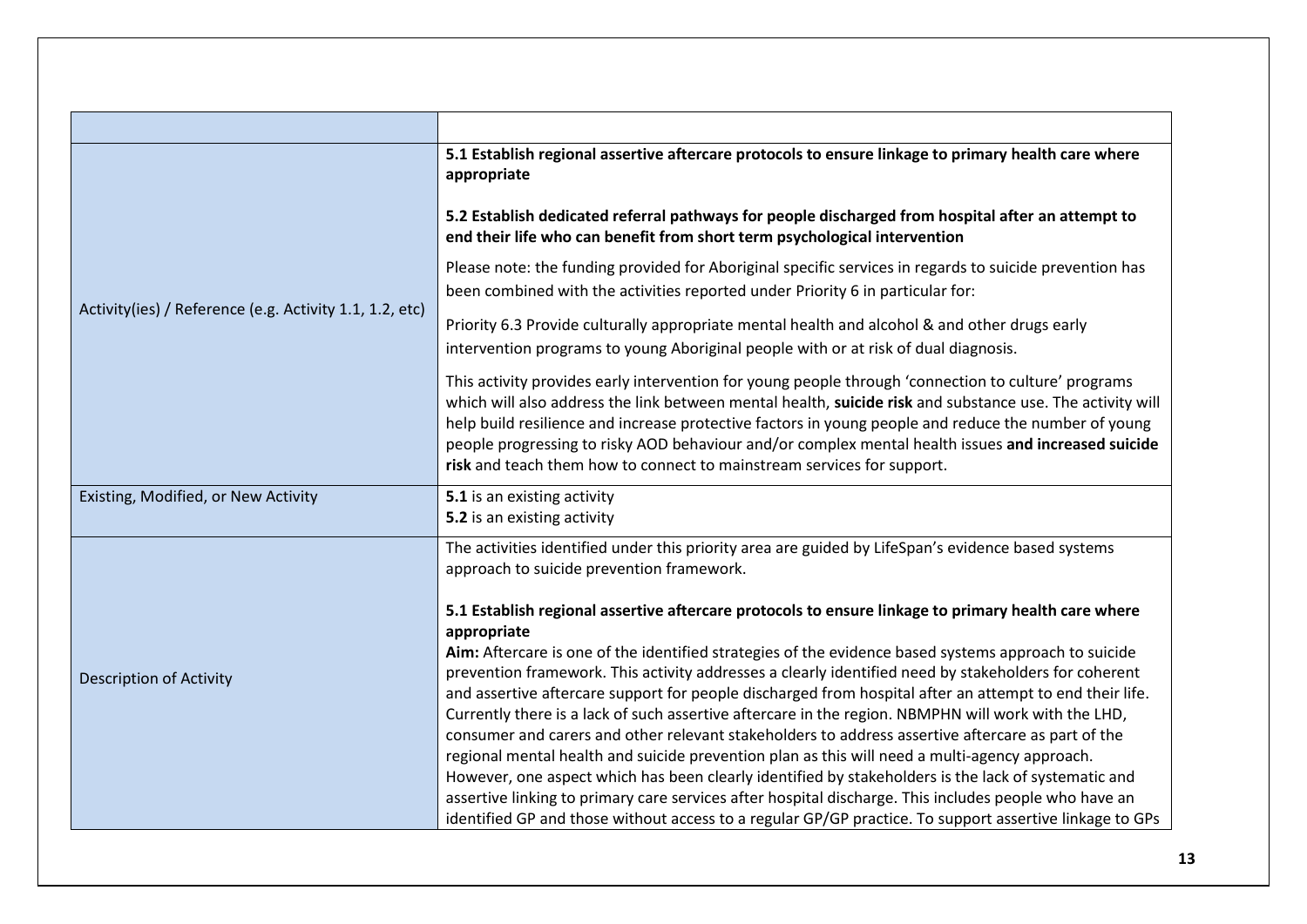| Target population cohort | 5.1 Establish regional assertive aftercare protocols to ensure linkage to primary health care where<br>appropriate                                                                                                                                                                                                                                                                                                                                                                                                                                                                                                                                                                                                                                                                                                                                                             |
|--------------------------|--------------------------------------------------------------------------------------------------------------------------------------------------------------------------------------------------------------------------------------------------------------------------------------------------------------------------------------------------------------------------------------------------------------------------------------------------------------------------------------------------------------------------------------------------------------------------------------------------------------------------------------------------------------------------------------------------------------------------------------------------------------------------------------------------------------------------------------------------------------------------------|
|                          | The co-design of these activities will also address how Aboriginal people will be supported in accessing<br>these services. This will include a provider workforce trained in cultural competency for activity 5.2<br>similar to the workforce providing mainstream psychological therapy for Aboriginal people under<br>Priority 3.                                                                                                                                                                                                                                                                                                                                                                                                                                                                                                                                           |
|                          | Expected results: More people who have attempted to end their life will have immediate access to<br>psychological services post discharge.                                                                                                                                                                                                                                                                                                                                                                                                                                                                                                                                                                                                                                                                                                                                     |
|                          | Needs assessment priority: Provision of evidence based psychological therapy intervention is one of<br>the 9 key strategies of the LifeSpan suicide prevention framework. This activity also is part of priority 3<br>as it provides dedicated referral pathways and mental health services to an underserviced and hard to<br>reach group.                                                                                                                                                                                                                                                                                                                                                                                                                                                                                                                                    |
|                          | 5.2 Establish dedicated referral pathways for people discharged from hospital after an attempt to<br>end their life who can benefit from short term psychological intervention<br>Aim: The current SOS (Seek Out Support) suicide prevention service provides a referral pathway to a<br>quick response (within 72 hours of referral), short term, and evidence based psychological intervention<br>for people at low to moderate risk of suicide who are managed within a primary health care setting.<br>The proposed activity will modify and expand the existing service to ensure that people discharged<br>from hospital after an attempt to end their life will have immediate access to this service through a<br>dedicated referral pathway. The existing service model will be reviewed and may be further adjusted<br>to efficiently support this cohort of people. |
|                          | Expected Results: More people who have attempted to end their life will be connected with a GP or<br>community support services post hospitalisation to reduce rates of re-admission. GPs will be more<br>engaged with this vulnerable group and a trained peer led workforce will be developed. People are<br>more likely to engage with the service as they are supported by peer-workers.                                                                                                                                                                                                                                                                                                                                                                                                                                                                                   |
|                          | Needs assessment priority: Lack of assertive and coordinated aftercare when people are discharged<br>from the mental health unit has been clearly identified in the needs assessment by a variety of<br>stakeholders. This activity aligns with the identified need to improve aftercare for people discharged<br>from hospital after an attempt to end their life.                                                                                                                                                                                                                                                                                                                                                                                                                                                                                                            |
|                          | a service has been co-designed with relevant stakeholders during 2017-18 with the intention to use a<br>peer workforce to facilitate and link people to GPs after discharge form hospital.                                                                                                                                                                                                                                                                                                                                                                                                                                                                                                                                                                                                                                                                                     |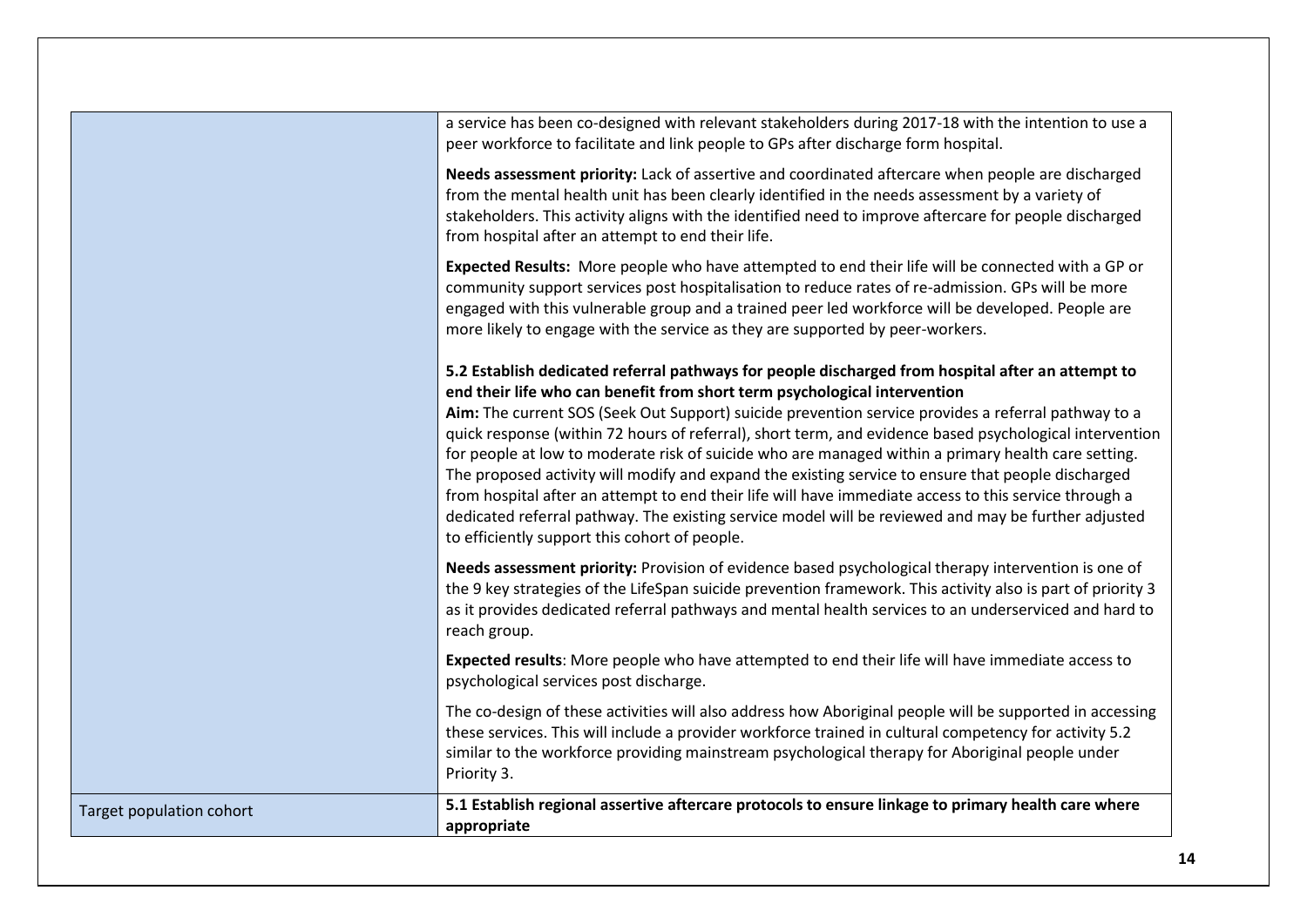|               | Target group: people discharged from hospital after an attempt to end their life.                                                                                                                                                                                                                                                                                                                                                                                                                                                                                                                                                                                                                                                                                                                                                                                                                                                                                                                                                                                                                                                                                                                                                                                                                                            |
|---------------|------------------------------------------------------------------------------------------------------------------------------------------------------------------------------------------------------------------------------------------------------------------------------------------------------------------------------------------------------------------------------------------------------------------------------------------------------------------------------------------------------------------------------------------------------------------------------------------------------------------------------------------------------------------------------------------------------------------------------------------------------------------------------------------------------------------------------------------------------------------------------------------------------------------------------------------------------------------------------------------------------------------------------------------------------------------------------------------------------------------------------------------------------------------------------------------------------------------------------------------------------------------------------------------------------------------------------|
|               | 5.2 Establish dedicated referral pathways for people discharged from hospital after an attempt to<br>end their life who can benefit from short term psychological intervention<br>Target group: people discharged from hospital after an attempt to end their life.                                                                                                                                                                                                                                                                                                                                                                                                                                                                                                                                                                                                                                                                                                                                                                                                                                                                                                                                                                                                                                                          |
| Consultation  | 5.1 Establish regional assertive aftercare protocols to ensure linkage to primary health care where<br>appropriate<br>Key stakeholder consultations will continue from the 2017-18 and will include GPs, LHD, consumers<br>and carers and community managed organisations. Consultation will be through the Regional Suicide<br>Prevention Working Group, Mental Health Advisory Committee, and Mental Health Consumer & Carer<br>Advisory Committee. They contribute to the co-design of the proposed activity to support assertive<br>aftercare on discharge from hospital. During 2018-19 consultation will continue with the LHD to<br>support service provision of assertive aftercare. This includes discussion to possibly expand the service<br>to people who are discharged from hospital after serious self harm.<br>5.2 Establish dedicated referral pathways for people discharged from hospital after an attempt to<br>end their life who can benefit from short term psychological intervention<br>Consultation about the modification of the existing SOS suicide prevention service will continue in<br>2018-19 with the LHD, GPs, AHP workforce (providing this service) to support service delivery including<br>possibility to extend service to people discharged from hospital after serious self harm. |
|               | 5.1 Establish regional assertive aftercare protocols to ensure linkage to primary health care where<br>appropriate<br>Close collaboration with the LHD, as the commissioned service provider, (including mental health units<br>and LHD ACCESS teams and the newly established LHD Mental Health Triage and Assessment Centre)<br>will continue during 2018-19 to support service provision.                                                                                                                                                                                                                                                                                                                                                                                                                                                                                                                                                                                                                                                                                                                                                                                                                                                                                                                                 |
| Collaboration | GPs will play a pivotal role in the successful implementation of this activity. Collaboration and<br>consultation will be ongoing to ensure that the commissioned service has access to current GP details<br>including which GPs/GP practices are prepared to take on new clients.                                                                                                                                                                                                                                                                                                                                                                                                                                                                                                                                                                                                                                                                                                                                                                                                                                                                                                                                                                                                                                          |
|               | 5.2 Establish dedicated referral pathways for people discharged from hospital after an attempt to<br>end their life who can benefit from short term psychological intervention                                                                                                                                                                                                                                                                                                                                                                                                                                                                                                                                                                                                                                                                                                                                                                                                                                                                                                                                                                                                                                                                                                                                               |
|               | Collaboration with the LHD, as the intended commissioned provider of activity 5.1 will continue during<br>2018-19 to ensure that the modified referral pathway will be suitable to the identified cohort for this                                                                                                                                                                                                                                                                                                                                                                                                                                                                                                                                                                                                                                                                                                                                                                                                                                                                                                                                                                                                                                                                                                            |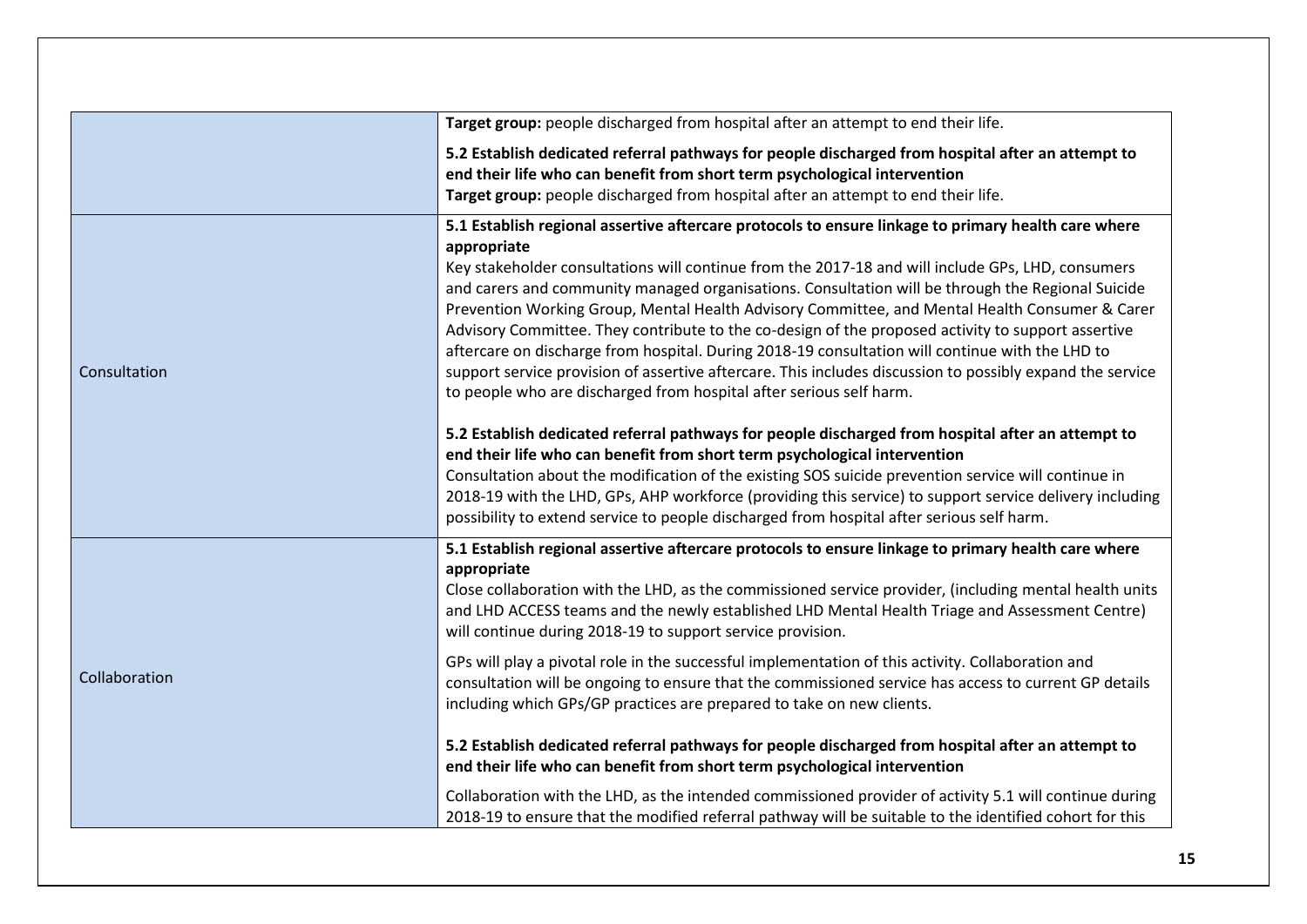|                                    | activity. The peer workforce for activity 5.1 is expected to initiate the provisional referral where<br>appropriate.                                                                                                                                                                                                                                                                                                                                                                                                                                                                                                                                                                                                                                                                                                                                                                                                                                                                                                                                                                                                                                                         |
|------------------------------------|------------------------------------------------------------------------------------------------------------------------------------------------------------------------------------------------------------------------------------------------------------------------------------------------------------------------------------------------------------------------------------------------------------------------------------------------------------------------------------------------------------------------------------------------------------------------------------------------------------------------------------------------------------------------------------------------------------------------------------------------------------------------------------------------------------------------------------------------------------------------------------------------------------------------------------------------------------------------------------------------------------------------------------------------------------------------------------------------------------------------------------------------------------------------------|
| <b>Duration</b>                    | 5.1 Establish regional assertive aftercare protocols to ensure linkage to primary health care where<br>appropriate<br>Activity duration: June 2018 to 30 June 2019.<br>Planning for this activity was undertaken in 2017 with an anticipated procurement period from<br>October 2017 to February 2018. Establishment of commissioned service was estimated to start in<br>March 2018 (a deferment of the original anticipated October 2017 service commencement).<br>However, the Request for Proposal approach ended in market failure and subsequently requiring a<br>direct approach to market. Negotiations with the LHD commenced in February 2018 to deliver this<br>service. It is anticipated that successful negotiations result in contract execution by June 2018.<br>5.2 Establish dedicated referral pathways for people discharged from hospital after an attempt to<br>end their life who can benefit from short term psychological intervention<br>Activity Duration: June 2018 until June 2019.<br>Referral pathway protocols and readiness of workforce will be developed from March-June 2018 with<br>anticipated start of service delivery by July 2018. |
| Coverage                           | 5.1 Establish regional assertive aftercare protocols to ensure linkage to primary health care where<br>appropriate<br><b>Coverage: Entire PHN region</b><br>5.2 Establish dedicated referral pathways for people discharged from hospital after an attempt to<br>end their life who can benefit from short term psychological intervention<br><b>Coverage: Entire PHN region</b>                                                                                                                                                                                                                                                                                                                                                                                                                                                                                                                                                                                                                                                                                                                                                                                             |
| Commissioning method (if relevant) | 5.1 Establish regional assertive aftercare protocols to ensure linkage to primary health care where<br>appropriate<br>This activity is fully commissioned.<br>5.2 Establish dedicated referral pathways for people discharged from hospital after a suicide attempt<br>or serious self-harm who can benefit from short term psychological intervention.<br>This modified and expanded SOS suicide prevention service will form part of the overall SOS suicide<br>prevention service listed under priority 3. Providers will be individually engaged to deliver the activity<br>with intake and referral support provided through the central mental health intake service.                                                                                                                                                                                                                                                                                                                                                                                                                                                                                                  |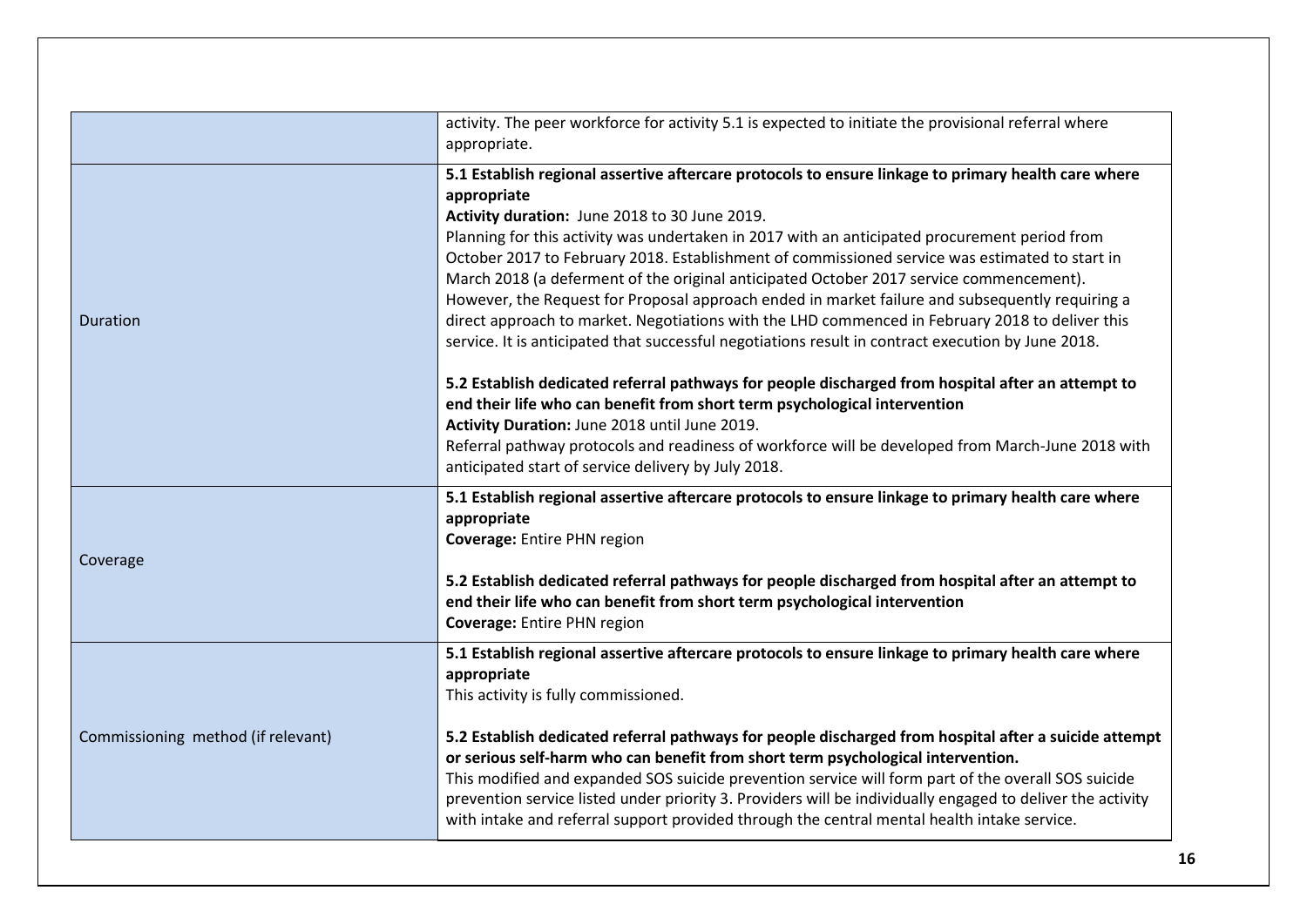| Approach to market    | 5.1 Establish regional assertive aftercare protocols to ensure linkage to primary health care where<br>appropriate<br>Continue to directly engage the LHD, the anticipated commissioned provider.<br>5.2 Establish dedicated referral pathways for people discharged from hospital after a suicide attempt<br>or serious self-harm who can benefit from short term psychological intervention<br>Initially there will be an extension of contract with existing AHPs who provide SOS suicide prevention<br>services. However, to ensure that the workforce is sufficient to cover the anticipated increase of<br>service there will be an open or targeted approach to market through an EOI process for additional<br>providers. |
|-----------------------|-----------------------------------------------------------------------------------------------------------------------------------------------------------------------------------------------------------------------------------------------------------------------------------------------------------------------------------------------------------------------------------------------------------------------------------------------------------------------------------------------------------------------------------------------------------------------------------------------------------------------------------------------------------------------------------------------------------------------------------|
| Decommissioning       | N/A                                                                                                                                                                                                                                                                                                                                                                                                                                                                                                                                                                                                                                                                                                                               |
| Performance Indicator | Number of people who are followed up by PHN-commissioned services following a recent<br>$\bullet$<br>suicide attempt.                                                                                                                                                                                                                                                                                                                                                                                                                                                                                                                                                                                                             |

|                                                                                                | <b>Proposed Activities</b> - copy and complete the table as many times as necessary to report on each Priority Area                                                                                                                                                                              |
|------------------------------------------------------------------------------------------------|--------------------------------------------------------------------------------------------------------------------------------------------------------------------------------------------------------------------------------------------------------------------------------------------------|
| <b>Priority Area 6: Aboriginal and Torres Strait</b><br><b>Islander mental health services</b> |                                                                                                                                                                                                                                                                                                  |
| Activity(ies) / Reference (e.g. Activity 1.1, 1.2, etc)                                        | 6.1 Increase connected holistic care for Aboriginal people with a dual diagnosis of mental health<br>issues and alcohol & other drugs<br>6.2 Build Aboriginal mental health and alcohol & and other drugs literacy and workforce capacity for<br>the delivery of culturally appropriate services |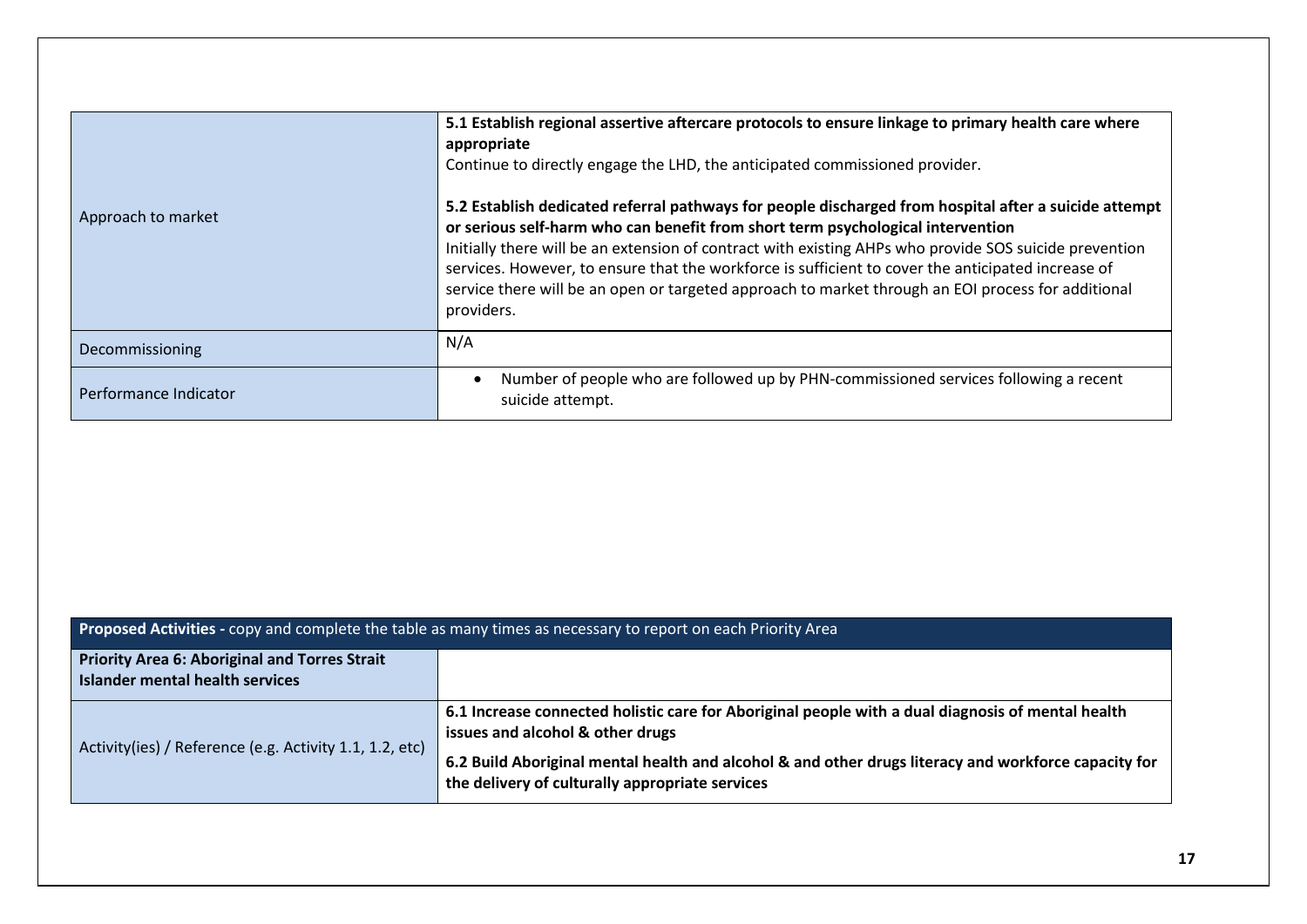|                                     | 6.3 Provide culturally appropriate mental health and alcohol & and other drugs early intervention<br>programs to young Aboriginal people (with a particular focus on crystalline methamphetamine) to<br>young Aboriginal people with or at risk of dual diagnosis                                                                                                                                                                                                                                                                                                                                                                                                                                                                                                                                                                                                                                                                                                                                                   |
|-------------------------------------|---------------------------------------------------------------------------------------------------------------------------------------------------------------------------------------------------------------------------------------------------------------------------------------------------------------------------------------------------------------------------------------------------------------------------------------------------------------------------------------------------------------------------------------------------------------------------------------------------------------------------------------------------------------------------------------------------------------------------------------------------------------------------------------------------------------------------------------------------------------------------------------------------------------------------------------------------------------------------------------------------------------------|
|                                     | 6.4 Build capacity in the region to provide culturally appropriate primary mental health care services                                                                                                                                                                                                                                                                                                                                                                                                                                                                                                                                                                                                                                                                                                                                                                                                                                                                                                              |
| Existing, Modified, or New Activity | 6.1 is an existing activity                                                                                                                                                                                                                                                                                                                                                                                                                                                                                                                                                                                                                                                                                                                                                                                                                                                                                                                                                                                         |
|                                     | 6.2 is an existing activity                                                                                                                                                                                                                                                                                                                                                                                                                                                                                                                                                                                                                                                                                                                                                                                                                                                                                                                                                                                         |
|                                     | 6.3 is an existing activity                                                                                                                                                                                                                                                                                                                                                                                                                                                                                                                                                                                                                                                                                                                                                                                                                                                                                                                                                                                         |
|                                     | 6.4 is a new activity                                                                                                                                                                                                                                                                                                                                                                                                                                                                                                                                                                                                                                                                                                                                                                                                                                                                                                                                                                                               |
|                                     | 6.1 Increase connected holistic care for Aboriginal people with dual diagnosis mental health and<br>alcohol & other drugs<br>Aim: Dual diagnosis for mental health and alcohol & other drug issues is an identified concern across<br>the region with a clear lack of any services addressing this issue. The activity commissioned during the<br>first half of 2017 (as part of the 2016-17 Activity Plan) will be an Aboriginal specific coordinated care<br>service for the NBM region to address this service gap. In the first instance the coordinated care service<br>will identify people with dual diagnosis while acknowledging that these people are often subject to<br>other complexities (e.g. chronic physical illness, housing and employment issues as well as involvement<br>with the criminal justice system). The service will coordinate tailored care according to the needs and<br>complexity of each client through mainstream health, mental health and alcohol & other drugs<br>services. |
| <b>Description of Activity</b>      | Given the current lack of any Aboriginal Medical Service (AMS) in the region and the time it will take<br>for the neighbouring Mt Druitt AMS to establish the newly mandated physical outreach AMS location<br>in Penrith the care coordination service has been commissioned to another suitable service provider.                                                                                                                                                                                                                                                                                                                                                                                                                                                                                                                                                                                                                                                                                                 |
|                                     | Needs Assessment Priority: The needs assessment indicates that dual diagnosis is a heightened risk in<br>the Aboriginal community as they report higher rates of very high psychological distress in comparison<br>to the rest of the population which may increase the likelihood of risky drinking or illicit drug taking.<br>This activity addresses the need for better care coordination for people with dual diagnosis.                                                                                                                                                                                                                                                                                                                                                                                                                                                                                                                                                                                       |
|                                     | Expected Results: The identification and diagnosis of Aboriginal people with a dual diagnosis of mental<br>health and AOD issues. That those identified are able to connect into both mental health and AOD<br>mainstream services where they will have previously been excluded and to be able to move seamlessly<br>into the inpatient area and back to community as required.                                                                                                                                                                                                                                                                                                                                                                                                                                                                                                                                                                                                                                    |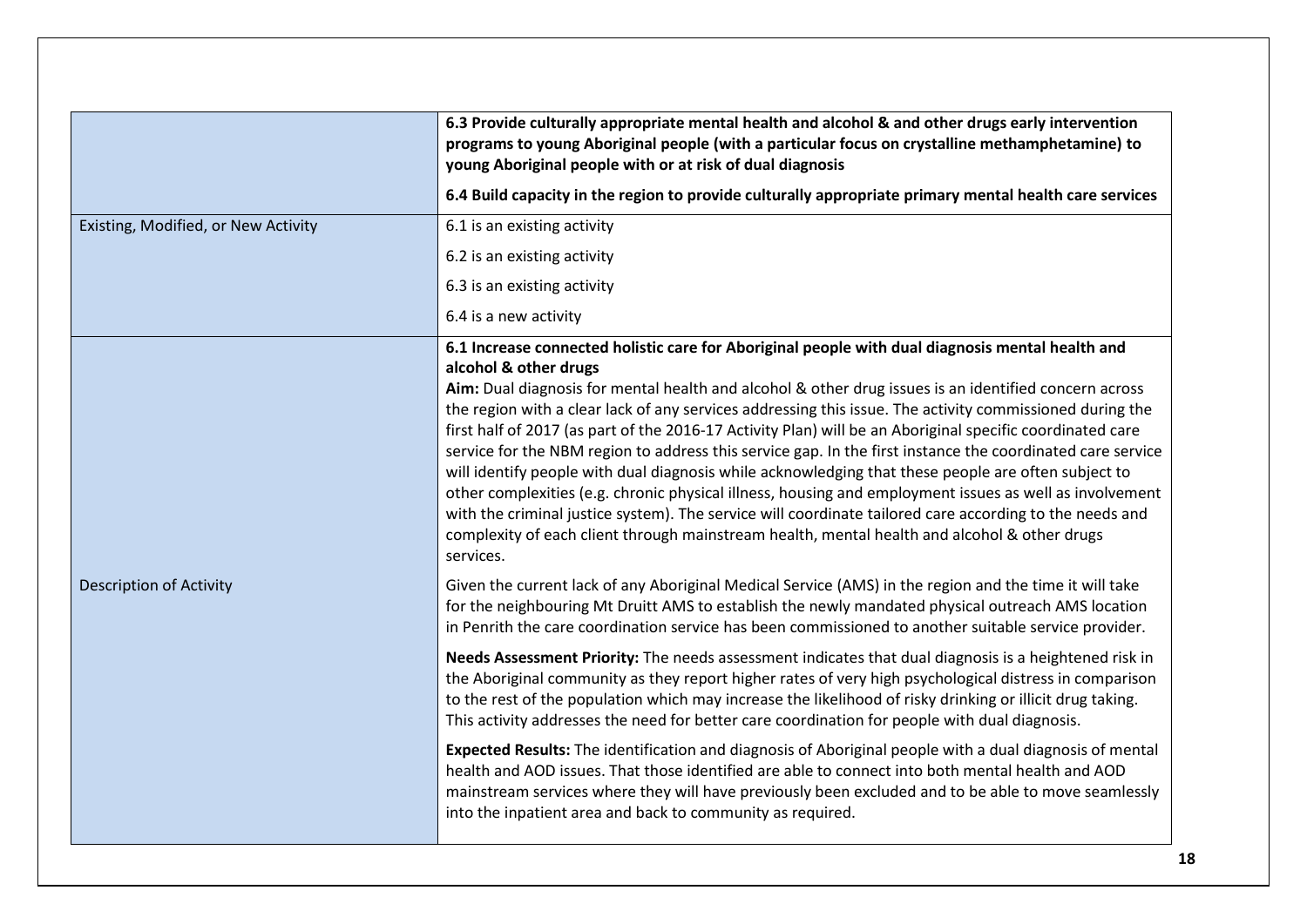## **6.2 Build Aboriginal mental health and alcohol & and other drugs literacy and workforce capacity for delivery of culturally appropriate services**

**Aim:** The activity commissioned during the first half of 2017 (as part of the 2016-17 Activity Plan) will deliver mental health and AOD first aid workshops to increase the mental health and AOD literacy among the existing Aboriginal (health) workforce and in Aboriginal communities across the region. The broad access to these workshops will assist in reducing stigma, increasing understanding of the issues and potentially increase help seeking behaviour. The workshops will also assist in identifying potential Aboriginal peer workers, mentors and trainees suitable for work force scholarships. Culturally appropriately supported scholarships will enable people interested in accessing formal education and work placement opportunities. Scholarships will be made available for either jointly paid positions within a suitable local host organisation or TAFE courses to gain formal qualifications in mental health and AOD. TAFE students will also be supported through placements within the region. Connections forged and practical experience gained in these placements will increase the likelihood of future employment.

**Addressing priority:** Consultations with Aboriginal community members and Aboriginal health workers across the region identified an insufficient clinical and non-clinical Aboriginal workforce in the mental health and AOD fields. They also identified a general lack of mental health and AOD literacy in the community. The needs assessment indicates that Aboriginal people are less likely to access psychological and psychiatric services in the community but have higher rates of hospitalisations for mental health issues than the general population.

**Expected results:** Increased mental health and AOD literacy among the existing Aboriginal (health) workforce and in Aboriginal communities across the region. Increased number of suitably trained Aboriginal workforce to provide culturally appropriate services and/or to act as cultural translators to support Aboriginal community members when accessing mainstream services in the region to build the capacity of Nepean Blue Mountains to deliver culturally safe services.

### **6.3 Provide culturally appropriate mental health and alcohol & and other drugs early intervention programs to young Aboriginal people with or at risk of dual diagnosis**

**Aim:** The activity commissioned during the first half of 2017 (as part of the 2016-17 Activity Plan) will provide early intervention for young people through 'connection to culture' programs which will also address the link between mental health, suicide risk and substance use. The activity will help build resilience and increase protective factors in young people and reduce the number of young people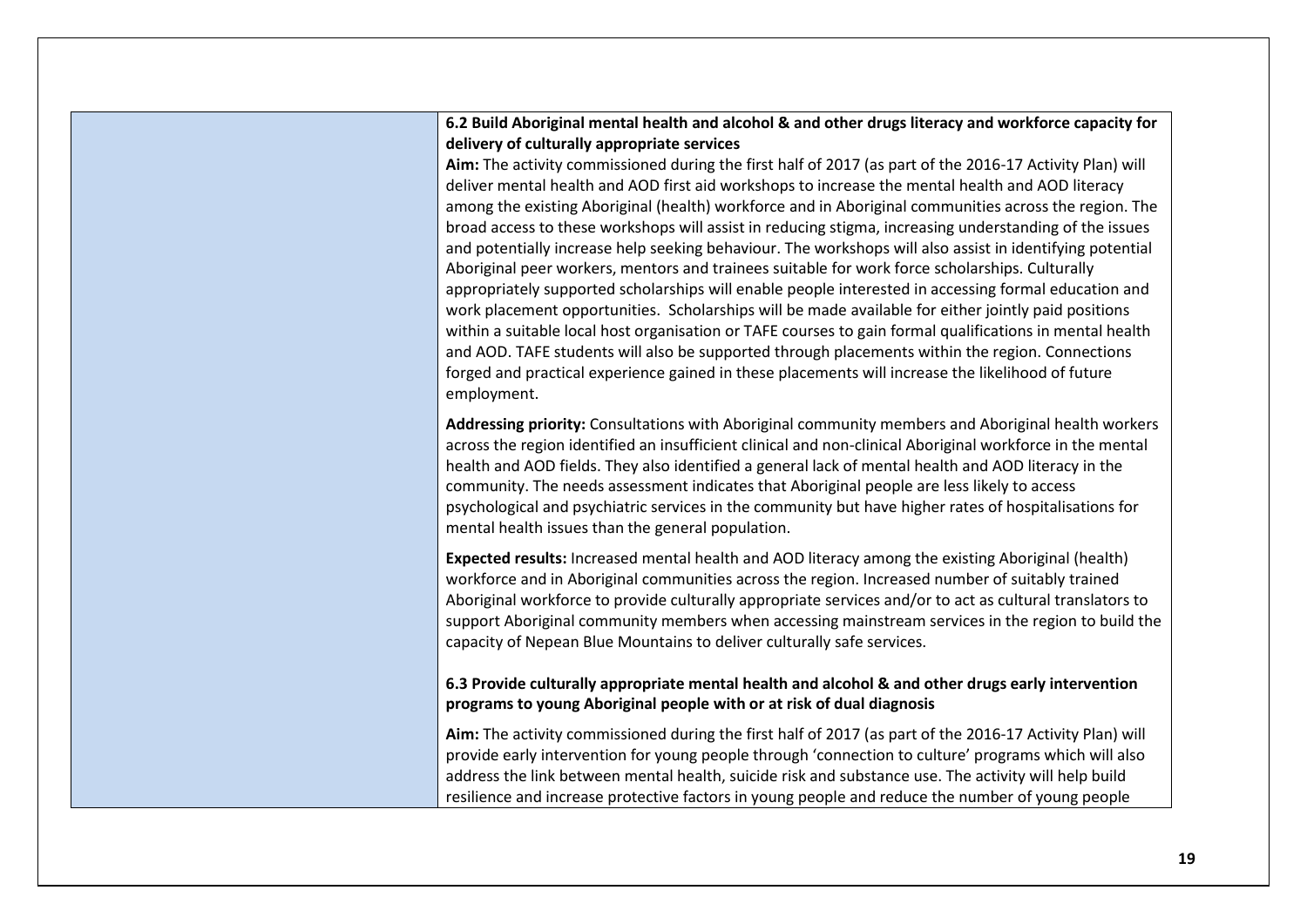|                          | progressing to risky AOD behaviour and/or complex mental health issues and teach them how to<br>connect to mainstream services for support.                                                                                                                                                                                                                                                                                                                                                                                                                   |
|--------------------------|---------------------------------------------------------------------------------------------------------------------------------------------------------------------------------------------------------------------------------------------------------------------------------------------------------------------------------------------------------------------------------------------------------------------------------------------------------------------------------------------------------------------------------------------------------------|
|                          | Addressing priority: This activity aligns with the funding objective to provide culturally appropriate<br>services to Aboriginal people. This activity also addresses the need to support at risk young Aboriginal<br>people from progressing to poor mental health and risky drug and alcohol behaviour by connecting to<br>their cultural heritage to increase protective factors.                                                                                                                                                                          |
|                          | Expected results: An increasing number of young Aboriginal people with identified low to moderate<br>mental health issues and AOD issues (especially crystalline methamphetamine) understanding the link<br>between mental illness and substance use and how to connect with mainstream services; a reduction<br>on young Aboriginal people progressing to complex mental health issues and progressing to regular<br>use, especially for ICE users; and increased understanding of and connection to cultural heritage as an<br>on-going protective measure. |
|                          | 6.4 Build capacity in the region to provide culturally appropriate primary mental health care services<br>Aim: To build capacity within the region to deliver a culturally appropriate mental health service to<br>support Aboriginal people with mental health issues. To ensure a holistic approach it is expected that<br>the service will be delivered within a social and emotional wellbeing framework.                                                                                                                                                 |
|                          | Addressing priority: This activity aligns with the funding objective to provide culturally appropriate<br>services to Aboriginal people.                                                                                                                                                                                                                                                                                                                                                                                                                      |
|                          | Expected results: An increasing number of Aboriginal people with identified mental health issues<br>receive culturally appropriate services in the region.                                                                                                                                                                                                                                                                                                                                                                                                    |
|                          | 6.1 Increase connected holistic care for Aboriginal people with dual diagnosis mental health and<br>alcohol & other drugs<br>Target group: Aboriginal people within the NBM region with or at risk of dual diagnosis (mental health<br>and alcohol & other drugs)                                                                                                                                                                                                                                                                                             |
| Target population cohort | 6.2 Build Aboriginal mental health and alcohol & and other drugs literacy and workforce capacity for<br>delivery of culturally appropriate services<br>Target group: Aboriginal communities across the region for the first aid workshops and Aboriginal<br>people 18 year+ with an interest working in the mental health and/or ADO field.                                                                                                                                                                                                                   |
|                          | 6.3 Provide culturally appropriate mental health and alcohol & and other drugs early intervention<br>programs to young Aboriginal people with or at risk of dual diagnosis                                                                                                                                                                                                                                                                                                                                                                                    |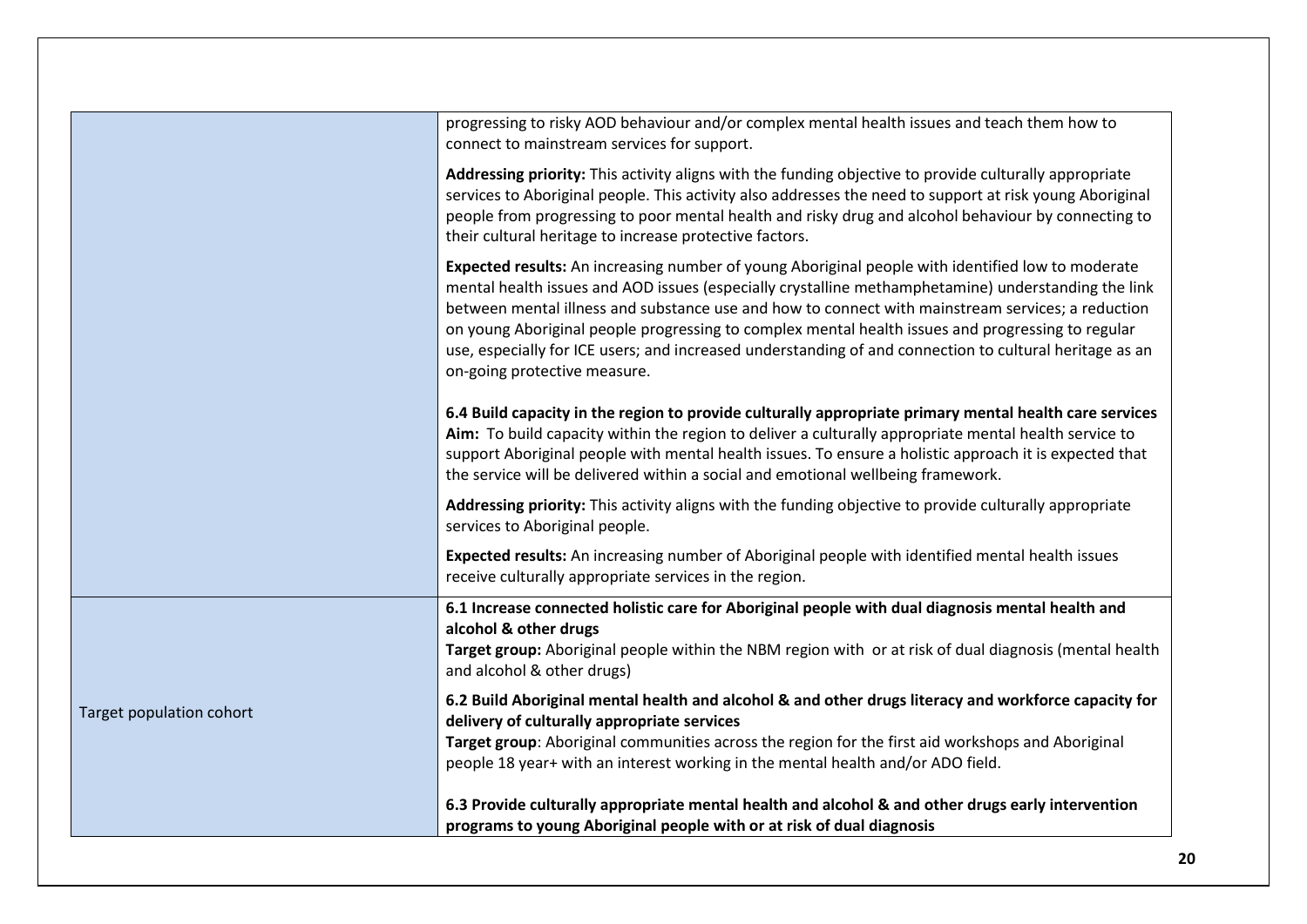|               | Target group: Young Aboriginal people 12-25 years, particularly those at risk of mental illness and AOD<br>issues.                                                                                                                                                                                                                                                                                                                                                                                                                                                                                                                                                                                       |
|---------------|----------------------------------------------------------------------------------------------------------------------------------------------------------------------------------------------------------------------------------------------------------------------------------------------------------------------------------------------------------------------------------------------------------------------------------------------------------------------------------------------------------------------------------------------------------------------------------------------------------------------------------------------------------------------------------------------------------|
|               | 6.4 Build capacity in the region to provide culturally appropriate primary mental health care services<br>Target group: Aboriginal people within the NBM region with mental health issues.                                                                                                                                                                                                                                                                                                                                                                                                                                                                                                               |
| Consultation  | Consultations undertaken in 2016 with Aboriginal community members and Aboriginal community and<br>health workers in each of the region's four LGA's have highlighted the need for: workforce capacity<br>building to enable Aboriginal people to work within mental health and AOD services; increase mental<br>health and AOD literacy in the community; strengthen cultural connections in Aboriginal youth.                                                                                                                                                                                                                                                                                          |
|               | In 2016 a joint NBM PHN and LHD Aboriginal Advisory Committee for mental health and drug & alcohol<br>has been established to guide any mental health and AOD activities specific to the Aboriginal<br>communities in the region. The committee of key stakeholders includes: Aboriginal community<br>representatives from each LGA within the region, Aboriginal health workers (including mental health<br>and AOD), LHD and PHN mental health and AOD representatives, GP representative. The Committee<br>will meet bi-monthly during 2018-19 and NBMPHN will continue to consult with the Committee over<br>service provision, in particular the new services to be established under activity 6.4. |
|               | NBMPHN will also continue consultation with the Wellington Aboriginal Corporation Health Service<br>(WACHS) during 2018-19. Since 2017 WACHS is the new provider of the Western Sydney and Blue<br>Mountains Aboriginal Medical Service. WACHS is expected to set up a new outreach Aboriginal Medical<br>Service in Penrith (the main service is delivered in the neighbouring Western Sydney PHN in Mt Druitt)<br>as well as the Healthy for Life program within the Nepean Blue Mountains region. Consultation will<br>particularly occur about the proposed mental health services described under activity 6.4.                                                                                     |
| Collaboration | NBMPHN will continue its close collaboration with the Joint NBM PHN/LHD Aboriginal Advisory<br>Committee for Mental Health and Alcohol & Other Drugs to support its commissioned Aboriginal<br>specific commissioned services.                                                                                                                                                                                                                                                                                                                                                                                                                                                                           |
|               | Collaboration will continue with WACHS in particular for the planned new activity to provide culturally<br>appropriate primary mental health services.                                                                                                                                                                                                                                                                                                                                                                                                                                                                                                                                                   |
|               | Collaboration will also continue with: the Nepean Community & Neighbourhood Services,<br>commissioned provider of the holistic care for Aboriginal people with dual diagnosis program; the Blue<br>Mountains Aboriginal Culture and Resource Centre, the commissioned provider of the Connection to<br>Culture program for young people at risk of mental health and/or alcohol& other drug issues; and the                                                                                                                                                                                                                                                                                              |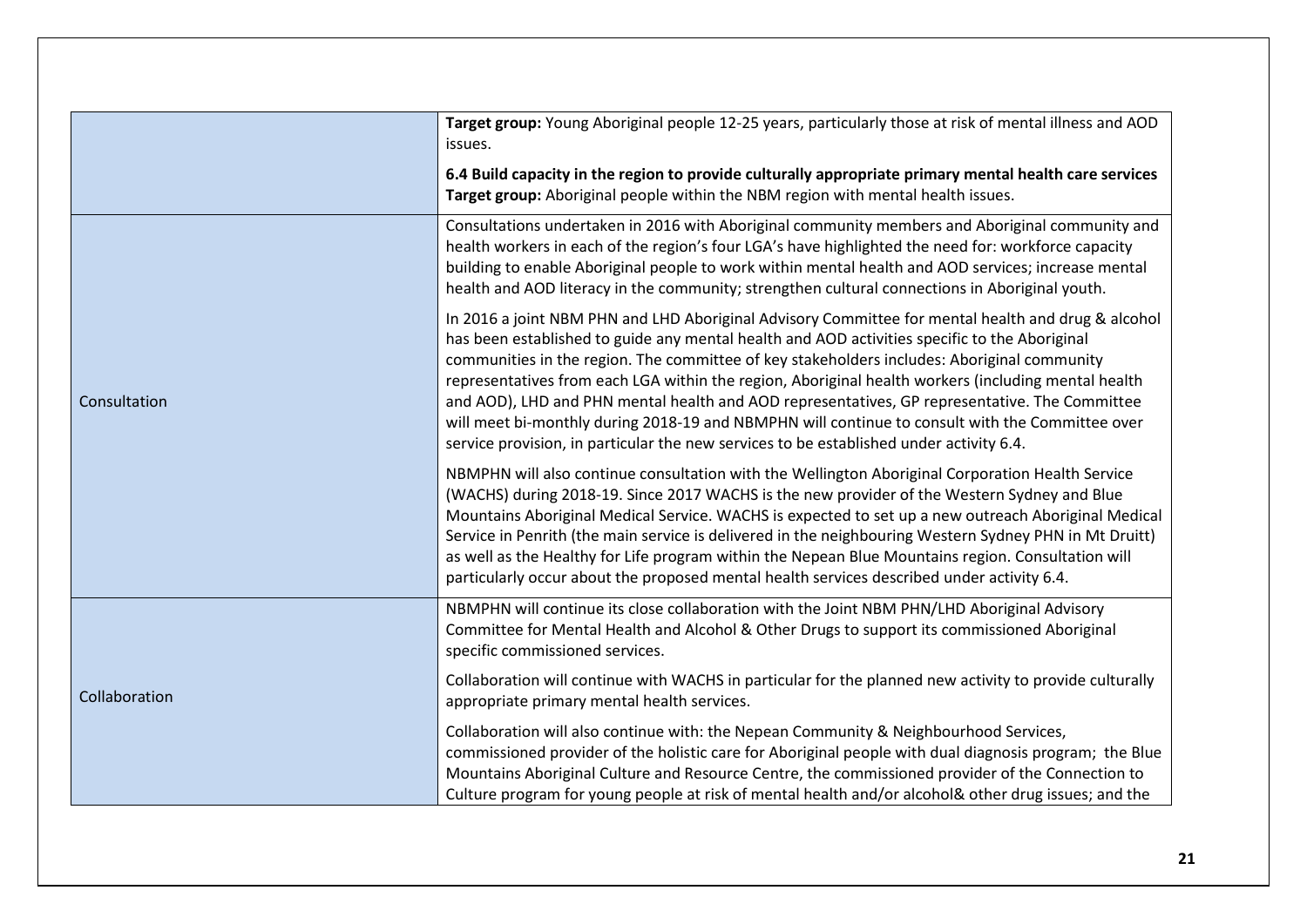|                                    | Poche Centre for Indigenous Health, the commissioned provider to build workforce capacity and<br>increase mental health literacy.                                                                                                                                                                                                                                                                                                                    |
|------------------------------------|------------------------------------------------------------------------------------------------------------------------------------------------------------------------------------------------------------------------------------------------------------------------------------------------------------------------------------------------------------------------------------------------------------------------------------------------------|
|                                    | 6.1 Increase connected holistic care for Aboriginal people with dual diagnosis mental health and<br>alcohol & other drugs<br>This activity will continue through the life of the funding contract to June 2019.<br>6.2 Build Aboriginal mental health and alcohol & and other drugs literacy and workforce capacity for<br>delivery of culturally appropriate services<br>This program has defined two year serviced delivery duration to June 2019. |
| Duration                           | 6.3 Provide culturally appropriate mental health and alcohol & and other drugs early intervention<br>programs to young Aboriginal people with or at risk of dual diagnosis<br>This activity will continue through the life of the funding contract to June 2019.                                                                                                                                                                                     |
|                                    | 6.4 Build capacity in the region to provide culturally appropriate primary mental health care services<br>Planning or this service will occur from July to September 2018. The procurement period is anticipated<br>to take place from September to December 2018 with establishment of service to commence in early<br>2019 and service to continue to June 2019.                                                                                   |
|                                    | Activities 6.1 to 6.3 are delivered across the region.                                                                                                                                                                                                                                                                                                                                                                                               |
| Coverage                           | Coverage for Activity 6.4 will need to be determined during the service design but is anticipated to be<br>delivered across at least 2 of the 4 LGAs in the region.                                                                                                                                                                                                                                                                                  |
| Commissioning method (if relevant) | 6.1 Increase connected holistic care for Aboriginal people with dual diagnosis mental health and<br>alcohol & other drugs<br>The activity is fully commissioned.                                                                                                                                                                                                                                                                                     |
|                                    | 6.2 Build Aboriginal mental health and alcohol & and other drugs literacy and workforce capacity for<br>delivery of culturally appropriate services<br>The activity is fully commissioned.                                                                                                                                                                                                                                                           |
|                                    | 6.3 Provide culturally appropriate mental health and alcohol & and other drugs early intervention<br>programs to young Aboriginal people with or at risk of dual diagnosis<br>The activity is fully commissioned.                                                                                                                                                                                                                                    |
|                                    | 6.4 Build capacity in the region to provide culturally appropriate primary mental health care services                                                                                                                                                                                                                                                                                                                                               |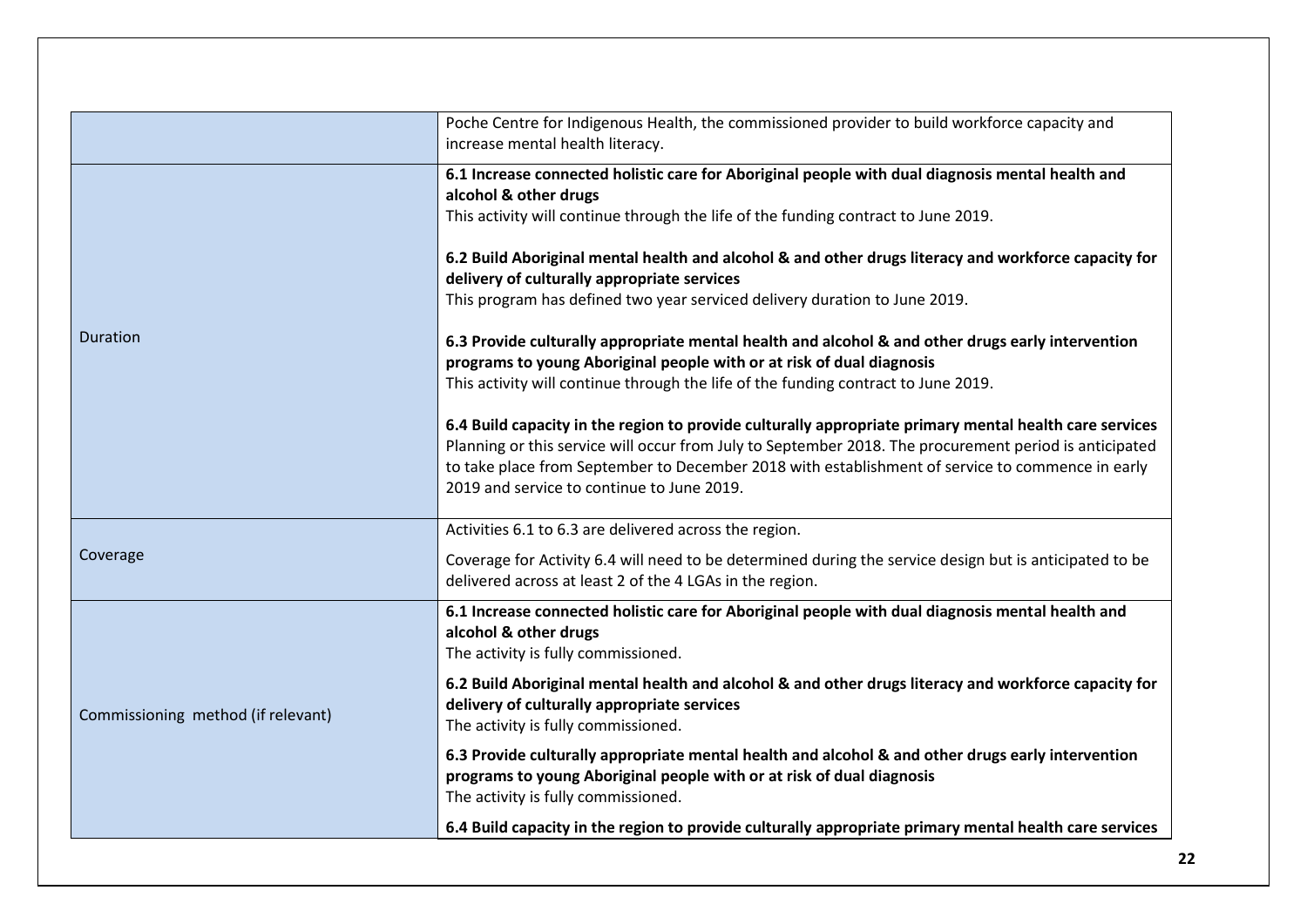|                       | This activity will be fully commissioned.                                                                                                                                                                                                                                                                     |
|-----------------------|---------------------------------------------------------------------------------------------------------------------------------------------------------------------------------------------------------------------------------------------------------------------------------------------------------------|
|                       | 6.1 Increase connected holistic care for Aboriginal people with dual diagnosis mental health and<br>alcohol & other drugs<br>Service fully commissioned to Nepean Community & Neighbourhood Services.<br>6.2 Build Aboriginal mental health and alcohol & and other drugs literacy and workforce capacity for |
| Approach to market    | delivery of culturally appropriate services<br>Service fully commissioned to Poche Centre for Indigenous Health.                                                                                                                                                                                              |
|                       | 6.3 Provide culturally appropriate mental health and alcohol & and other drugs early intervention<br>programs to young Aboriginal people with or at risk of dual diagnosis<br>Service fully commissioned to the Blue Mountains Aboriginal Culture and Resource Centre.                                        |
|                       | 6.4 Build capacity in the region to provide culturally appropriate primary mental health care services<br>It is anticipated that the approach to market will be direct engagement.                                                                                                                            |
| Decommissioning       | N/A                                                                                                                                                                                                                                                                                                           |
|                       | Priority Area 6 - Mandatory performance indicator:                                                                                                                                                                                                                                                            |
| Performance Indicator | Proportion of Indigenous population receiving PHN-commissioned mental health services<br>where the services were culturally appropriate.                                                                                                                                                                      |

| Priority Area 7: Stepped care approach                  |                                                                                                                                                        |
|---------------------------------------------------------|--------------------------------------------------------------------------------------------------------------------------------------------------------|
|                                                         | 7.1 Create and implement a central clinical primary care mental health intake and triage service for<br>all NBMPHN commissioned mental health services |
| Activity(ies) / Reference (e.g. Activity 1.1, 1.2, etc) | 7.2 Review mental health and suicide prevention needs assessment                                                                                       |
|                                                         | 7.3 Continue stakeholder engagement and collaboration as outlined in the identified activities<br>(priorities 1-6) of the stepped care model           |
| Existing, Modified, or New Activity                     | <b>7.1</b> is a modified and continuing activity                                                                                                       |
|                                                         | 7.2 is an existing activity                                                                                                                            |
|                                                         | 7.3 is an existing activity                                                                                                                            |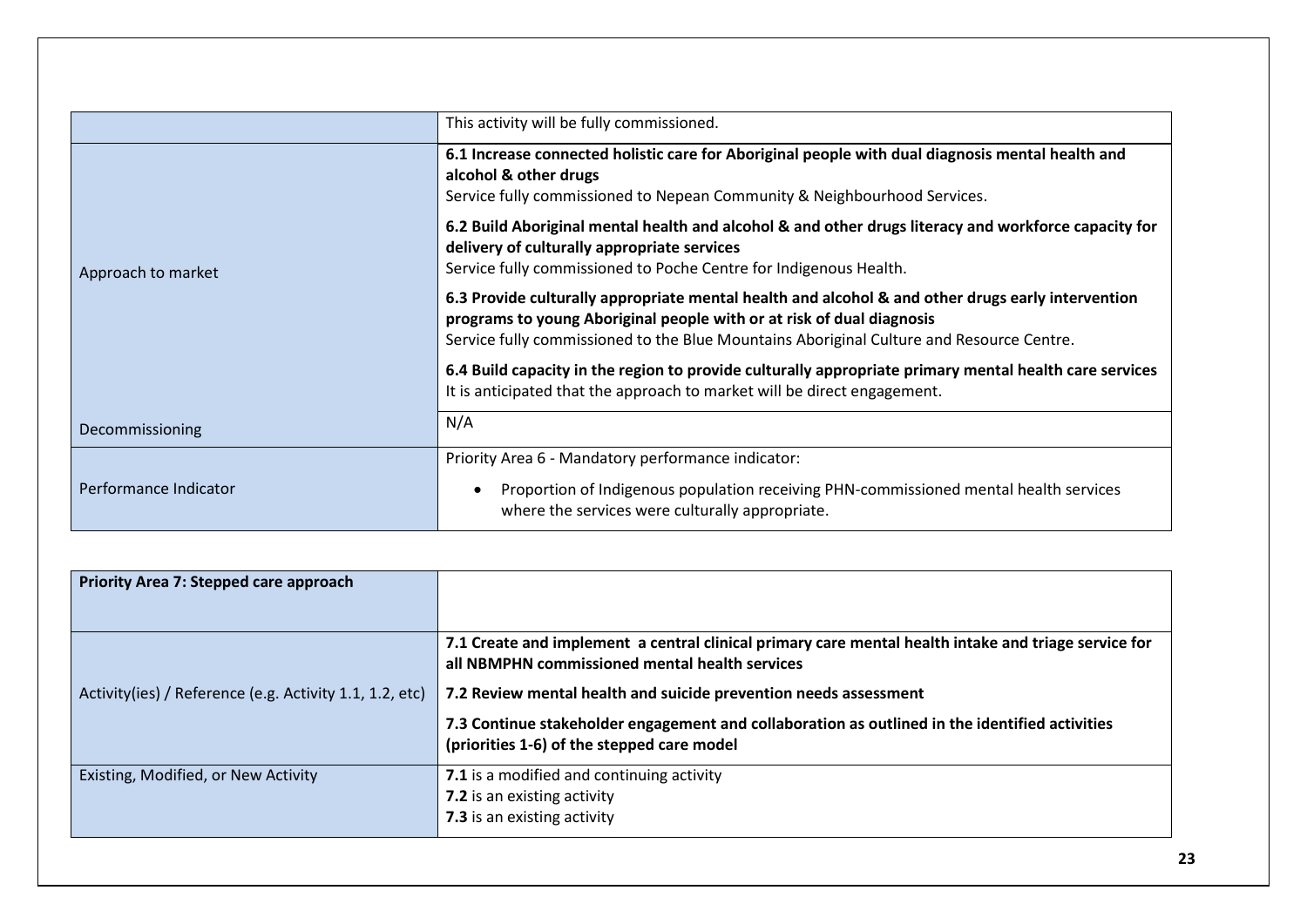|                         | 7.1 Create and implement a central clinical primary care mental health intake and triage service for<br>all NBMPHN commissioned mental health services<br>Aim: A modified central clinical intake and triage system for NBMPHN commissioned primary care<br>mental health services will be designed during 2017-18 and a staged implementation will commence<br>during the latter part of that period.                                                                                                                                                                                                                                                                                                                                                                                                                                                                                                                                                                            |
|-------------------------|-----------------------------------------------------------------------------------------------------------------------------------------------------------------------------------------------------------------------------------------------------------------------------------------------------------------------------------------------------------------------------------------------------------------------------------------------------------------------------------------------------------------------------------------------------------------------------------------------------------------------------------------------------------------------------------------------------------------------------------------------------------------------------------------------------------------------------------------------------------------------------------------------------------------------------------------------------------------------------------|
| Description of Activity | During 2018-19 NBMPHN will continue to transition to an expanded central intake service. Stakeholder<br>consultation carried out in 2017-18 did not support inclusion of a full clinical triage at intake. However,<br>there was support to offer clinical triage and assessment to referrers when requested. The intake<br>service will be further expanded to include low intensity interventions as reported under priority 1 and<br>will also include elements of care coordination where appropriate to ensure consumers are<br>appropriately supported.                                                                                                                                                                                                                                                                                                                                                                                                                     |
|                         | This service will be pivotal to support the regional stepped care model. It will provide GPs and other<br>eligible referrers with referral pathways to primary mental health services for their eligible patients<br>which are best suited to their needs and level of mental health disorder (from low intensity services to<br>clinical care coordination for people living with severe and persistent mental illness). If referred<br>consumers are not eligible for such a service or NBMPHN commissioned services are not appropriate<br>to the needs of the consumer, they will be supported in accessing other relevant services including<br>psycho-social support or state based mental health services. The service will be underpinned by clearly<br>defined referral, communication, data collection and clinical protocols and processes to support a<br>consumer centred approach. This will include the introduction of an electronic client management<br>system. |
|                         | Further, as part of the regional mental health and suicide prevention plan (see priority 8) protocols and<br>processes will be developed with the LHD to support better coordination of care when people<br>transition from acute mental health care to primary care.                                                                                                                                                                                                                                                                                                                                                                                                                                                                                                                                                                                                                                                                                                             |
|                         | As reported in 2017-18, the current NBMPHN in-house mental health intake service may not meet the<br>future needs of the stepped care model and consideration will be given to fully commission this service<br>in the future.                                                                                                                                                                                                                                                                                                                                                                                                                                                                                                                                                                                                                                                                                                                                                    |
|                         | Needs assessment priority: The needs assessment has identified that mental health services in the<br>region are impacted by fragmentation of service provision including between acute mental health and<br>primary care and there is a lack of sufficient after care and/or continuity of service support when<br>people are discharged from acute mental health facilities. The planned activity will support better                                                                                                                                                                                                                                                                                                                                                                                                                                                                                                                                                            |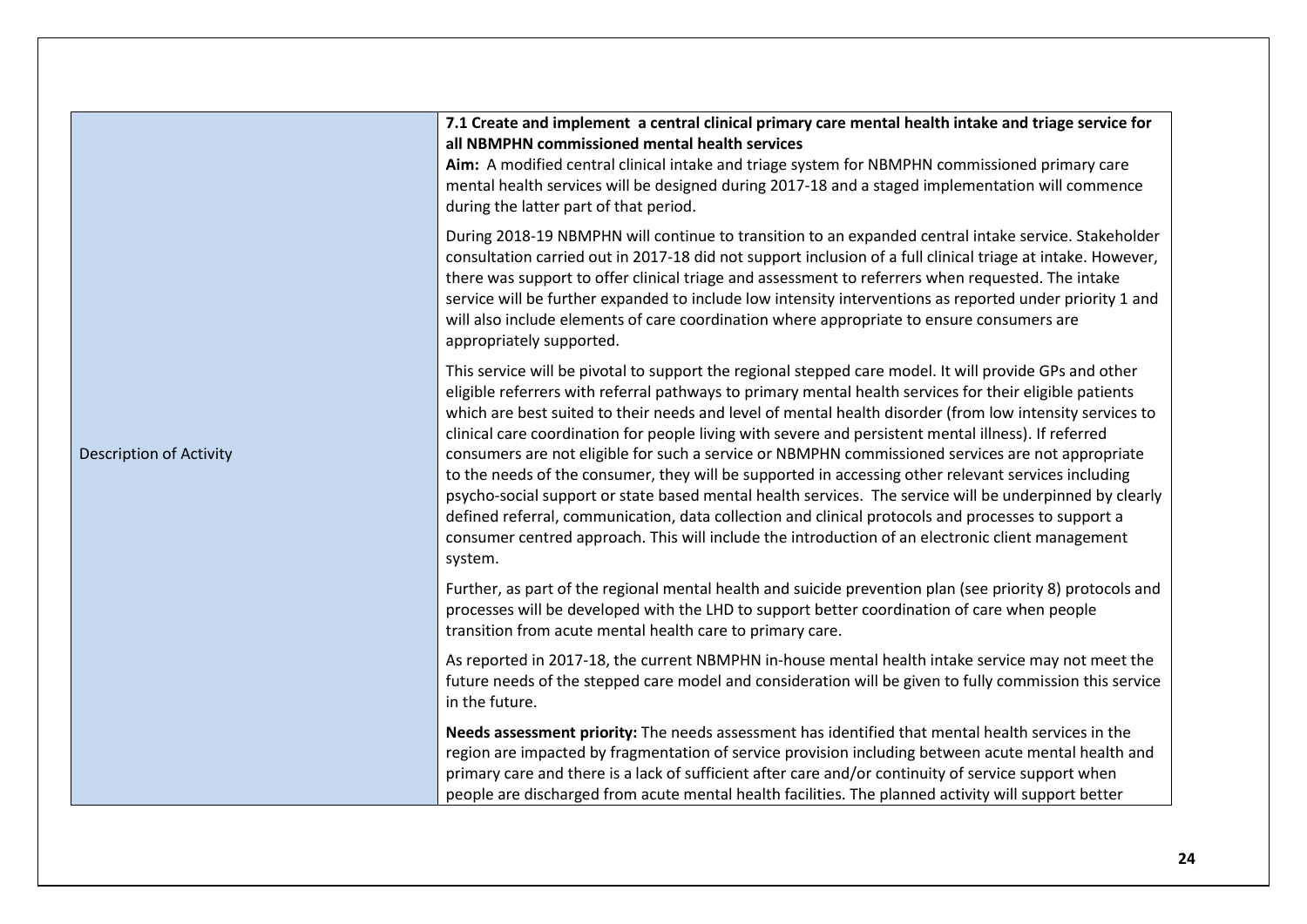|                          | coordination of care across the mental health spectrum including for people transitioning from acute<br>to primary care.<br>Creating a regional stepped care model is a mandated for all PHNs. This activity forms a pivotal part of                                                                                                                                                                                                                                                                                                                                                                                                                                                                                                                                                                                                                                                                                                                                                                                                                                                                                                                                                                                                                                                                                         |
|--------------------------|------------------------------------------------------------------------------------------------------------------------------------------------------------------------------------------------------------------------------------------------------------------------------------------------------------------------------------------------------------------------------------------------------------------------------------------------------------------------------------------------------------------------------------------------------------------------------------------------------------------------------------------------------------------------------------------------------------------------------------------------------------------------------------------------------------------------------------------------------------------------------------------------------------------------------------------------------------------------------------------------------------------------------------------------------------------------------------------------------------------------------------------------------------------------------------------------------------------------------------------------------------------------------------------------------------------------------|
|                          | the stepped care model in the NBMPHN region.                                                                                                                                                                                                                                                                                                                                                                                                                                                                                                                                                                                                                                                                                                                                                                                                                                                                                                                                                                                                                                                                                                                                                                                                                                                                                 |
|                          | Expected Outcome: An efficient, safe and effective primary care mental health intake and referral<br>service for consumers across the spectrum of mental health care.                                                                                                                                                                                                                                                                                                                                                                                                                                                                                                                                                                                                                                                                                                                                                                                                                                                                                                                                                                                                                                                                                                                                                        |
|                          | 7.2 Review mental health and suicide prevention needs assessment<br>Aim: The mental health and suicide preventions needs assessment is an iterative process and will<br>continue during 2018-19. Regular reviews help direct which particular areas may need updating or<br>expanding to support the development of the regional stepped care model and the regional mental<br>health plan.                                                                                                                                                                                                                                                                                                                                                                                                                                                                                                                                                                                                                                                                                                                                                                                                                                                                                                                                  |
|                          | 7.3 Continue stakeholder engagement and collaboration as outlined in the identified activities<br>(priorities 1-6) of the stepped care model<br>Aim: Stakeholder engagement, consultation and collaboration are a vital part of the stepped care<br>model. Engagement as outlined throughout this activity plan ensures that stakeholders are involved<br>across all aspects of the NBMPHN mental health planning and implementation. During 2016-17<br>committees have been set up to support such engagement. They include the Mental Health Advisory<br>Committee, the Joint NBM PHN/LHD Aboriginal Advisory Committee for Drug & Alcohol and Mental<br>Health, the Mental Health Consumer and Carer Mental Health Advisory Committee (evolved from the<br>PIR Consumer and Carer Regional Development Teams) and the Regional Suicide Prevention Working<br>Group. These committees have met regularly throughout 2017-18 to support the mental health reform<br>work and will continue to do so during 2018-19. Further, the NBMPHN Clinical Council and GP Advisory<br>Committee will continue to be consulted during the reporting period as appropriate. Stakeholder<br>engagement will also continue with allied health providers, the wider GP community and any other<br>stakeholder specific to a priority area. |
| Target population cohort | The target population for activity 7.1 are the identified cohorts of priorities 1-6.                                                                                                                                                                                                                                                                                                                                                                                                                                                                                                                                                                                                                                                                                                                                                                                                                                                                                                                                                                                                                                                                                                                                                                                                                                         |
| Consultation             | 7.1 Create and implement a central mental health intake and triage service for NBMPHN<br>commissioned mental health services<br>The Mental Health Advisory Committee, the Joint NBM PHN/LHD Aboriginal Advisory Committee for<br>Drug & Alcohol and Mental Health, Consumer and Carer Advisory Committee and the Regional Suicide                                                                                                                                                                                                                                                                                                                                                                                                                                                                                                                                                                                                                                                                                                                                                                                                                                                                                                                                                                                            |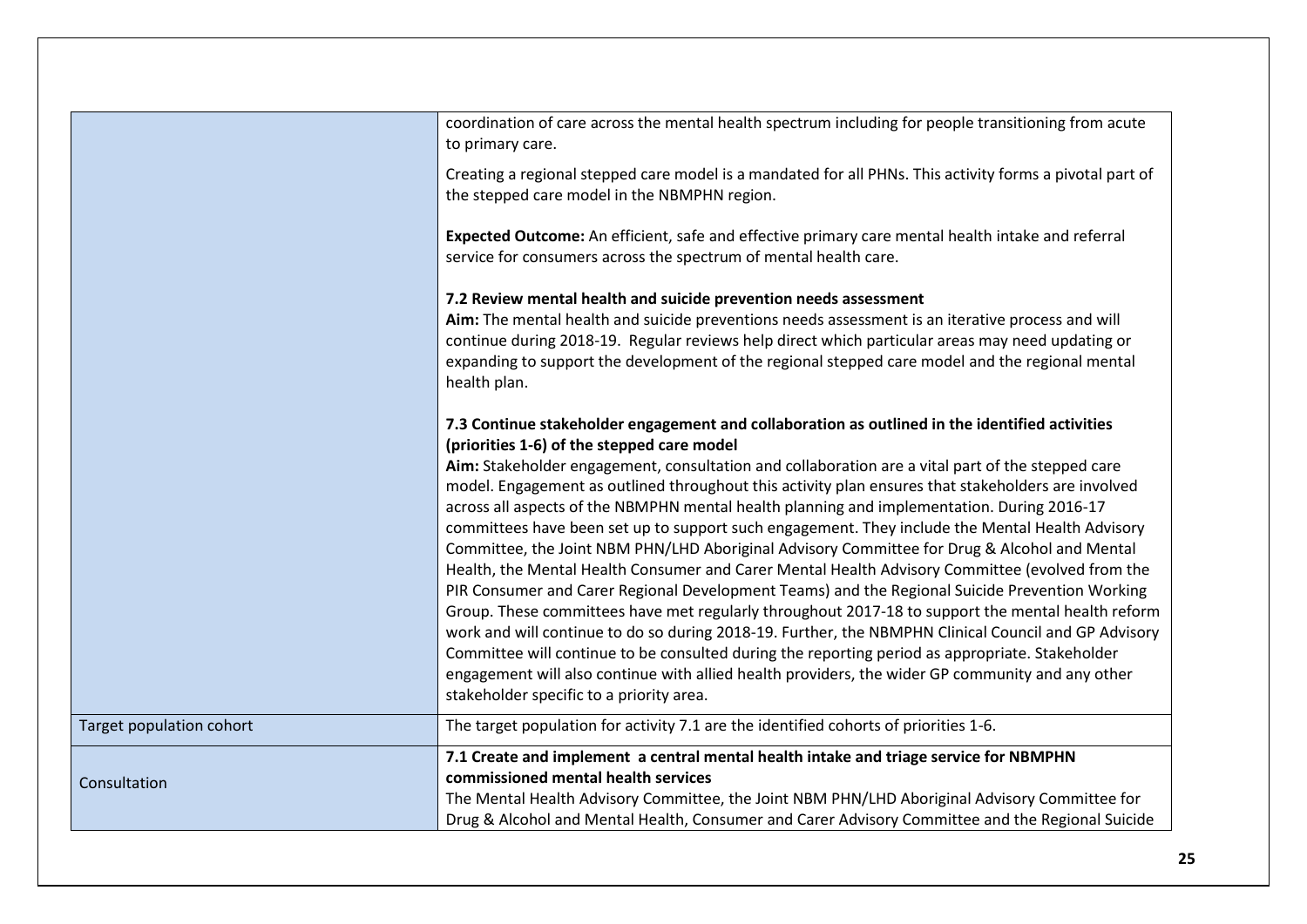|               | Prevention Working Group will be consulted on an ongoing basis through their regular meetings<br>throughout the reporting period. In addition special consultation events for GPs and allied health<br>providers across the region have occurred in 2017 to ensure broader input for this activity. These<br>events have been linked to consultation events for the re-design of the psychological therapy services<br>(activity 3.1) and the re-design of care coordination and support for people with severe mental illness<br>(activity 4.1).                                                                    |
|---------------|----------------------------------------------------------------------------------------------------------------------------------------------------------------------------------------------------------------------------------------------------------------------------------------------------------------------------------------------------------------------------------------------------------------------------------------------------------------------------------------------------------------------------------------------------------------------------------------------------------------------|
| Collaboration | 7.1 Create and implement a central mental health intake and triage service for NBMPHN<br>commissioned mental health services<br>Collaboration will continue during 2017-18 with the LHD, primary care providers (GP and Allied Health<br>and the various mental health committees to support the full implementation of this activity.                                                                                                                                                                                                                                                                               |
|               | 7.1 Create and implement a central clinical primary care mental health intake and triage service for<br><b>NBMPHN commissioned mental health services</b><br>This activity will be carried out throughout the funding period. Stakeholder engagement and design of<br>service modifications have been extended to March 2018 (originally planned to occur from July to<br>December 2017). It is anticipated there will be a staged introduction of the additional elements of the<br>intake service starting with the introduction of an electronic management system and clinical triage<br>and assessment support. |
|               | Service provision will either continue in-house through NBMPHN or move to a fully commissioned<br>model by the end of 2018-19 if possible, pending identification of suitable provider.                                                                                                                                                                                                                                                                                                                                                                                                                              |
| Duration      | 7.2 Review mental health and suicide prevention needs assessment<br>The current mental health and suicide prevention needs assessment will continue to be reviewed in<br>conjunction with the development of the regional mental health plan during 2018-19. Further work<br>may be undertaken, when the need arises, to refine identified areas to support the development of the<br>regional mental health plan.                                                                                                                                                                                                   |
|               | 7.3 Continue stakeholder engagement and collaboration as outlined in the identified activities<br>(priorities 1-6) of the stepped care model<br>Stakeholder engagements occur on a regular basis throughout the funding period through regular<br>meetings of the various advisory committees identified in priorities 1-6 and through other planned<br>meetings/events to assist in the development of the stepped care model as needed.                                                                                                                                                                            |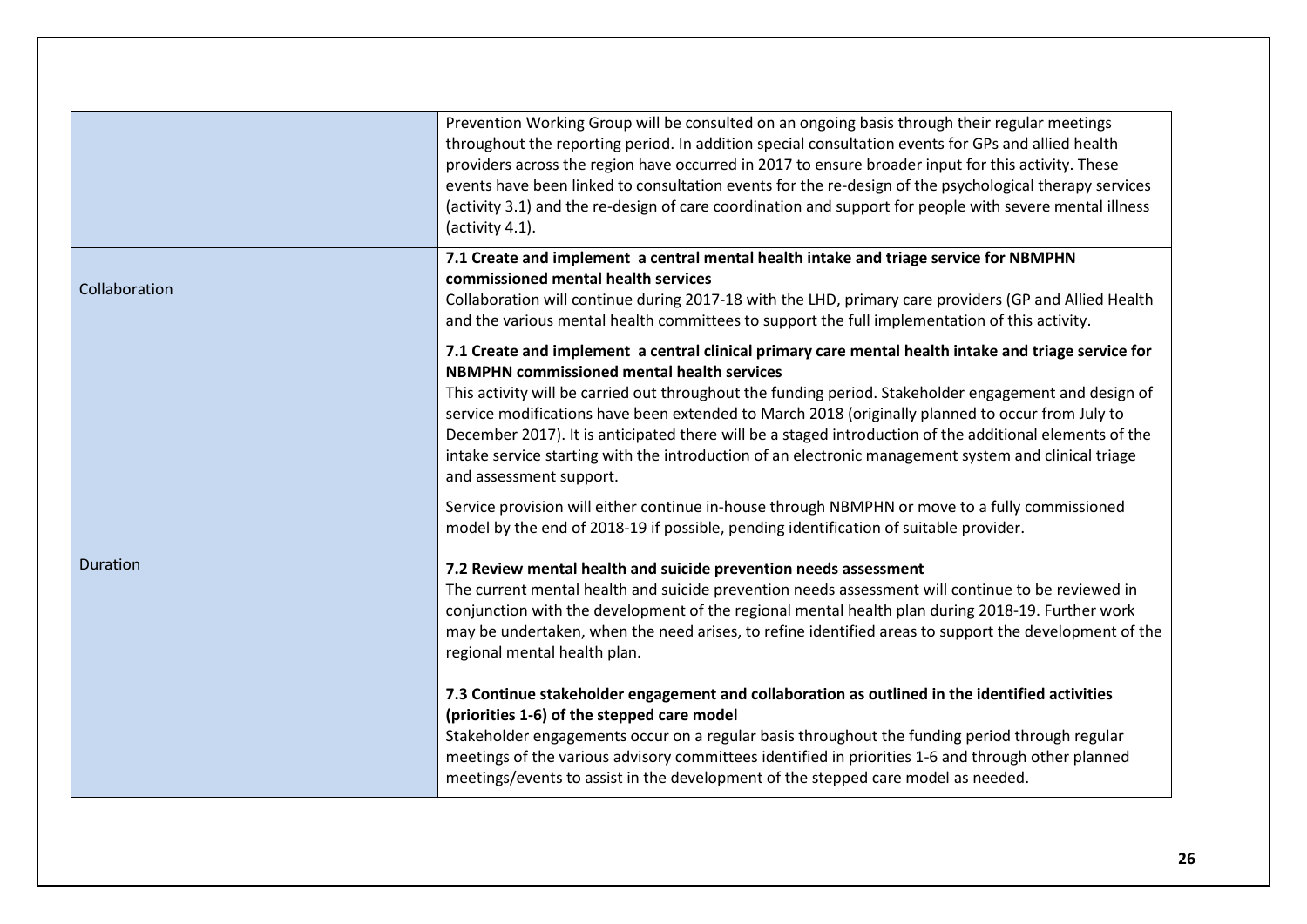| Coverage                           | The central clinical primary care mental health intake and triage service as described in activity 7.1 will<br>cover the entire NBMPH region.                                                                                                                                                                                                                                                                                                                   |
|------------------------------------|-----------------------------------------------------------------------------------------------------------------------------------------------------------------------------------------------------------------------------------------------------------------------------------------------------------------------------------------------------------------------------------------------------------------------------------------------------------------|
| Commissioning method (if relevant) | The intention is to eventually commission activity 7.1 if a suitable organisation is sourced to deliver a<br>cost effective service. In the interim NBMPHN will continue to provide this service in-house.                                                                                                                                                                                                                                                      |
| Approach to market                 | There will be an EoI approach to determine marked viability for activity 7.1                                                                                                                                                                                                                                                                                                                                                                                    |
| Decommissioning                    | The current in-house central intake service will only be decommissioned if and when the service is fully<br>commissioned to an external provider. The decommissioning of the service will form part of the<br>planned transition to ensure that referrers and consumers using NBMPH funded services under the<br>stepped care model are fully apprised of the changes and all necessary permissions and<br>documentations to transfer information are in place. |
| Performance Indicator              | Priority Area 7 - Mandatory performance indicator:<br>Proportion of PHN flexible mental health funding allocated to low intensity services,<br>psychological therapies and for clinical care coordination for those with severe and complex<br>mental illness.                                                                                                                                                                                                  |

| Priority Area 8: Regional mental health and<br>suicide prevention plan |                                                                                                                                                                                                                                                                                                                                                                                                                                                                                                                                                                                                                                      |
|------------------------------------------------------------------------|--------------------------------------------------------------------------------------------------------------------------------------------------------------------------------------------------------------------------------------------------------------------------------------------------------------------------------------------------------------------------------------------------------------------------------------------------------------------------------------------------------------------------------------------------------------------------------------------------------------------------------------|
| Activity (ies) / Reference (e.g. Activity 1.1, 1.2, etc)               | 8.1 Continue development of the NBMPHN regional mental health and suicide prevention plan                                                                                                                                                                                                                                                                                                                                                                                                                                                                                                                                            |
| Existing, Modified, or New Activity                                    | 8.1 is an existing activity.                                                                                                                                                                                                                                                                                                                                                                                                                                                                                                                                                                                                         |
| Description of Activity                                                | 8.1 Continue development of the NBMPHN regional mental health and suicide prevention plan<br>Aim: NBMPHN will continue to develop a longer term regional mental health and suicide prevention<br>plan in consultation and collaboration with stakeholders in particular with the LHD to create jointly<br>agreed priorities. The plan will reflect regionally agreed strategic aims to work towards fulfilling the<br>vision of joined up consumer centred mental health care in the region. DoH guidance material and the<br>Fifth National Mental Health and Suicide Prevention Plan will be incorporated in the planning process. |
| Target population cohort                                               | The target population are people across the region with mental health issues spanning the whole<br>spectrum from emerging to severe and persistent mental illness.                                                                                                                                                                                                                                                                                                                                                                                                                                                                   |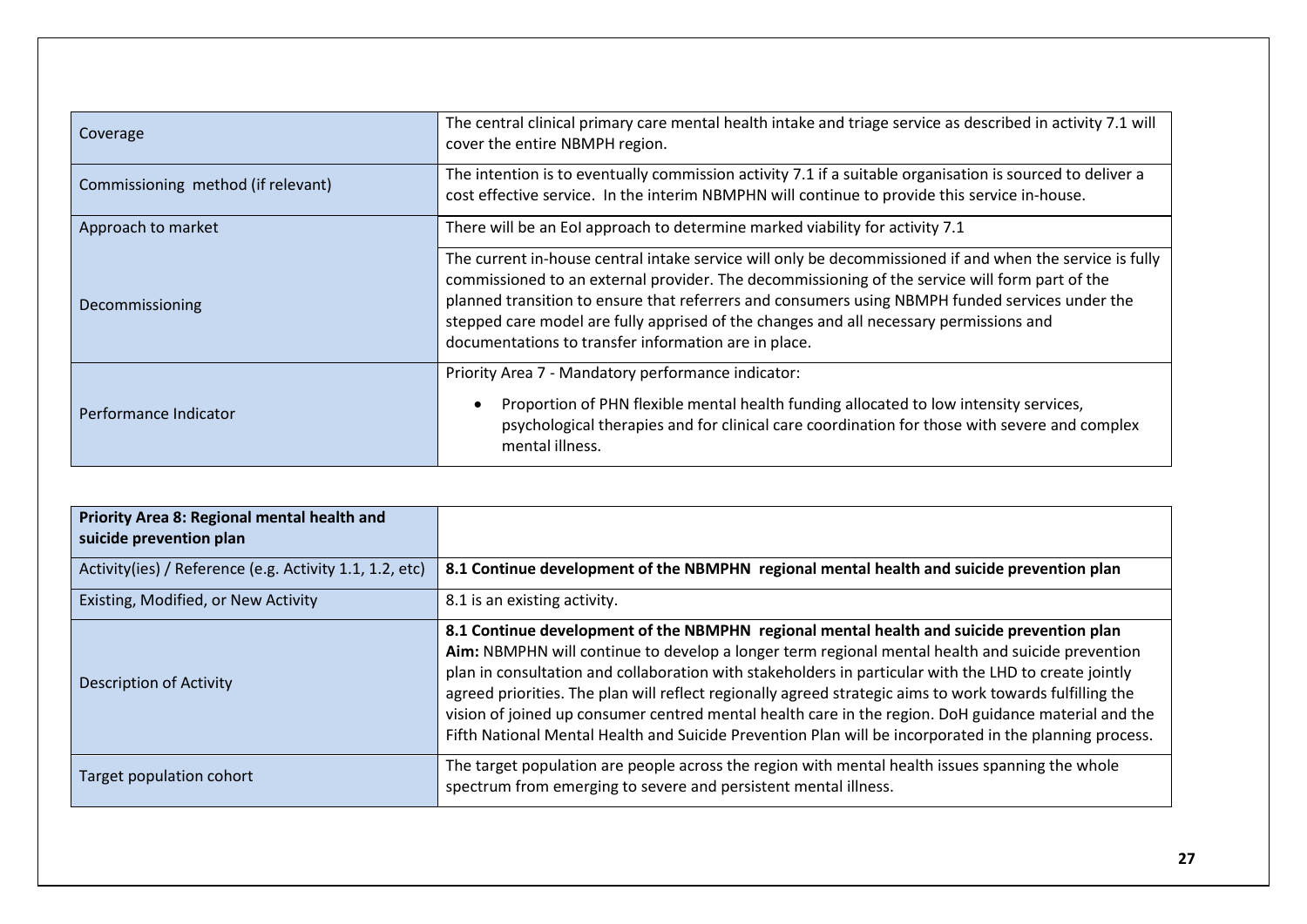|                                    | Consultations will continue with the LHD and various NBMPHN committees set up to support the PHN<br>overall (e.g. Clinical Council, GP Advisory Committee) and those specifically set up to meet regularly to<br>progress the mental health reform work (Mental Health Advisory Committee, Joint NBM PHN/LHD<br>Aboriginal Advisory Committee for Drug & Alcohol and Mental Health, Consumer and Carer Advisory<br>Committee and Regional Suicide Prevention Working Group). Stakeholder engagement undertaken for<br>priorities 1-6 will also be taken into consideration. |
|------------------------------------|-----------------------------------------------------------------------------------------------------------------------------------------------------------------------------------------------------------------------------------------------------------------------------------------------------------------------------------------------------------------------------------------------------------------------------------------------------------------------------------------------------------------------------------------------------------------------------|
| Consultation                       | Broader stakeholder and consultation will be undertaken to ensure relevant expertise is included.<br>These stakeholders include consumers, government organisations (at federal, state and local level),<br>community managed/not for profit organisations, GPs and allied health providers, Aboriginal<br>organisations.                                                                                                                                                                                                                                                   |
|                                    | The NBMPPHN Mental Health Advisory Committee will guide the development of the regional plan<br>through a dedicated working group. The working group will include health planners from NBMPHN and<br>NBMLHD as well as NBMPHN mental health staff and consumer representation.                                                                                                                                                                                                                                                                                              |
|                                    | It is anticipated that an initial draft plan will be available by July 2019.                                                                                                                                                                                                                                                                                                                                                                                                                                                                                                |
| Collaboration                      | Please see entry above (Consultation).                                                                                                                                                                                                                                                                                                                                                                                                                                                                                                                                      |
| <b>Duration</b>                    | The activity will continue during 2018-19 and beyond.                                                                                                                                                                                                                                                                                                                                                                                                                                                                                                                       |
| Coverage                           | The proposed plan will address issues across the whole NBMPHN region.                                                                                                                                                                                                                                                                                                                                                                                                                                                                                                       |
| Commissioning method (if relevant) | Not applicable.                                                                                                                                                                                                                                                                                                                                                                                                                                                                                                                                                             |
| Approach to market                 | Not applicable.                                                                                                                                                                                                                                                                                                                                                                                                                                                                                                                                                             |
| Decommissioning                    | Not applicable                                                                                                                                                                                                                                                                                                                                                                                                                                                                                                                                                              |
| Performance Indicator              | Priority Area 8 - Mandatory performance indicators:<br>Evidence of formalised partnerships with other regional service providers to support<br>integrated regional planning and service delivery.                                                                                                                                                                                                                                                                                                                                                                           |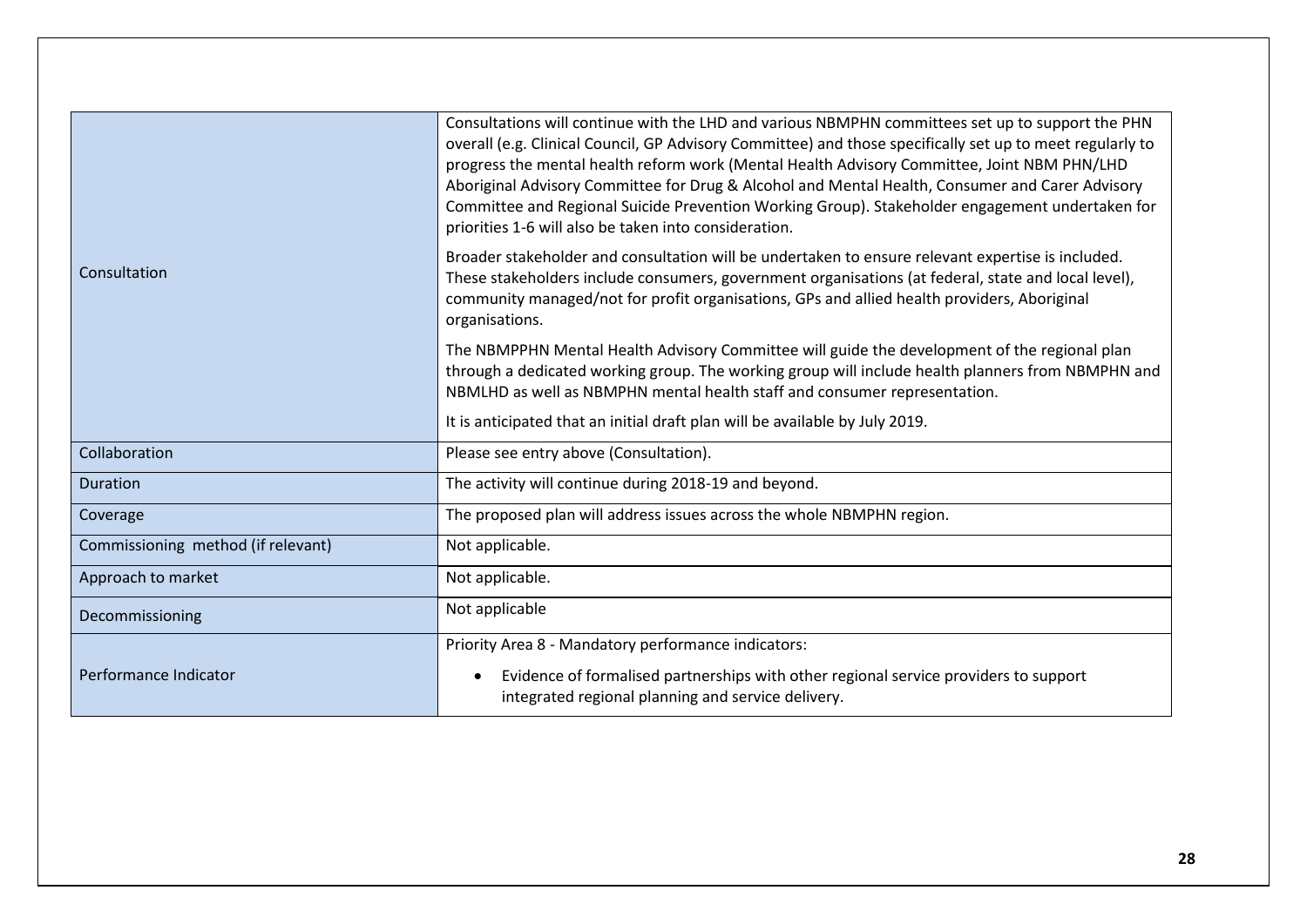# 1. (b) Planned activities funded under the Primary Mental Health Care Schedule - Template 2

| <b>Proposed Activities</b>                                                                                        |                                                                                                                                                                                                                                                                                                                                                                                                                                                                                                                                                                                                                                                                                                                                                   |
|-------------------------------------------------------------------------------------------------------------------|---------------------------------------------------------------------------------------------------------------------------------------------------------------------------------------------------------------------------------------------------------------------------------------------------------------------------------------------------------------------------------------------------------------------------------------------------------------------------------------------------------------------------------------------------------------------------------------------------------------------------------------------------------------------------------------------------------------------------------------------------|
| Priority Area 3: Psychological therapies for rural<br>and remote, under-serviced and / or hard to<br>reach groups |                                                                                                                                                                                                                                                                                                                                                                                                                                                                                                                                                                                                                                                                                                                                                   |
|                                                                                                                   | 3.1 Roll out of modified model for delivery of psychological therapy services                                                                                                                                                                                                                                                                                                                                                                                                                                                                                                                                                                                                                                                                     |
|                                                                                                                   | 3.2 Psychological therapy for people at risk of suicide                                                                                                                                                                                                                                                                                                                                                                                                                                                                                                                                                                                                                                                                                           |
| Activity(ies) / Reference (e.g. Activity 1.1, 1.2, etc)                                                           | 3.3 Psychological therapy for people with moderate to severe mental illness                                                                                                                                                                                                                                                                                                                                                                                                                                                                                                                                                                                                                                                                       |
|                                                                                                                   | 3.4 Psychological group therapy services                                                                                                                                                                                                                                                                                                                                                                                                                                                                                                                                                                                                                                                                                                          |
|                                                                                                                   |                                                                                                                                                                                                                                                                                                                                                                                                                                                                                                                                                                                                                                                                                                                                                   |
| Existing, Modified, or New Activity                                                                               | 3.1 is a modified activity                                                                                                                                                                                                                                                                                                                                                                                                                                                                                                                                                                                                                                                                                                                        |
|                                                                                                                   | 3.2 is an existing activity                                                                                                                                                                                                                                                                                                                                                                                                                                                                                                                                                                                                                                                                                                                       |
|                                                                                                                   | 3.3 is a new activity                                                                                                                                                                                                                                                                                                                                                                                                                                                                                                                                                                                                                                                                                                                             |
|                                                                                                                   | 3.4 is a new activity                                                                                                                                                                                                                                                                                                                                                                                                                                                                                                                                                                                                                                                                                                                             |
| <b>Description of Activity</b>                                                                                    | 3.1 Roll out of modified model for delivery of psychological therapy services<br>Services delivered under this priority provide crucial referral pathways for GPs to enable their patients<br>with mild to moderate and in some instances severe mental illness to access evidence based short<br>term psychological therapies. All referrals continued to be made through a central intake point at the<br>NBMPHN. Services are provided by individually commissioned psychologists, clinical psychologists,<br>mental health social workers or mental health nurses who work in conjunction with the referring GP<br>(and forming part of the GP mental health treatment plan) to provide evidence based short term<br>psychological therapies. |
|                                                                                                                   | During 2017-18 consultations have been carried out with GPs, ATAPS providers and consumers to help<br>guide the service redesign. The modified service will consolidate the previous separate psychological<br>therapy services for children, for women with perinatal mental health issues and for Aboriginal people<br>into one service stream. This service stream will be expanded to include additional underserviced/hard<br>to reach groups (with the first addition in February 2018 of the service for young people aged 12-25 in<br>Lithgow to support the region until headspace Lithgow Satellite is established). Other                                                                                                              |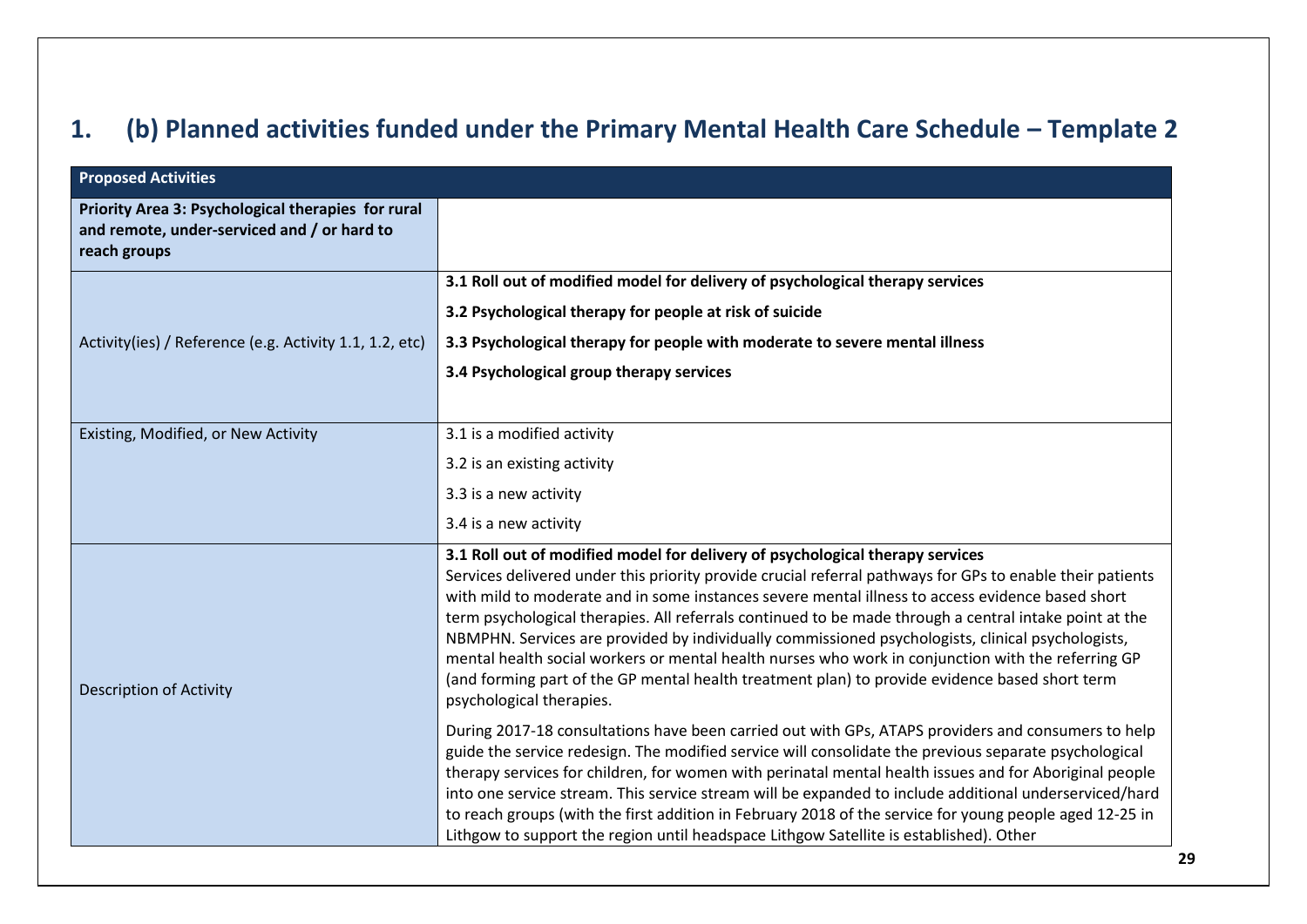underserviced/hard to reach groups have been identified in the needs assessment and through further consultations. They include: people identifying as LGPTIQ; young people; people with chronic pain; older people; people newly released from prison; homeless people or people at risk of homelessness; people with co-morbid chronic physical illness; people from CALD backgrounds, carers, and people with AOD issues. In consultation with the Mental Health Advisory and Mental Health Consumer and Carer Advisory committees it will be decided which additional groups will become eligible for this service. It is expected that the agreed new groups will be added by 1 July 2018.

People eligible to access this service stream will be on low income (health care card or government low income pension/benefit) plus belong to an eligible underserviced or hard to reach group. The session rate for this service stream will be reduced from 6 to 5 sessions per referral with a total of 10 sessions available in a calendar year. This will align the number of sessions available per year with the annual number of Medicare sessions available through the Better Access to Mental Health Care Initiative

The previous psychological therapy service for those unable to access alternative referral pathways (low income) ceases in March 2018 (see entry under decommissioned services in this section)

**Needs assessment priority:** The modified model continues to address regional service gaps in the provision of psychological therapies for under-serviced/hard to reach groups. Services provided under this priority area form a crucial part of the suite of services provided under the stepped care model.

**Expected results:** More people with diagnosed mental illness who belong to identified hard to reach/underserviced groups will be able to access short term psychological therapy services in the region. The service provision will not duplicate current Medicare services. More people at high risk of or with a mild mental illness will be referred to low intensity services.

#### **3.2 Psychological therapy for people at risk of suicide**

**Aim:** This service offers a quick response, short term psychological intervention for people who have: self-harmed; attempted to end their life; or have mild to moderate suicidal ideation and are managed within a primary health care setting. People do not need a diagnosed mental illness to be eligible for this service. The service is aimed at people who can benefit from evidence based short term psychological interventions. People receive their first therapy session within three days of the referral date and can be seen for an unlimited number of sessions within a defined two month period. While this is clearly not a crisis service and service providers are not expected to work outside their normal business hours, the increased risk of this client group is addressed currently through a nationally funded after hours telephone support service. This support is available to all enrolled consumers through the national ATAPS Suicide Prevention Support Line and ensures that they are linked into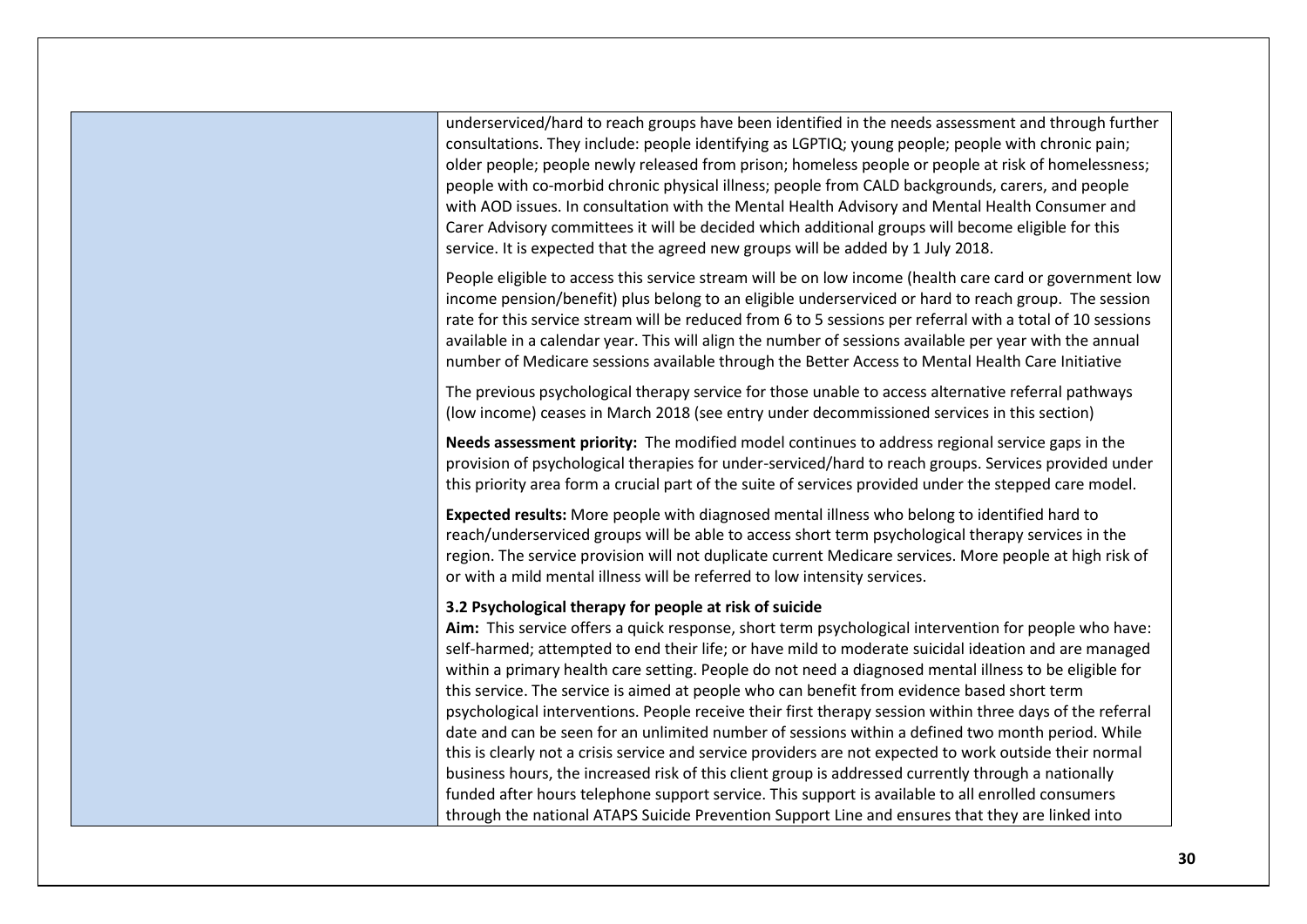dedicated support 24 hours a day. This support service will continue to be promoted as long as it is available to PHNs/commissioned services.

**Needs assessment priority:** This current activity continues to address regional service gaps in the provision of psychological therapies for people at non-acute risk of suicide or serious self-harm.

**Expected results:** This quick response short term psychological therapy intervention continues to support and benefit people at low to moderate risk of suicide across the region.

#### **3.3 Psychological therapy for people with moderate to severe mental illness**

This new service is an important part of the stepped care model as it creates a missing link between short term psychological therapy and the mental health nurse program which includes clinical care coordination (described under 4.1) This service is for people with moderate (with added complexity such as trauma) to severe mental illness where short term psychological interventions are insufficient to meet their need yet they do not require the extended service offered under the mental health nurse program. The therapy model (including referral and eligibility criteria and workforce requirements) for this new service is anticipated to be finalised by June 2018 with the service to commence in the second part of 2018.

**Needs Assessment Priority:** This new service will address an identified gap across the region as reported in the needs assessment. The need for such a service has also been raised during the ATAPS redesign consultations.

**Expected results**: Access to this service will reduce inappropriate referrals to the short term psychological therapy or the mental health nurse services. Providing a new option within the stepped care model addresses the needs of people with moderate to severe mental illness. This means more people are able to access the right therapy to support their recovery journey.

### **3.4 Psychological group therapy services**

This activity will be scoped and developed during 2018-19. The group program will provide an alternative to individual face to face therapy and additional service within the stepped care model. Evidence based group therapy models will complement and enhance any existing therapy groups offered across the region. There will be a gradual introduction of the group program and future expansion will depend on the uptake of the service.

**Needs assessment priority:** Access to regular therapy groups has been identified by stakeholders as a need to address regional service gaps in the provision of psychological therapies for underserviced/hard to reach groups.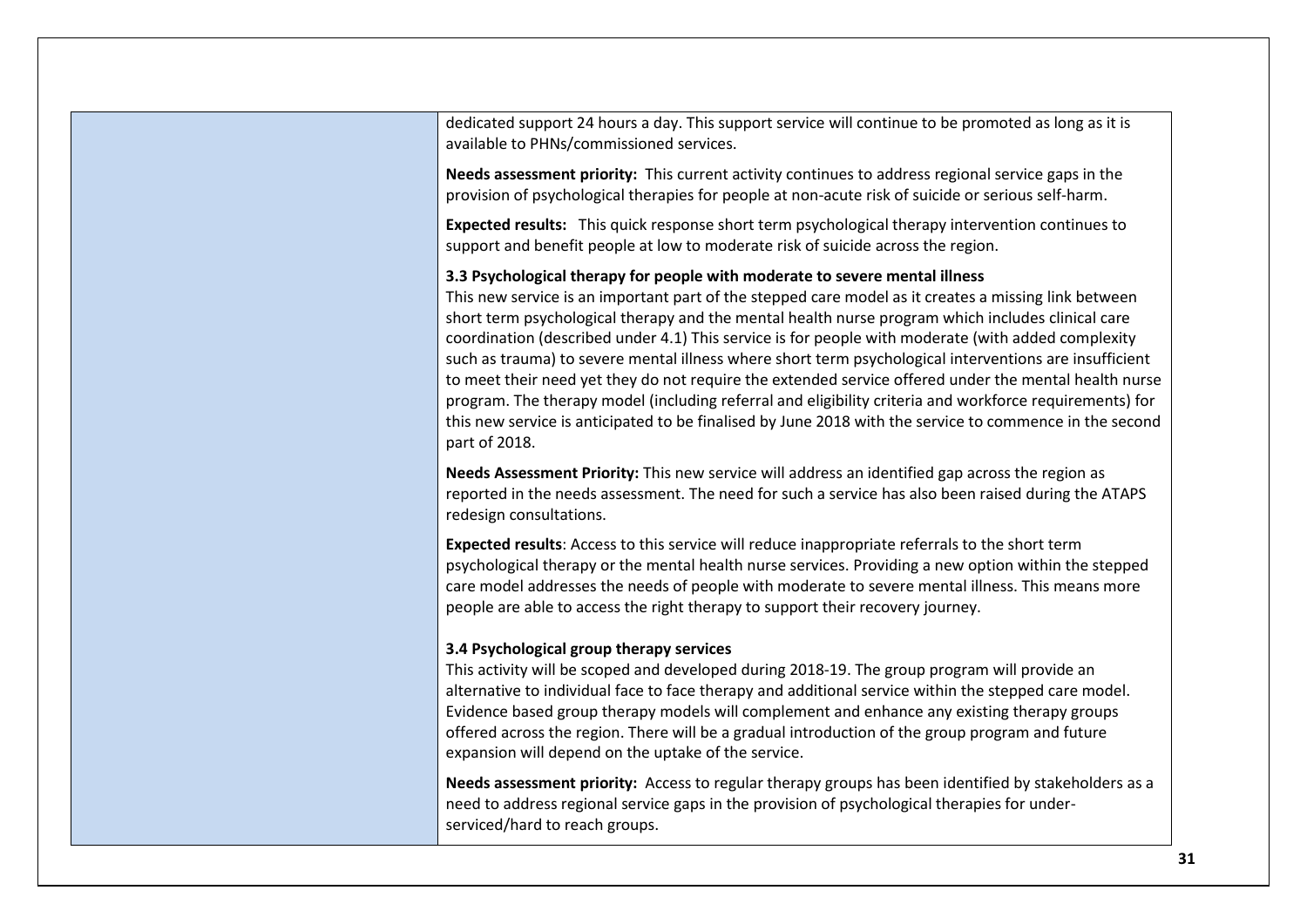|                          | Expected results: More hard to reach or underserviced people with diagnosed mental illness will be<br>able to access a psychological therapy services in the region.                                                                                                                                                                                                                                                                                                                                                                                                                                                                                                                                                                                                                                                                                                                                                                                                                                                                                                                                                                                                                                   |
|--------------------------|--------------------------------------------------------------------------------------------------------------------------------------------------------------------------------------------------------------------------------------------------------------------------------------------------------------------------------------------------------------------------------------------------------------------------------------------------------------------------------------------------------------------------------------------------------------------------------------------------------------------------------------------------------------------------------------------------------------------------------------------------------------------------------------------------------------------------------------------------------------------------------------------------------------------------------------------------------------------------------------------------------------------------------------------------------------------------------------------------------------------------------------------------------------------------------------------------------|
|                          | 3.1 Role out of modified model for delivery of psychological therapy services<br>Target population: As part of the model redesign target populations have been reviewed. Services will<br>be specifically targeted at hard to reach/underserviced groups which will include at a minimum,<br>women with perinatal mental health issues; Aboriginal people and children with the intention to add<br>further cohorts as identified in the needs assessment and prioritised by June 2018.                                                                                                                                                                                                                                                                                                                                                                                                                                                                                                                                                                                                                                                                                                                |
| Target population cohort | 3.2 Psychological therapy for people at risk of suicide<br>Target population: people aged 14 years+ who have self-harmed, attempted to end their life or with<br>mild to moderate suicidal ideation.                                                                                                                                                                                                                                                                                                                                                                                                                                                                                                                                                                                                                                                                                                                                                                                                                                                                                                                                                                                                   |
|                          | 3.3 Psychological therapy for people with moderate to severe mental illness<br>Target population: people 25 years and older with moderate (with added complexity such as trauma)<br>to severe mental illness who can benefit from psychological therapy.                                                                                                                                                                                                                                                                                                                                                                                                                                                                                                                                                                                                                                                                                                                                                                                                                                                                                                                                               |
|                          | 3.4 Psychological group therapy services<br>Target Population: hard to reach/underserviced groups as rolled out under priority 3.1.                                                                                                                                                                                                                                                                                                                                                                                                                                                                                                                                                                                                                                                                                                                                                                                                                                                                                                                                                                                                                                                                    |
| Consultation             | Initial consultations with key stakeholders (GPs, allied mental health providers, consumers) have<br>occurred as part of the needs assessment. Consultation for the redesign and modification of the<br>existing psychological therapy services has been undertaken with key stakeholder groups through the<br>following: dedicated consultation meetings with GPs and allied mental health providers and consumers<br>during July and August 2017. Further, consultations were held through the 2017-18 reporting period<br>with the NBMPHN GP Advisory Committee; NBMPHN Clinical Council; NBMPHN Mental Health<br>Advisory Committee (which includes the NBMLHD); NBMPHN Consumer and Carer Advisory<br>Committee. Consultations with the advisory committees will continue during 2018-19. A working group<br>of the Mental Health Advisory Committee will co-design the new therapy services for people with<br>moderate to severe mental illness. The group will include representation from consumers,<br>credentialed mental health nurses, psychologists and mental health social workers and GPs. The co-<br>design process will commence in March and is anticipated to finish in May 2018. |
| Collaboration            | In 2017-18 NBMHPN collaborated closely with the Mental Health Advisory Committee (which includes<br>representation from GPs, AHPs, Psychiatry, LHD, Consumers/Carers) and the Carer and Consumer<br>Advisory Committee to co-design the modification to the existing model. Collaboration with this                                                                                                                                                                                                                                                                                                                                                                                                                                                                                                                                                                                                                                                                                                                                                                                                                                                                                                    |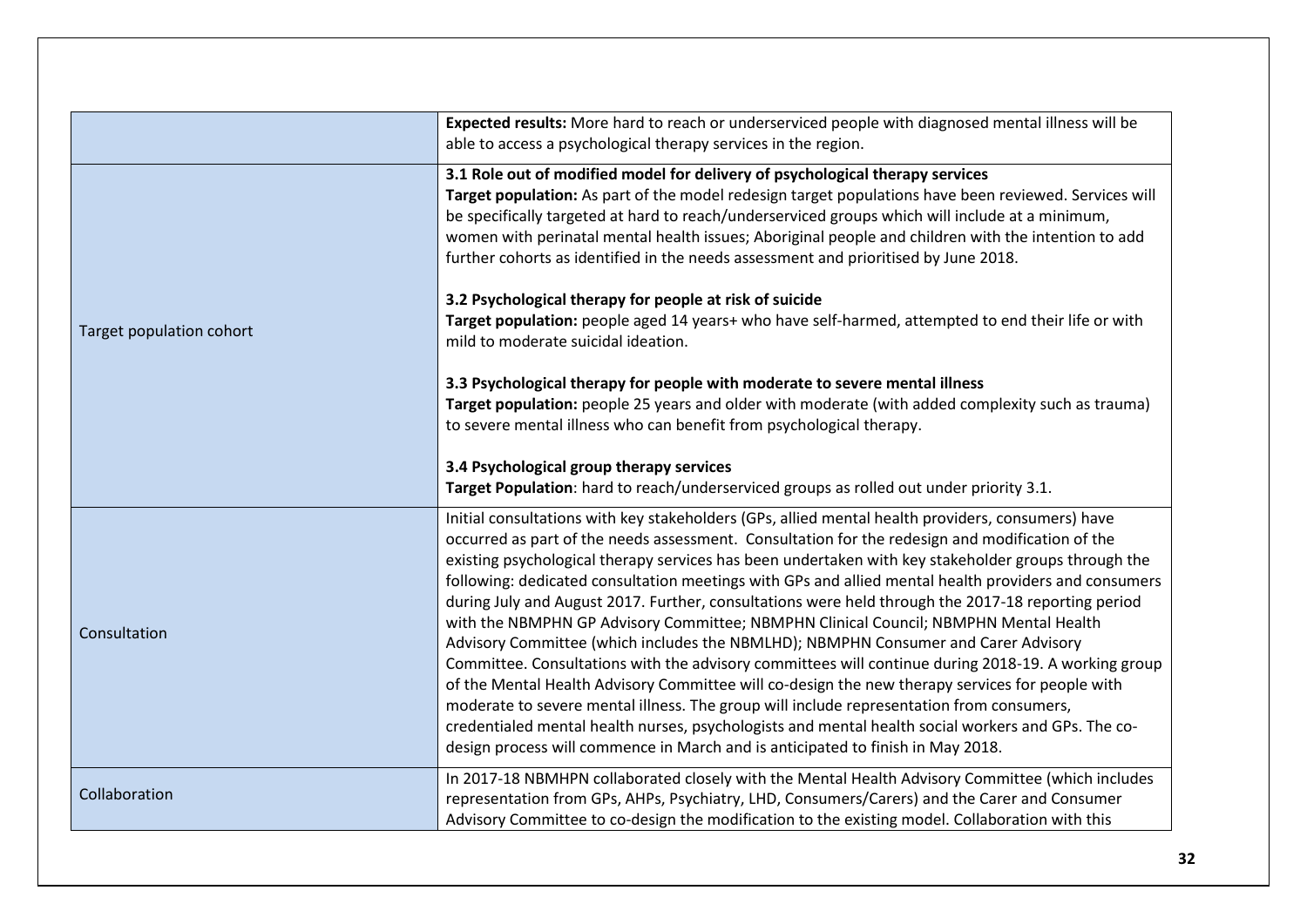|                                    | committee and the Mental Health Consumer and Carer Committee as well as primary care providers<br>(GP and Allied Health) will continue during 2018-19 during the implementation of the modified model<br>and the new services.                                                                                                                                                                                                                                                                                                         |
|------------------------------------|----------------------------------------------------------------------------------------------------------------------------------------------------------------------------------------------------------------------------------------------------------------------------------------------------------------------------------------------------------------------------------------------------------------------------------------------------------------------------------------------------------------------------------------|
|                                    | 3.1 Role out of modified model for delivery of psychological therapy services<br>The staged role out of the re-designed model will have a transition period commencing 1 January 2018.<br>Full transition will be completed by 30 June 2018 and the model is expected to be in full operation<br>from 1 July 2018 and continue during 2018-19.                                                                                                                                                                                         |
|                                    | 3.2 Psychological therapy for people at risk of suicide<br>These services will be continue throughout the funding period from 1 July 2018 to 30 June 2019.                                                                                                                                                                                                                                                                                                                                                                             |
| <b>Duration</b>                    | 3.3 Psychological therapy for people with moderate to severe mental illness<br>Anticipated commencement July 2018 and continuing throughout 2018-19.                                                                                                                                                                                                                                                                                                                                                                                   |
|                                    | 3.4 Psychological group therapy services<br>This service will be developed during 2018-19 if a suitable organisation is commissioned to provide the<br>activities under this priority. Commencement of the group program will depend on the time frame<br>when these activities are commissioned out. It is hoped that an initial group program commences by<br>the end of the reporting period.                                                                                                                                       |
| Coverage                           | Activities for this priority are delivered across the whole PHN region with the exception of the<br>psychological therapy service for young people which is delivered in Lithgow only.                                                                                                                                                                                                                                                                                                                                                 |
| Continuity of care                 | The deliberate staged approach to the implementation of the re-designed model which includes a six<br>months transition period from January to July 2018 will ensure that continuity of care is safeguarded<br>and risk of stakeholder disengagement is kept at a minimum. Further the new service for people with<br>moderate to severe mental illness will ensure that this cohort has an appropriate referral pathway.                                                                                                              |
| Commissioning method (if relevant) | Consultation with stakeholders to date favour the continuation of commissioning individual and group<br>practice providers across the region to ensure access to a wide range of skills and expertise and a<br>sufficient workforce able to meet the demand for services. NBMPHN will release an EOI to determine<br>market capability to deliver this activities through one commissioned service. Until such an<br>organisation can be commissioned NBMPHN will continue with its current model of engaging individual<br>providers. |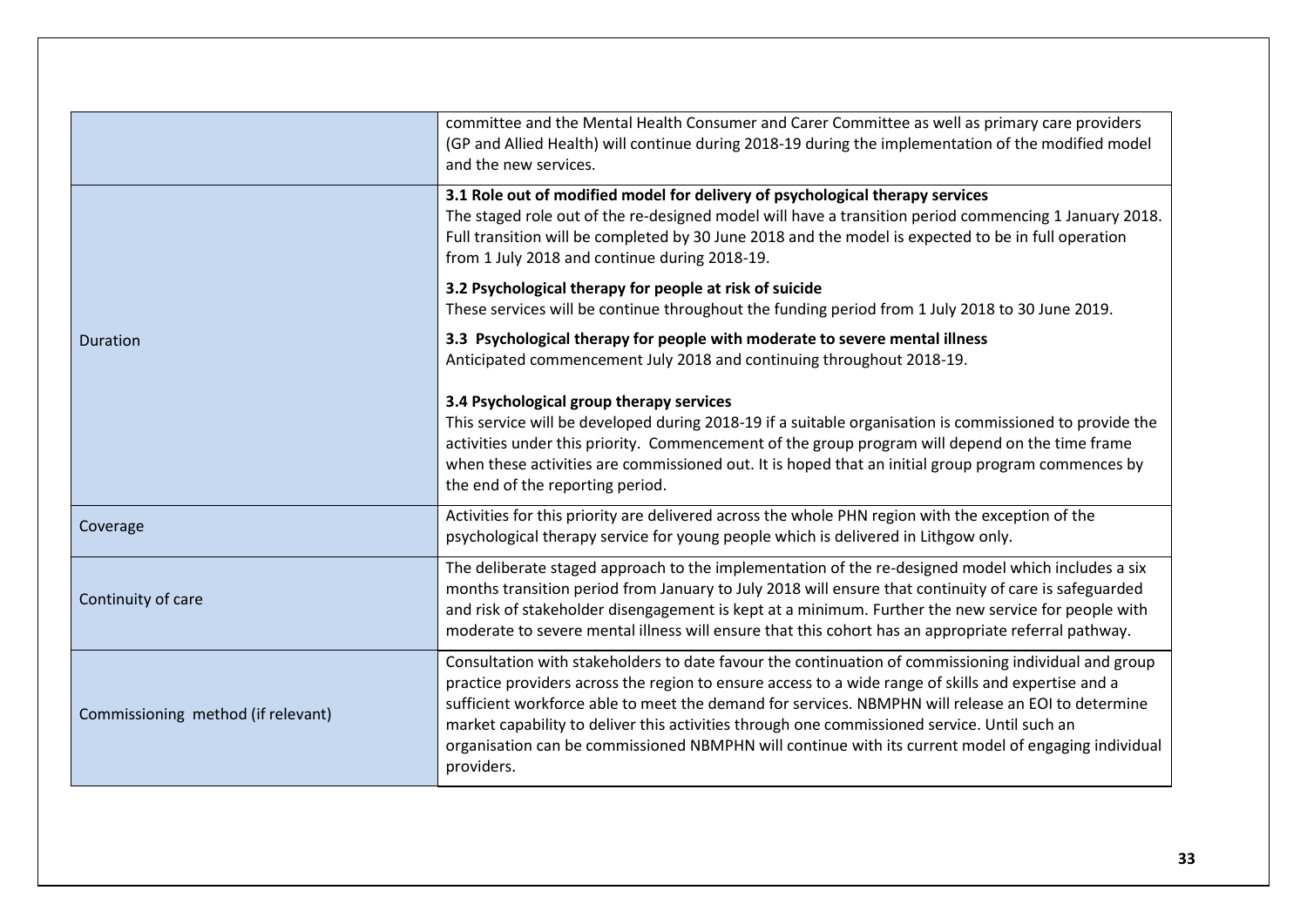|                       | Current commissioned individual service providers will be offered an extension of their existing<br>contract for 2018-19. If there is a need for new providers while the service remains in-house they will<br>be commissioned through current contract processes.                                                                                                                                                                                                                                                                                                                                                           |
|-----------------------|------------------------------------------------------------------------------------------------------------------------------------------------------------------------------------------------------------------------------------------------------------------------------------------------------------------------------------------------------------------------------------------------------------------------------------------------------------------------------------------------------------------------------------------------------------------------------------------------------------------------------|
| Approach to market    | In the short term if there is a need for new providers there will be a select and targeted approach to<br>market which will take into account providers on the current waiting list and the need for particular<br>expertise and skills to fill the vacancy.                                                                                                                                                                                                                                                                                                                                                                 |
|                       | The previous psychological therapy service for people on low income (without further eligibility<br>criteria) ceases as planned on 1 March 2018. This forms part of the transition plan to the modified<br>service where eligibility will be low income plus identified hard to reach/underserviced groups.                                                                                                                                                                                                                                                                                                                  |
| Decommissioning       | To ensure continuity of care for people who were referred to the psychological therapy service for<br>people on low income during 2017-18 and needing to continue with the service through a new referral<br>in early 2018, GPs are able to continue referring these people during January and February 2018. Any<br>other people need to be referred either through Better Access (Medicare) or other suitable alternative<br>referral pathways. A clear communication strategy ensured referrers and providers were well aware of<br>the impending changes ahead of time. This lead to an orderly start of the transition. |
| Performance Indicator | Proportion of regional population receiving PHN-commissioned mental health services -<br>Psychological therapies delivered by mental health professionals.<br>Average cost per PHN-commissioned mental health service - Psychological therapies delivered<br>by mental health professionals.<br>Clinical outcomes for people receiving PHN-commissioned Psychological therapies delivered by<br>mental health professionals.                                                                                                                                                                                                 |

| Proposed Activities - copy and complete the table as many times as necessary to report on each Priority Area |                                                                                                   |
|--------------------------------------------------------------------------------------------------------------|---------------------------------------------------------------------------------------------------|
| Priority Area 4: Mental health services for people                                                           |                                                                                                   |
| with severe and complex mental illness including                                                             |                                                                                                   |
| care packages                                                                                                |                                                                                                   |
|                                                                                                              | 4.1 Role out of modified model to support people with severe mental illness through clinical care |
| Activity(ies) / Reference (e.g. Activity 1.1, 1.2, etc)                                                      | coordination and support                                                                          |
|                                                                                                              | 4.2 Credentialed mental health nurse program                                                      |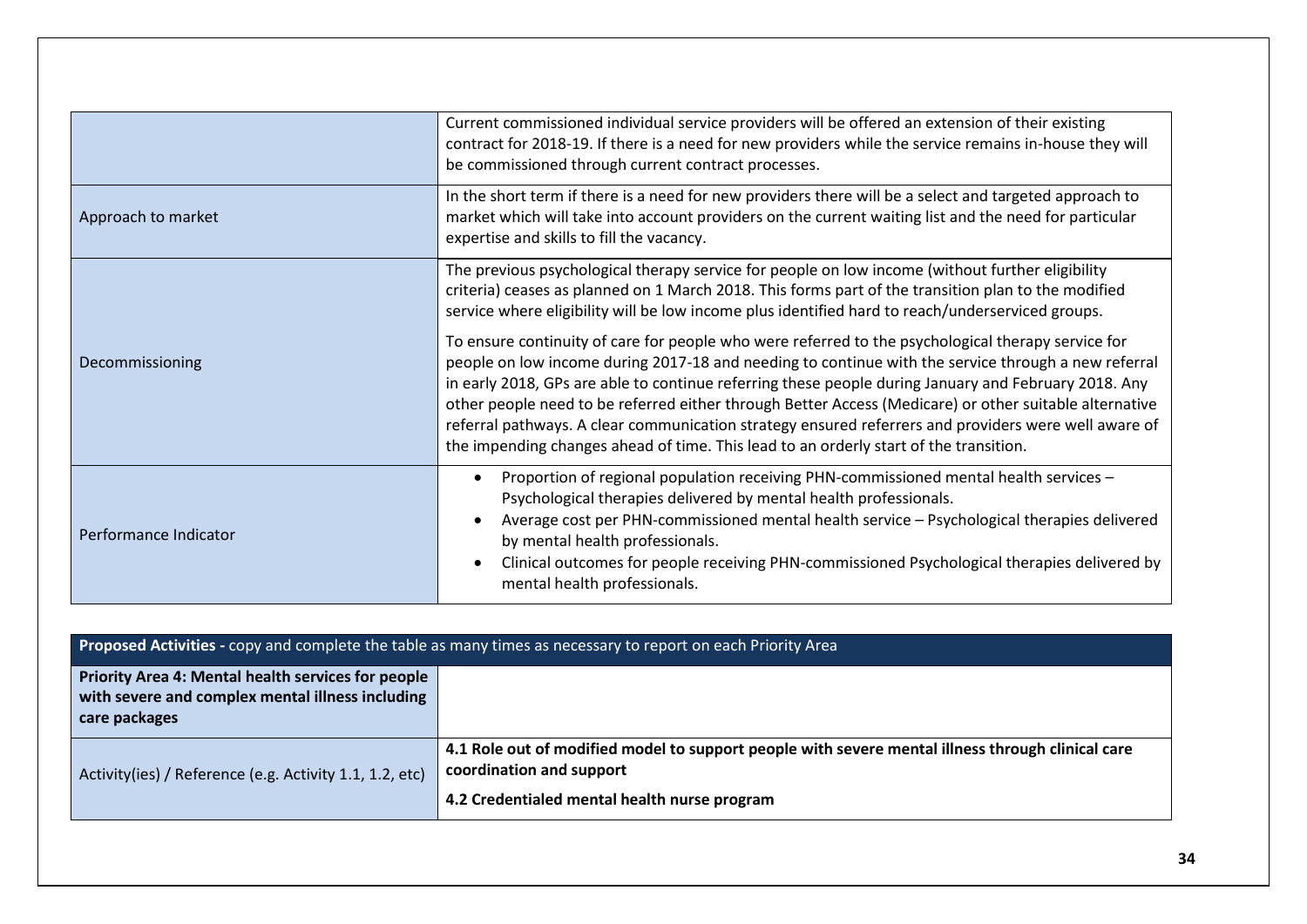| Existing, Modified, or New Activity | 4.1 and 4.2 are modified activities                                                                                                                                                                                                                                                                                                                                                                                                                                                                                                                                                                                                                                                                                                                                                                                                                                                                                                                                                                                                                                                                                     |
|-------------------------------------|-------------------------------------------------------------------------------------------------------------------------------------------------------------------------------------------------------------------------------------------------------------------------------------------------------------------------------------------------------------------------------------------------------------------------------------------------------------------------------------------------------------------------------------------------------------------------------------------------------------------------------------------------------------------------------------------------------------------------------------------------------------------------------------------------------------------------------------------------------------------------------------------------------------------------------------------------------------------------------------------------------------------------------------------------------------------------------------------------------------------------|
|                                     | 4.1 Role out of modified mental health nurse program to support people with severe mental illness<br>through clinical care coordination and support<br>Aim: During 2017-18 the current mental health nurse incentive program will be modified and a staged<br>roll-out will ensure an orderly transition to the modified model. The modification will still include<br>clinical care coordination for people with severe mental illness managed in primary care and will be<br>similar to the existing activity described under 4.2. The re-designed model is expected to be<br>implemented by 1 July 2018. The new model will take into account the changes in the psychological<br>therapy services (see priority 3 particularly activity 3.3) and the central intake model (see priority 7).<br>The former Mental Health Nurse Incentive Program guidelines will be adapted and expanded and<br>include clearer discharge guidelines. It will further consider the current unequal distribution of services<br>across the region while acknowledging that this will be limited by the availability of the workforce. |
|                                     | In addition the current mental health nurse program for women with severe perinatal mental health<br>issues (funded under 4.2) will continue through the St John of God Raphael Centre outreach service in<br>Windsor. This program will continue to be funded during 2018-19 under this modfied activity.                                                                                                                                                                                                                                                                                                                                                                                                                                                                                                                                                                                                                                                                                                                                                                                                              |
| <b>Description of Activity</b>      | Needs assessment priority: The current and proposed modified model continue to address regional<br>gaps in the provision of clinical care services for people with severe mental illness managed in primary<br>care. The modified service will form an important part of the stepped care model.                                                                                                                                                                                                                                                                                                                                                                                                                                                                                                                                                                                                                                                                                                                                                                                                                        |
|                                     | <b>Expected Result:</b> A modified nurse led service for the management and support of people with severe<br>and complex mental illness within the primary care setting.                                                                                                                                                                                                                                                                                                                                                                                                                                                                                                                                                                                                                                                                                                                                                                                                                                                                                                                                                |
|                                     | 4.2 Credentialed mental health nurse program (MHNIP)<br>Aim: The current mental health nurse program will continue during 2017-18 to ensure continuity of<br>service for existing clients. This program offers people with severe and complex mental illness whose<br>disorder has a significant impact on their life a referral pathway through their GP or private psychiatrist<br>to mental health nursing services. Credentialed mental health nurses support clients through<br>individualised and tailored clinical nursing services which include medication management and regular<br>reviewing of mental states as well as providing ongoing therapeutic support and supporting physical<br>health in close consultation with carers and family where appropriate. All referrals are made to a<br>central intake point at the NBMPHN.                                                                                                                                                                                                                                                                          |
|                                     | Needs assessment priority: This activity ensures continuity of service during the re-design phase as<br>outlined above.                                                                                                                                                                                                                                                                                                                                                                                                                                                                                                                                                                                                                                                                                                                                                                                                                                                                                                                                                                                                 |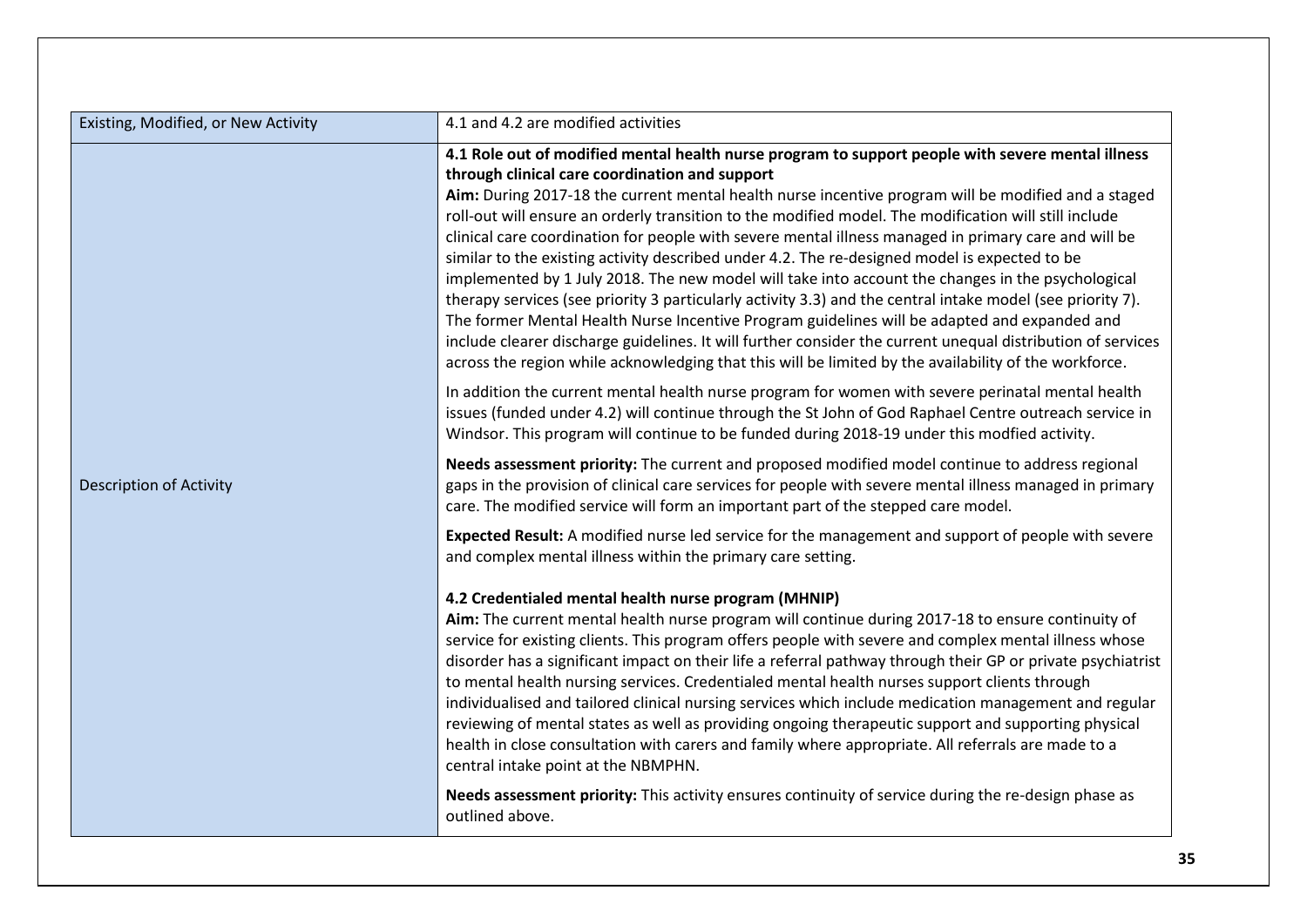|                          | Expected Result: Smooth transition of existing clients to a modified service, capacity to take on more<br>referrals across the region.                                                                                                                                                                                                                                                                                                                                                                                                                                                                                                                                                                                                                                                                                                                                                                                                                                                                                                                                                                |
|--------------------------|-------------------------------------------------------------------------------------------------------------------------------------------------------------------------------------------------------------------------------------------------------------------------------------------------------------------------------------------------------------------------------------------------------------------------------------------------------------------------------------------------------------------------------------------------------------------------------------------------------------------------------------------------------------------------------------------------------------------------------------------------------------------------------------------------------------------------------------------------------------------------------------------------------------------------------------------------------------------------------------------------------------------------------------------------------------------------------------------------------|
| Target population cohort | The target population for the proposed activities are adults with severe mental illness who are<br>managed in the community through primary care. The re-design of the clinical care coordination and<br>support may further identify specific sub-cohorts to be supported.                                                                                                                                                                                                                                                                                                                                                                                                                                                                                                                                                                                                                                                                                                                                                                                                                           |
| Consultation             | Stakeholder consultations have occurred with currently contracted credentialed mental health nurses.<br>Consultations with the GP Advisory Committee, Mental Health Advisory Committee and the Consumer<br>and Carer Advisory Committee, mental health nurses and practice nurses, LHD, St John of God Raphael<br>Centre, and Australian College of Mental Health Nurses will be undertaken to assist the re-design of<br>the model.                                                                                                                                                                                                                                                                                                                                                                                                                                                                                                                                                                                                                                                                  |
| Collaboration            | NBMPHN will collaborate with the LHD, GPs, mental health nurses, consumers/carers to assist in the<br>co-design of the proposed activities. If possible a select group of general practices which signed up to<br>the healthcare home project will be included in the co-design.<br>NBMPHN has also collaborated with the Western Sydney PHN and the St John of God Raphael Centre,<br>Blacktown to ensure that existing clients of the Raphael Centre living within the NBM region (who have<br>received services through commissioning arrangements of WSPHN during 2016-17) transitioned<br>seamlessly to the new commissioning arrangement with NBMPHN from 1 July 2017 onwards.<br>Collaboration with the Raphael Centre will continue in 2018-19.<br>NBMPHN is also a consortium member of LikeMind (with Parramatta Mission as the lead). There is a<br>Service Level Agreement in place to co-locate mental health nurses in the LikeMind Penrith location to<br>contribute to their integrated care model. This agreement was renewed 2017-18 and is expected to<br>continue during 2018-19. |
| Duration                 | 4.1 Role out of modified model to support people with severe mental illness through clinical care<br>coordination and support<br>Planning for this activity will occur during 2017-18. Individually credentialed mental health nurses<br>contracted under activity 4.2 will be offered a contract for 2018-19 to continue working under the<br>modified service.<br>The mental health nurse program for women with severe perinatal mental health issues will continue<br>through the St John of God Raphael Centre outreach service in Windsor through a contract extension<br>for 2017-18.                                                                                                                                                                                                                                                                                                                                                                                                                                                                                                          |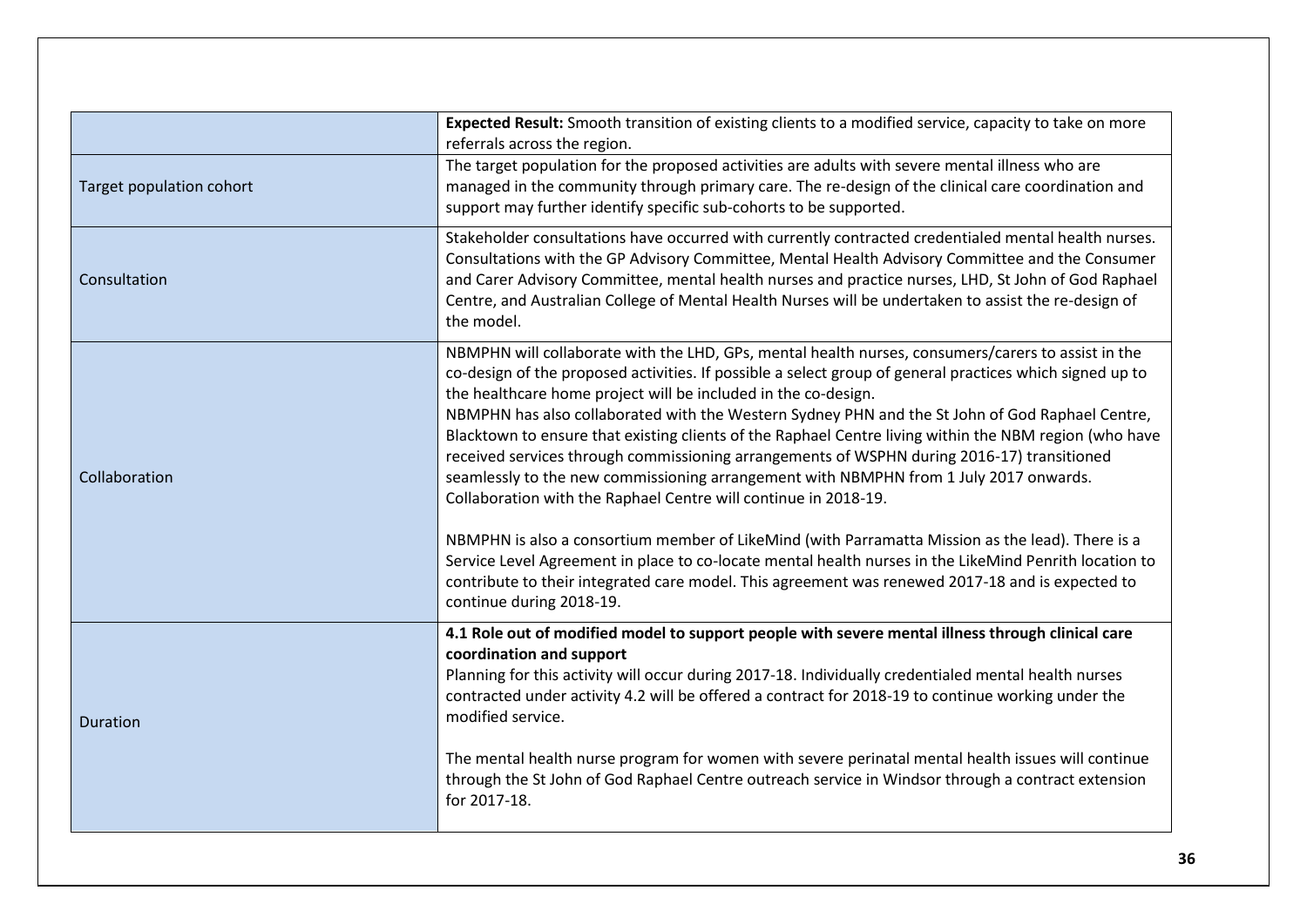| This activity is a continuation of the existing commissioned service and service delivery will occur from<br>1 July 2017 to 30 June 2018 or until transitioning to the modified service (anticipated in July 2018).<br>4.1 Role out of modified model to support people with severe mental illness through clinical care<br>coordination and support<br>This activity will cover the entire PHN region.<br>4.2 Credentialed mental health nurse program<br>This activity is provided in each of the LGAs across the region.<br>Care to existing clients is assured through the continuation of the current mental health nurse program<br>and through a staged transition period to the re-designed model. This transition period aligns with<br>priority 3 and the roll out of the expanded central intake and triage system.<br>4.1 Role out of modified model to support people with severe mental illness through clinical care<br>coordination and support<br>NBMPHN will continue to engage individual nurses in 2018-19 until a suitable organisation is<br>commissioned to take over this activity. It is expected that the commissioned provider continues to<br>engage/subcontract the current workforce for this activity.<br>The specialist mental health nurse service for women with severe perinatal metal illness will continue<br>to be fully commission to the St John of God Raphael Centre through a contract extension for 2018-19.<br>4.2 Credentialed mental health nurse program<br>This activity will commission the current mental health nurse workforce through individual contract<br>extensions for 2017-18. If new nurses are recruited to the program they will also be contracted under<br>existing arrangements until the re-designed model is rolled out.<br>4.1 Role out of modified model to support people with severe mental illness through clinical care<br>coordination and support<br>Credentialed mental health nurses will be directly engaged by NBMPHN in 2018-19. The activity is<br>intended to be included as a part of the open EoI approach as outlined under priority 3. If a suitable<br>provider is commissioned, the provider is expected to sub-contract the current credentialed mental<br>health nurses to ensure a smooth transition to the new arrangement.<br>4.2 Credentialed mental health nurse program |                                    | 4.2 Credentialed mental health nurse program |
|--------------------------------------------------------------------------------------------------------------------------------------------------------------------------------------------------------------------------------------------------------------------------------------------------------------------------------------------------------------------------------------------------------------------------------------------------------------------------------------------------------------------------------------------------------------------------------------------------------------------------------------------------------------------------------------------------------------------------------------------------------------------------------------------------------------------------------------------------------------------------------------------------------------------------------------------------------------------------------------------------------------------------------------------------------------------------------------------------------------------------------------------------------------------------------------------------------------------------------------------------------------------------------------------------------------------------------------------------------------------------------------------------------------------------------------------------------------------------------------------------------------------------------------------------------------------------------------------------------------------------------------------------------------------------------------------------------------------------------------------------------------------------------------------------------------------------------------------------------------------------------------------------------------------------------------------------------------------------------------------------------------------------------------------------------------------------------------------------------------------------------------------------------------------------------------------------------------------------------------------------------------------------------------------------------------------------------------------------------------------------|------------------------------------|----------------------------------------------|
|                                                                                                                                                                                                                                                                                                                                                                                                                                                                                                                                                                                                                                                                                                                                                                                                                                                                                                                                                                                                                                                                                                                                                                                                                                                                                                                                                                                                                                                                                                                                                                                                                                                                                                                                                                                                                                                                                                                                                                                                                                                                                                                                                                                                                                                                                                                                                                          |                                    |                                              |
|                                                                                                                                                                                                                                                                                                                                                                                                                                                                                                                                                                                                                                                                                                                                                                                                                                                                                                                                                                                                                                                                                                                                                                                                                                                                                                                                                                                                                                                                                                                                                                                                                                                                                                                                                                                                                                                                                                                                                                                                                                                                                                                                                                                                                                                                                                                                                                          |                                    |                                              |
|                                                                                                                                                                                                                                                                                                                                                                                                                                                                                                                                                                                                                                                                                                                                                                                                                                                                                                                                                                                                                                                                                                                                                                                                                                                                                                                                                                                                                                                                                                                                                                                                                                                                                                                                                                                                                                                                                                                                                                                                                                                                                                                                                                                                                                                                                                                                                                          | Coverage                           |                                              |
|                                                                                                                                                                                                                                                                                                                                                                                                                                                                                                                                                                                                                                                                                                                                                                                                                                                                                                                                                                                                                                                                                                                                                                                                                                                                                                                                                                                                                                                                                                                                                                                                                                                                                                                                                                                                                                                                                                                                                                                                                                                                                                                                                                                                                                                                                                                                                                          |                                    |                                              |
|                                                                                                                                                                                                                                                                                                                                                                                                                                                                                                                                                                                                                                                                                                                                                                                                                                                                                                                                                                                                                                                                                                                                                                                                                                                                                                                                                                                                                                                                                                                                                                                                                                                                                                                                                                                                                                                                                                                                                                                                                                                                                                                                                                                                                                                                                                                                                                          |                                    |                                              |
|                                                                                                                                                                                                                                                                                                                                                                                                                                                                                                                                                                                                                                                                                                                                                                                                                                                                                                                                                                                                                                                                                                                                                                                                                                                                                                                                                                                                                                                                                                                                                                                                                                                                                                                                                                                                                                                                                                                                                                                                                                                                                                                                                                                                                                                                                                                                                                          | Continuity of care                 |                                              |
|                                                                                                                                                                                                                                                                                                                                                                                                                                                                                                                                                                                                                                                                                                                                                                                                                                                                                                                                                                                                                                                                                                                                                                                                                                                                                                                                                                                                                                                                                                                                                                                                                                                                                                                                                                                                                                                                                                                                                                                                                                                                                                                                                                                                                                                                                                                                                                          |                                    |                                              |
|                                                                                                                                                                                                                                                                                                                                                                                                                                                                                                                                                                                                                                                                                                                                                                                                                                                                                                                                                                                                                                                                                                                                                                                                                                                                                                                                                                                                                                                                                                                                                                                                                                                                                                                                                                                                                                                                                                                                                                                                                                                                                                                                                                                                                                                                                                                                                                          | Commissioning method (if relevant) |                                              |
|                                                                                                                                                                                                                                                                                                                                                                                                                                                                                                                                                                                                                                                                                                                                                                                                                                                                                                                                                                                                                                                                                                                                                                                                                                                                                                                                                                                                                                                                                                                                                                                                                                                                                                                                                                                                                                                                                                                                                                                                                                                                                                                                                                                                                                                                                                                                                                          |                                    |                                              |
|                                                                                                                                                                                                                                                                                                                                                                                                                                                                                                                                                                                                                                                                                                                                                                                                                                                                                                                                                                                                                                                                                                                                                                                                                                                                                                                                                                                                                                                                                                                                                                                                                                                                                                                                                                                                                                                                                                                                                                                                                                                                                                                                                                                                                                                                                                                                                                          | Approach to market                 |                                              |
|                                                                                                                                                                                                                                                                                                                                                                                                                                                                                                                                                                                                                                                                                                                                                                                                                                                                                                                                                                                                                                                                                                                                                                                                                                                                                                                                                                                                                                                                                                                                                                                                                                                                                                                                                                                                                                                                                                                                                                                                                                                                                                                                                                                                                                                                                                                                                                          |                                    |                                              |